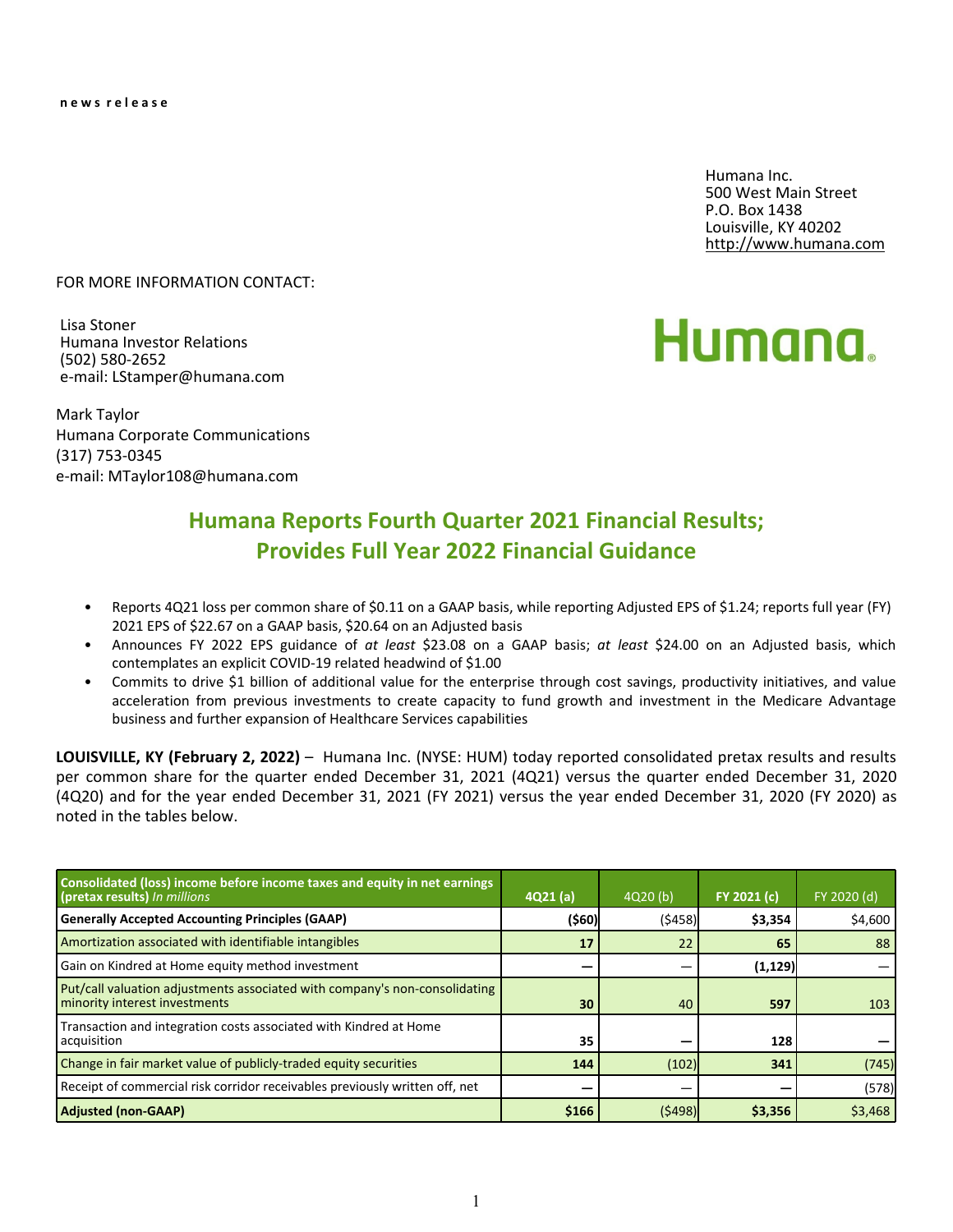| (Loss per common share) or diluted earnings per common share (EPS)                                          | 4Q21(a) | 4Q20(b) | FY 2021 (c) | FY 2020 (d) |
|-------------------------------------------------------------------------------------------------------------|---------|---------|-------------|-------------|
| l GAAP                                                                                                      | (50.11) | (52.07) | \$22.67     | \$25.31     |
| Amortization associated with identifiable intangibles                                                       | 0.10    | 0.13    | 0.39        | 0.51        |
| Gain on Kindred at Home equity method investment                                                            |         |         | (8.73)      |             |
| Put/call valuation adjustments associated with company's non-consolidating<br>minority interest investments | 0.18    | 0.24    | 3.56        | 0.60        |
| Transaction and integration costs associated with Kindred at Home<br>acquisition                            | 0.21    |         | 0.72        |             |
| Change in fair market value of publicly-traded equity securities                                            | 0.86    | (0.60)  | 2.03        | (4.32)      |
| Receipt of commercial risk corridor receivables previously written off, net                                 |         |         |             | (3.35)      |
| <b>Adjusted (non-GAAP)</b>                                                                                  | \$1.24  | (52.30) | \$20.64     | \$18.75     |

The company has included financial measures throughout this earnings release that are not in accordance with GAAP. Management believes that these measures, when presented in conjunction with the comparable GAAP measures, are useful to both management and its investors in analyzing the company's ongoing business and operating performance. Consequently, management uses these non-GAAP (Adjusted) financial measures as indicators of the company's business performance, as well as for operational planning and decision making purposes. Non-GAAP (Adjusted) financial measures should be considered in addition to, but not as a substitute for, or superior to, financial measures prepared in accordance with GAAP. All financial measures in this press release are in accordance with GAAP unless otherwise indicated. Please refer to the footnotes for a detailed description of each item adjusted out of GAAP financial measures to arrive at a non-GAAP (Adjusted) financial measure. 

"Humana's core operations remain strong as we continue to create value by growing our top-tier Medicare Advantage business, increasing the contribution of our Healthcare Services lines, improving the overall productivity of the organization, all while remaining focused on quality, as evidenced by 97 percent of our Medicare Advantage members in plans rated 4-stars or higher, and delivering a leading customer experience with our Net Promoter Score improving 930 basis points in 2021, " said Bruce D. Broussard, Humana's President and Chief Executive Officer. "Looking ahead, we are confident in both the fundamentals of the Medicare Advantage industry, and the long-term growth prospects for our company. We expect that improved membership growth, further penetration in our growing and maturing Healthcare Services businesses, and our increased focus on productivity improvements will position us to deliver on our long-term earnings target in 2023 and beyond."

#### **Year-over-Year Comparison Considerations**

Results in 4Q21 and FY 2021 continued to be influenced by the ongoing effects of the COVID-19 pandemic.

The year-over-year comparisons of quarter and full year GAAP consolidated pretax and EPS results were impacted by the following factors:

- the unmitigated COVID-19 related headwind of \$1.00 EPS in FY 2021,
- \$1.13 billion gain recorded in the third quarter of 2021 associated with the company's previous minority ownership in Kindred at Home (non-taxable),
- the change in the fair market value of publicly-traded equity securities,
- the receipt of unpaid risk corridor payments that were previously written off (received in third quarter of 2020),
- put/call valuation adjustments associated with the company's non-consolidating minority interest investments, and
- transaction and integration costs associated with the Kindred at Home acquisition.

The year-over-year changes in GAAP and Adjusted EPS for 4Q21 and FY 2021 further reflect the beneficial tax impact of the termination of the health insurance industry fee (HIF) in 2021 and a lower number of shares used to compute EPS, primarily reflective of share repurchases in 2020.

Please refer to the tables above, as well as the consolidated and segment highlight sections that follow for additional discussion of the factors impacting the year-over-year comparisons.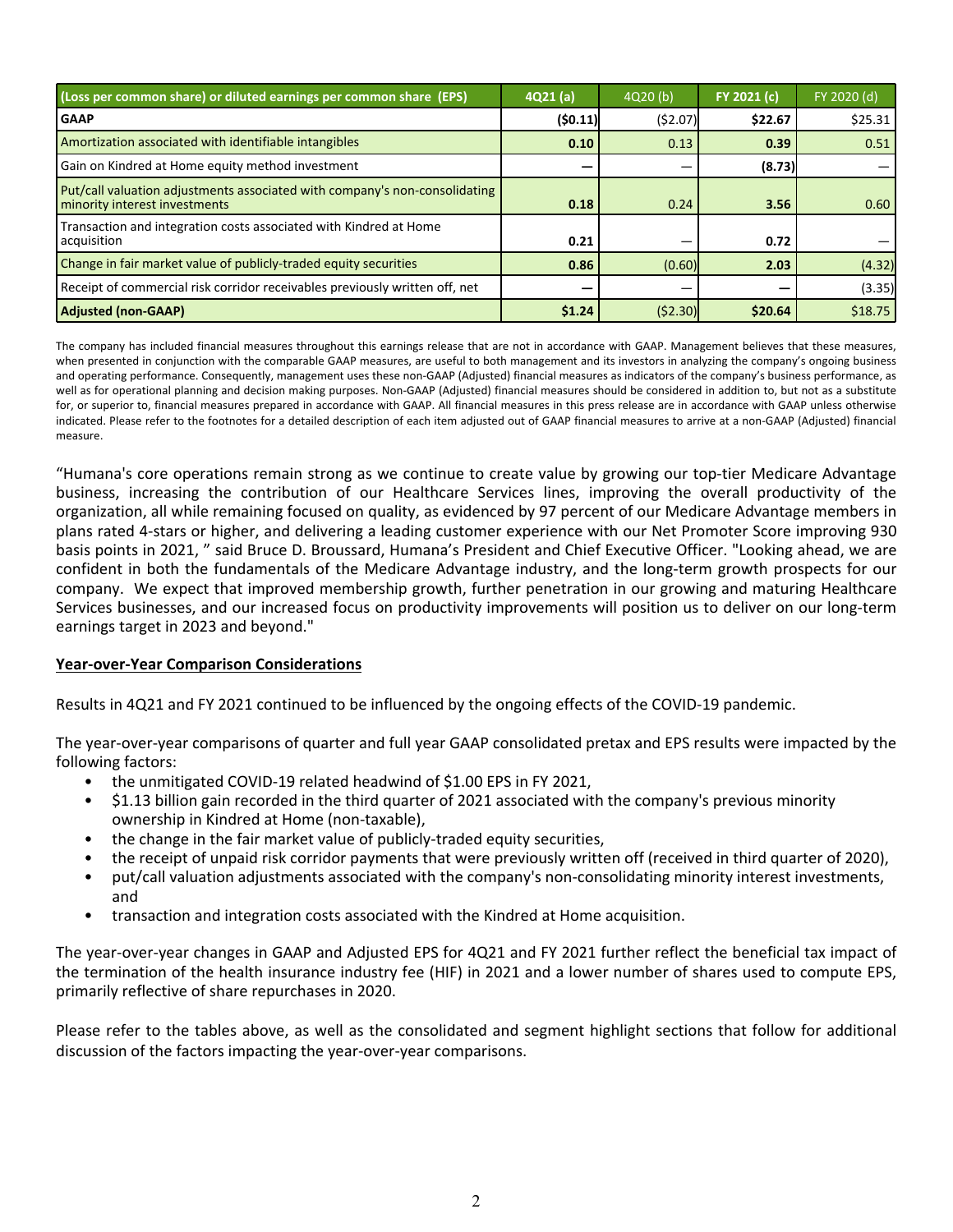In addition, below is a summary of key consolidated and segment statistics comparing 4Q21 to 4Q20 and FY 2021 to FY 2020. 

| <b>Humana Inc. Summary of Results</b><br>(dollars in millions, except per share amounts)            | $\overline{4Q21}$ (a) | $\sqrt{4Q20}$ (b) | FY 2021 (c) | FY 2020 (d) |
|-----------------------------------------------------------------------------------------------------|-----------------------|-------------------|-------------|-------------|
| <b>CONSOLIDATED</b>                                                                                 |                       |                   |             |             |
| <b>Revenues - GAAP</b>                                                                              | \$21,054              | \$19,062          | \$83,064    | \$77,155    |
| Revenues - Adjusted                                                                                 | \$21,198              | \$18,960          | \$83,405    | \$75,801    |
| Pretax (loss) income - GAAP                                                                         | (560)                 | (5458)            | \$3,354     | \$4,600     |
| Pretax income (loss) - Adjusted                                                                     | \$166                 | (5498)            | \$3,356     | \$3,468     |
| (Loss per common share) diluted EPS -<br><b>GAAP</b>                                                | (50.11)               | (52.07)           | \$22.67     | \$25.31     |
| Diluted EPS (loss per common share) -<br>Adjusted                                                   | \$1.24                | (52.30)           | \$20.64     | \$18.75     |
| Benefits expense ratio - GAAP                                                                       | 87.9 %                | 88.3 %            | 86.7 %      | 83.1 %      |
| Benefits expense ratio - Adjusted                                                                   | 87.9 %                | 88.3 %            | 86.7 %      | 83.8 %      |
| <b>Operating cost ratio - GAAP</b>                                                                  | 16.1 %                | 16.3 %            | 12.2 %      | 13.2 %      |
| Operating cost ratio - Adjusted                                                                     | 15.9 %                | 16.3 %            | 12.1 %      | 13.3 %      |
| <b>Operating cash flows - GAAP</b>                                                                  | (596)                 | \$283             | \$2,262     | \$5,639     |
| Parent company cash and short term<br>investments                                                   | \$1,334               | \$772             |             |             |
| Debt-to-total capitalization                                                                        | 43.7 %                | 32.7 %            |             |             |
|                                                                                                     |                       |                   |             |             |
| <b>RETAIL SEGMENT</b>                                                                               |                       |                   |             |             |
| <b>Revenues - GAAP</b>                                                                              | \$18,411              | \$16,834          | \$74,044    | \$67,298    |
| Benefits expense ratio - GAAP                                                                       | 89.0 %                | 87.0 %            | 87.9 %      | 84.2 %      |
| <b>Operating cost ratio - GAAP</b>                                                                  | 11.5 %                | 14.0 %            | 9.2%        | 11.0 %      |
| Segment (loss) earnings - GAAP                                                                      | (5149)                | (5210)            | \$1,937     | \$3,017     |
| Segment (loss) earnings - Adjusted                                                                  | (5145)                | (5207)            | \$1,953     | \$3,032     |
|                                                                                                     |                       |                   |             |             |
| <b>GROUP AND SPECIALTY SEGMENT</b>                                                                  |                       |                   |             |             |
| <b>Revenues - GAAP</b>                                                                              | \$1,722               | \$1,791           | \$6,872     | \$7,285     |
| Benefits expense ratio - GAAP                                                                       | 86.6 %                | 104.3 %           | 82.5 %      | 85.6 %      |
| <b>Operating cost ratio - GAAP</b>                                                                  | 26.8 %                | 28.1 %            | 24.6 %      | 25.0 %      |
| Segment (loss) earnings - GAAP                                                                      | (537)                 | ( \$375)          | \$149       | (5143)      |
| Segment (loss) earnings - Adjusted                                                                  | ( \$36)               | (5374)            | \$154       | (5139)      |
|                                                                                                     |                       |                   |             |             |
| HEALTHCARE SERVICES SEGMENT                                                                         |                       |                   |             |             |
| <b>Revenues - GAAP</b>                                                                              | \$8,482               | \$7,291           | \$31,242    | \$28,448    |
| <b>Operating cost ratio - GAAP</b>                                                                  | 94.9 %                | 97.8 %            | 95.4 %      | 96.3 %      |
| Segment earnings attributable to<br>Humana- GAAP                                                    | \$375                 | \$128             | \$1,328     | \$944       |
| Adjusted earnings before interest, taxes,<br>depreciation and amortization (Adjusted<br>EBITDA) (e) | \$425                 | \$196             | \$1,557     | \$1,232     |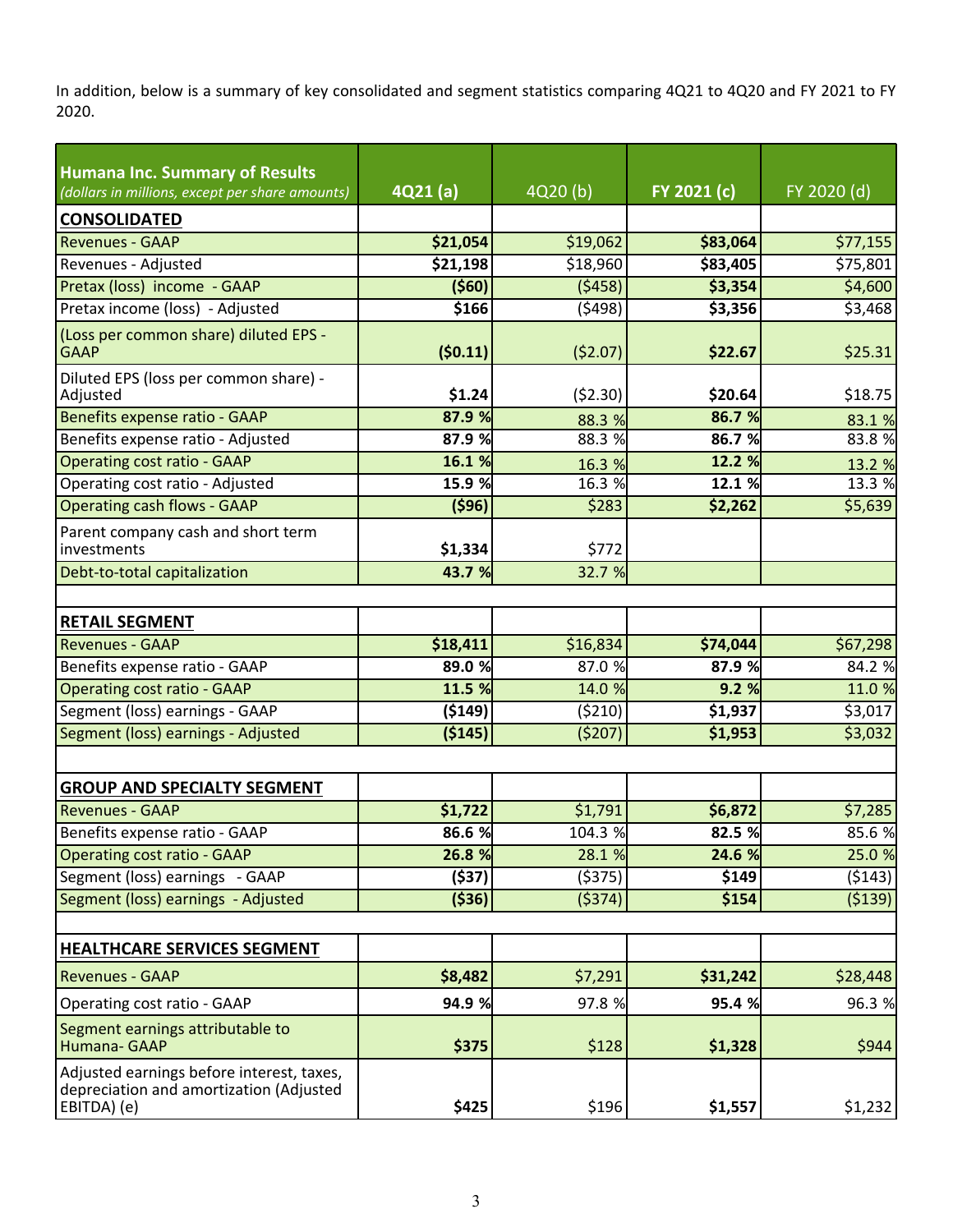# *2022 Earnings Guidance*

The company provided its GAAP and Adjusted EPS guidance for the year ending December 31, 2022 (FY 2022) as detailed below. 

Humana's GAAP and Adjusted EPS guidance contemplates an explicit COVID-19 related headwind of \$1.00 per diluted common share. To the extent the \$1.00 explicit COVID-19 related headwind is not ultimately realized, the company will be conservative regarding the timing and pace with which it adjusts its FY 2022 earnings guidance.

GAAP and Adjusted EPS results for FY 2021 are also shown for comparison.

Additional FY 2022 guidance points are included in the table on page 21 of this earnings release.

| Diluted earnings per common share                                                                                  | <b>FY 2022</b><br><b>Guidance (f)</b> | FY 2021 (c) |
|--------------------------------------------------------------------------------------------------------------------|---------------------------------------|-------------|
| <b>GAAP</b>                                                                                                        | at least \$23.08                      | \$22.67     |
| Amortization of identifiable intangibles                                                                           | 0.42                                  | 0.39        |
| Gain on Kindred at Home equity method investment                                                                   |                                       | (8.73)      |
| Put/call valuation adjustments associated with company's non-consolidating minority interest<br><i>investments</i> |                                       | 3.56        |
| Transaction and integration costs associated with the Kindred at Home acquisition                                  | 0.50                                  | 0.72        |
| Change in fair market value of publicly-traded equity securities                                                   |                                       | 2.03        |
| Adjusted (non-GAAP) - FY 2022 projected; FY 2021 reported                                                          | at least \$24.00                      | \$20.64     |

# *Value Creation Initiatives*

In order to create capacity to fund growth and investment in its Medicare Advantage business and further expansion of its Healthcare Services capabilities in 2023, Humana is committing to drive \$1 billion of additional value for the enterprise through cost saving, productivity initiatives, and value acceleration from previous investments. It is the company's intention that these efforts will span several areas, including the following:

- performing a critical review of ongoing strategic initiatives across the company, intending to further focus investments on priorities where Humana has the greatest conviction of significant value potential,
- driving further organizational efficiencies by optimizing the company's workforce to increase speed, agility, and the pace at which Humana must work as a large, integrated healthcare organization,
- reducing and optimizing third-party spend, including significantly rationalizing its real estate portfolio, and
- driving greater operational efficiencies across the organization by modernizing, streamlining, and improving processes through automation and digital advancement.

As a result of this work, the company anticipates that it will experience certain one-time restructuring charges in FY 2022 that will impact its GAAP results, but will be adjusted for non-GAAP purposes.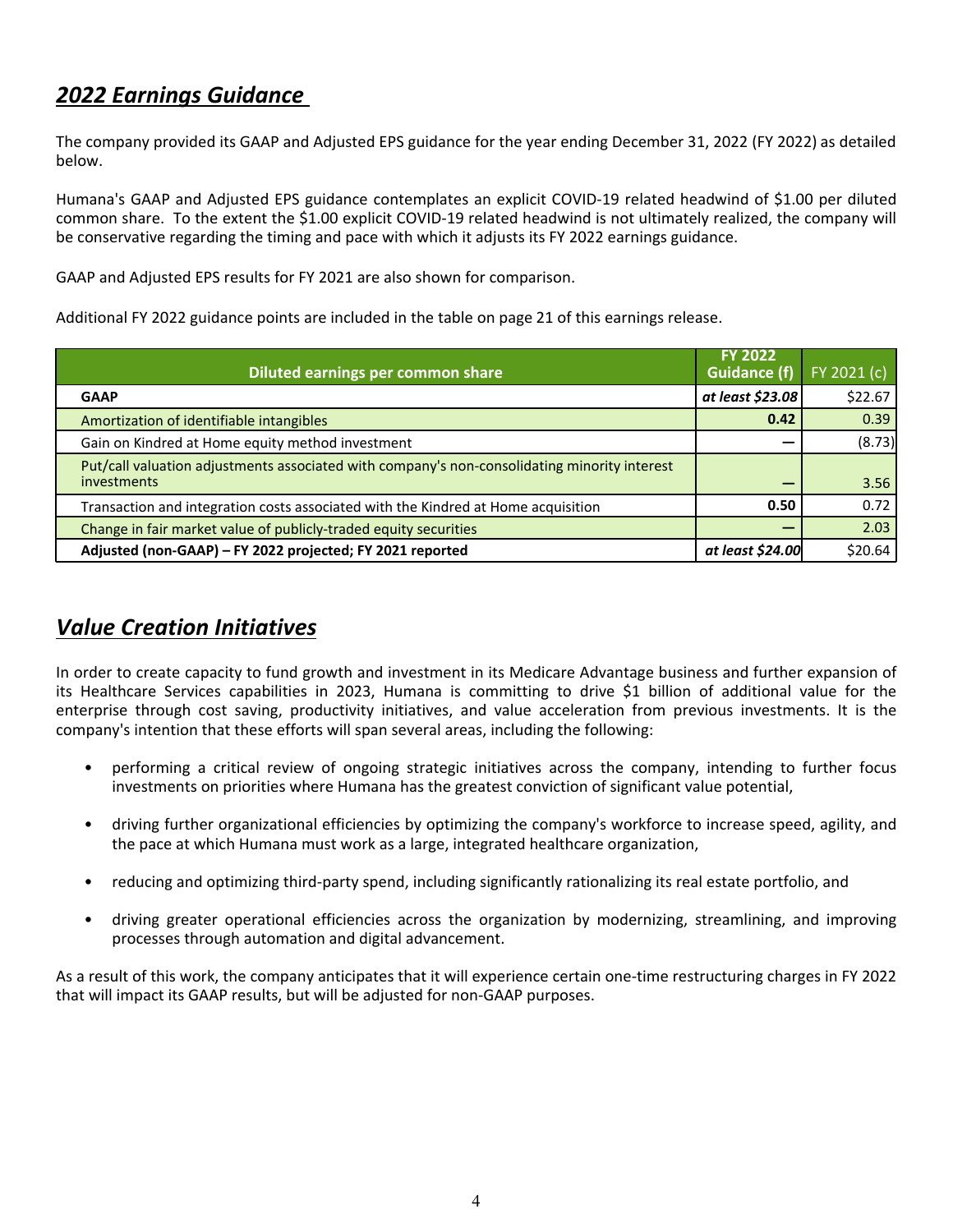# *Humana Consolidated Highlights*

## **Consolidated revenues**

| <b>Consolidated revenues</b><br><i>in millions</i>                     | 4Q21(a)  | 4Q20(b)  | FY 2021 (c) | FY 2020 (d) |
|------------------------------------------------------------------------|----------|----------|-------------|-------------|
| <b>GAAP</b>                                                            | \$21,054 | \$19,062 | \$83,064    | \$77,155    |
| Change in fair market value of publicly-traded equity securities       | 144      | (102)    | 341         | (745)       |
| Receipt of commercial risk corridor receivables previously written off | –        |          |             | (609)       |
| <b>Adjusted (non-GAAP)</b>                                             | \$21,198 | \$18,960 | \$83,405    | \$75,801    |

GAAP consolidated revenues for 4Q21 increased \$1.99 billion, or 10 percent, from 4Q20. The favorable year-over-year comparison was primarily driven by the following factors:

- individual Medicare Advantage and state-based contracts membership growth,
- higher per member individual Medicare Advantage premiums as a result of the improving CMS benchmark rate for 2021, net of Medicare Risk Adjustment (MRA) headwinds resulting from COVID-19 related utilization disruption in 2020, and
- the impact of Kindred at Home revenues from external customers (prior to the third quarter of 2021, Kindred at Home's results were non-consolidating reflective of Humana's minority ownership interest).

These increases were partially offset by the following factors:

- declining year-over-year stand-alone PDP, group commercial medical, and group Medicare Advantage membership; and
- investment losses in 4Q21 that resulted from unfavorable fair value adjustments to the company's publiclytraded equity securities, compared to favorable fair value adjustments in 4Q20.

GAAP consolidated revenues for FY 2021 increased \$5.91 billion, or 8 percent, from FY 2020. The FY 2021 increase was primarily driven by the same factors impacting the quarterly comparison, as well as the additional quarter impact of Medicare sequestration relief in 2021 as sequestration was not enacted until the second quarter of 2020, combined with the receipt of payments associated with the commercial risk corridor receivable (previously written off) in the third quarter of 2020.

## **Consolidated benefits expense**

| <b>Consolidated benefit ratio</b><br>(benefits expense as a percent of premiums revenues) | 4021(a) | 4Q20(b) | FY 2021 (c) | FY 2020 (d) |
|-------------------------------------------------------------------------------------------|---------|---------|-------------|-------------|
| l GAAP                                                                                    | 87.9 %  | 88.3 %  | 86.7 %      | 83.1 %      |
| Receipt of commercial risk corridor receivables previously written off                    | — %I    | $-$ %   | — %I        | 0.7%        |
| <b>Adjusted (non-GAAP)</b>                                                                | 87.9 %  | 88.3 %  | 86.7 %      | 83.8 %      |

The year-over-year decrease in the quarterly GAAP consolidated benefit ratio reflects the company's pandemic relief efforts and strategic investments in the business in 2020, both of which were heavily weighted to the final months of 2020. 

These factors were partially offset by the following items:

• the effect of 2021 MRA headwinds resulting from the COVID-19 related utilization disruption in 2020,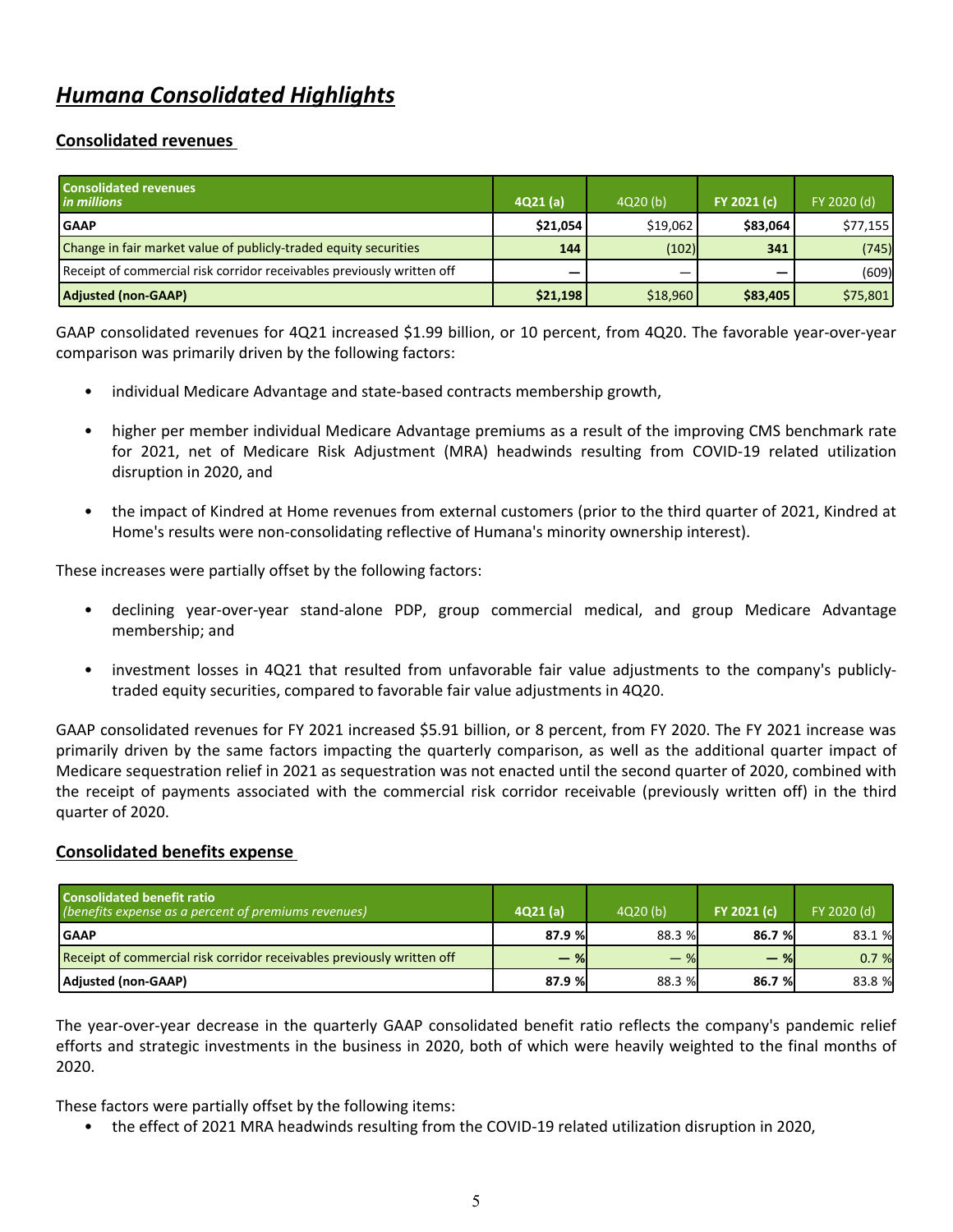- termination in 2021 of the non-deductible HIF which, along with a portion of the related tax benefit, was contemplated in the pricing and benefit design of the company's products, and
- the impact in  $4Q21$  associated with the competitive nature of the group Medicare Advantage business, particularly in large group accounts that were recently procured, as well as in the stand-alone PDP business.

The year-over-year increase in the full year GAAP consolidated benefit ratio reflects the following items:

- termination in 2021 of the non-deductible HIF which, along with a portion of the related tax benefit, was contemplated in the pricing and benefit design of the company's products,
- the impact of the deferral of non-essential care, net of COVID-19 treatment and testing costs and the company's pandemic relief efforts and strategic investments in the business in 2020, as well as 2021 MRA headwinds resulting from the COVID-19 related utilization disruption in 2020,
- the impact to the FY 2020 ratio as a result of the receipt of the commercial risk corridor receivables that were previously written-off, and
- the impact in 2021 associated with the competitive nature of the group Medicare Advantage business, particularly in large group accounts that were recently procured, as well as in the stand-alone PDP business.

These factors were partially offset by higher favorable prior period medical claims reserve development (Prior Period Development) in 2021 as further described below.

### **Prior Period Medical Claims Reserve Development (Prior Period Development)**

| <b>Consolidated Prior Period Development</b><br>(in millions)<br><b>Favorable (unfavorable)</b> | <b>First</b><br><b>Quarter</b> | <b>Second</b><br><b>Quarter</b> | <b>Third</b><br><b>Quarter</b> | <b>Fourth</b><br><b>Quarter</b> | <b>FY</b> |
|-------------------------------------------------------------------------------------------------|--------------------------------|---------------------------------|--------------------------------|---------------------------------|-----------|
| <b>Prior Period Development from prior years</b><br>recognized in 2021                          | \$555                          | \$164                           | <b>\$49</b>                    | \$57                            | \$825     |
| <b>Prior Period Development from prior years</b><br>recognized in 2020                          | \$284                          | \$(49)                          | \$43                           | \$35                            | \$313     |

As anticipated, Humana experienced a higher level of favorable Prior Period Development in FY 2021 as a result of the reversal of actions taken in 2020, including the suspension of certain financial recovery programs for a period of time. The suspension during 2020 was intended to provide financial and administrative relief for providers facing unprecedented strain as a result of the COVID-19 pandemic.

Favorable Prior Period Development in 4Q21 decreased the consolidated benefit ratio by 30 basis points compared to decreasing the 4Q20 ratio by 20 basis points. Favorable Prior Period Development decreased the FY 2021 ratio by 100 basis points while decreasing the FY 2020 consolidated benefit ratio by 40 basis points.

#### **Consolidated operating expenses**

| <b>Consolidated operating cost ratio</b><br>(operating costs as a percent of total revenues less investment income) | 4Q21(a)   | 4Q20(b) | FY 2021 (c) | FY 2020 (d) |
|---------------------------------------------------------------------------------------------------------------------|-----------|---------|-------------|-------------|
| l GAAP                                                                                                              | 16.1 %    | 16.3 %  | 12.2%       | 13.2 %      |
| Transaction and integration costs associated with Kindred at Home<br>acquisition                                    | $(0.2)$ % | $-$ %   | $(0.1)$ %   | $-$ %       |
| Receipt of commercial risk corridor receivables previously written off, net                                         | - %       | $-$ %   | — %l        | 0.1%        |
| <b>Adjusted (non-GAAP)</b>                                                                                          | 15.9 %    | 16.3%   | 12.1 %      | 13.3 %      |

The 20 basis point decrease in the GAAP consolidated operating cost ratio from 4Q20 to 4Q21 primarily related to the following factors: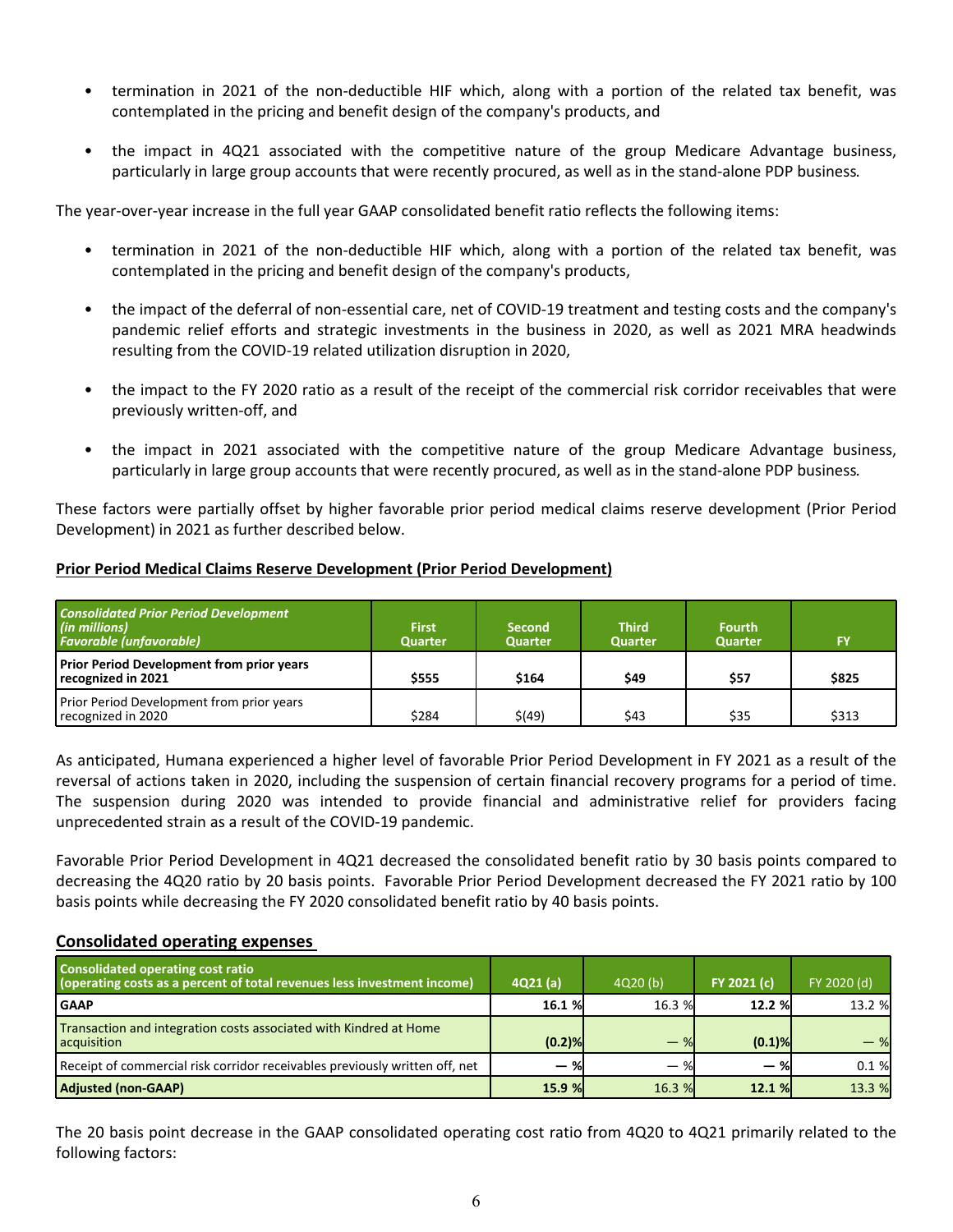- termination of the non-deductible HIF in 2021, which increased the consolidated GAAP operating cost ratio by approximately 160 basis points in 4Q20,
- lower COVID-19 related administrative costs in 4Q21 compared to 4Q20; administrative costs in 4Q20 included costs associated with personal protective equipment for the company's clinicians, member response efforts, and the build-out of infrastructure necessary to support employees working remotely,
- scale efficiencies associated with growth in the company's individual Medicare Advantage membership, and
- operating cost efficiencies in 4Q21 driven by previously implemented productivity initiatives.

These factors were partially offset by the following items:

- the impact of consolidated Kindred at Home operations; the business has a significantly higher operating cost ratio than the company's historical consolidated operating cost ratio,
- continued strategic and technology modernization investments made in 4Q21 to position the company for longterm success, and
- the impact of transaction and integration costs associated with the Kindred at Home transaction.

The FY 2021 GAAP consolidated operating cost ratio decreased 100 basis points from the FY 2020 ratio primarily as a result of the same factors influencing the fourth quarter GAAP comparison, combined with the impact of a \$200 million contribution to the Humana Foundation in the first half of 2020 to support communities served by the company, particularly those with social and health disparities. The year-over-year comparison was further impacted by the net impact of the receipt of the commercial risk corridor receivables that were previously written-off.

The non-deductible HIF increased the FY 2020 consolidated GAAP operating cost ratio by approximately 160 basis points.

#### **Balance sheet**

- At December 31, 2021, the company had cash, cash equivalents, and investment securities of \$17.37 billion, a decrease of approximately \$1.75 billion, or 9 percent, from \$19.12 billion at September 30, 2021. The sequential change primarily resulted from financing outflows, largely attributable to the timing of payments for Part D claim subsidies for which the company is not at risk, the decline in the fair value of its investment portfolio, including unfavorable adjustments to the company's publicly-traded equity securities, as well as capital expenditures and acquisitions. These decreases were partially offset by the net proceeds associated from the issuance of commercial paper, along with net proceeds related to a term loan. Detailed changes are outlined in the company's quarterly consolidated statement of cash flows on page S-6 of the statistical supplement included in this release.
- At December 31, 2021, cash and short-term investments held at the parent company were \$1.33 billion, an increase of approximately \$80 million, or 6 percent, from \$1.25 billion at September 30, 2021. The sequential increase primarily reflects the impact of non-regulated subsidiary earnings in the company's Healthcare Services segment and dividends from certain subsidiaries. These increases were partially offset by outflows related to acquisitions, capital contributions to certain subsidiaries, capital expenditures, and cash dividends to shareholders.
- Days in claims payable (DCP) of 43.7 days at December 31, 2021 represented a decrease of 2.8 days from 46.5 days at September 30, 2021, and a decrease of 2.5 days from 46.2 days at December 31, 2020. Prior to the COVID-19 pandemic, the company typically reported a DCP of approximately 40 days.

The sequential decrease primarily resulted from lower utilization levels during 4Q21 compared to the third quarter of 2021, combined with capitation payments to providers under risk-sharing arrangements.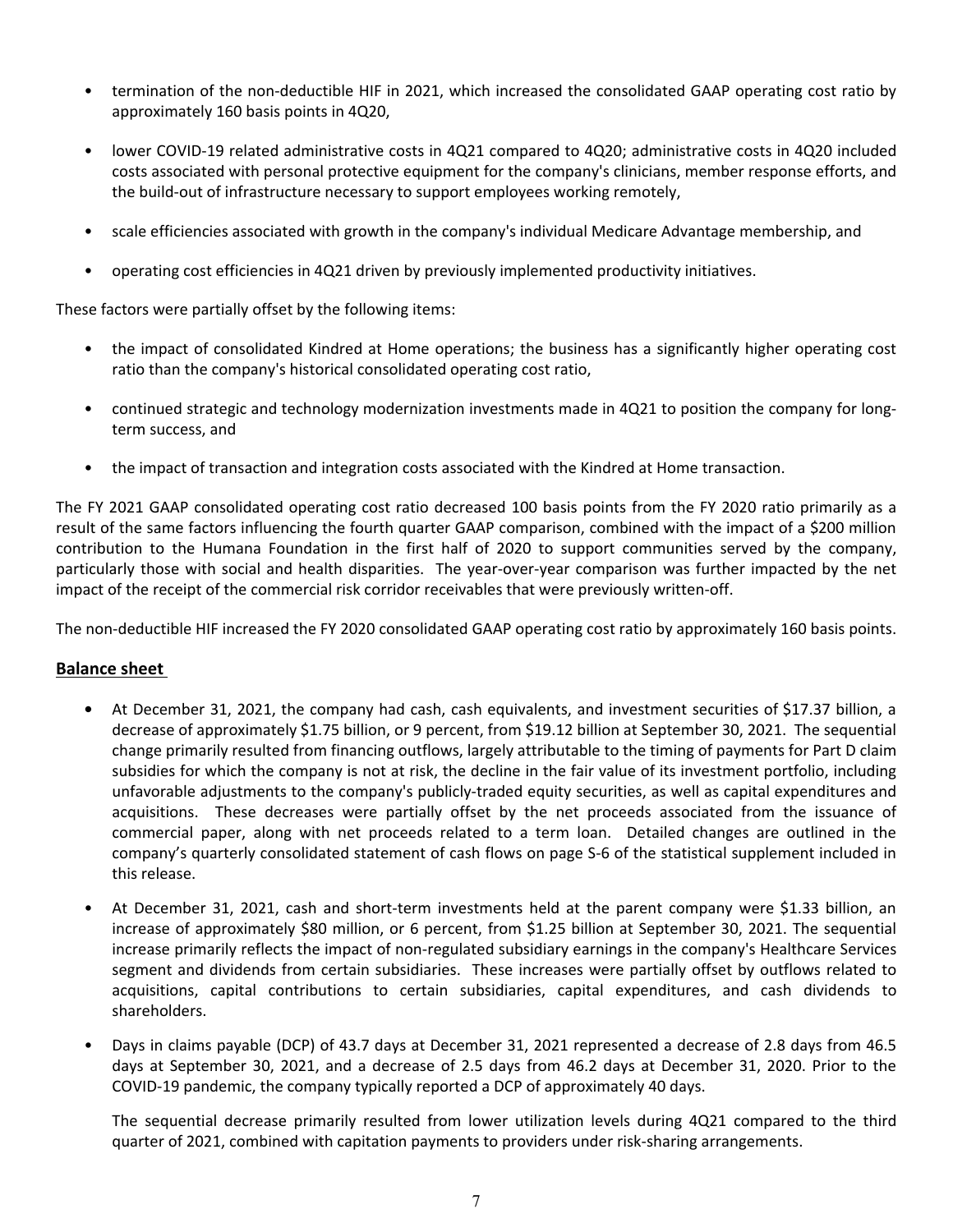The year-over-year decline reflects the impact of higher provider surplus accrual balances in 4Q20 related to the company's risk sharing arrangements as a result of depressed utilization levels in 2020.

Changes are outlined in the DCP rollforward on page S-18 of the statistical supplement included in this release.

Humana's debt-to-total capitalization at December 31, 2021 increased 70 basis points to 43.7 percent from 43.0 percent at September 30, 2021. The increase primarily resulted from the net proceeds associated with the issuance of commercial paper and a term loan, combined with the impact of the 4Q21 net loss.

#### **Operating cash flows**

- Cash flows used in operations of \$96 million in 4Q21 compared to cash flows provided by operations of \$283 million in 4Q20, a decrease of \$379 million year over year. The decrease primarily resulted from the negative impact of working capital items, primarily as a result of prior year disruptions caused by COVID-19; these impacts included paying down claims inventory and capitation for provider surplus amounts earned in 2020, as well as additional provider support. The negative impact of these items was partially offset by a lower net loss in 4Q21 compared to 4Q20.
- Cash flows provided by operations for FY 2021 totaled \$2.26 billion compared to cash flows provided by operations of \$5.64 billion for FY 2020, a decrease of \$3.38 billion year over year. The year-over-year decline resulted from the negative impact of working capital items, primarily as a result of prior year disruptions caused by COVID-19, as described above, and lower earnings in FY 2021 excluding the impact of the gain associated with the Kindred at Home equity method investment.

### **Share repurchases**

- The company did not complete any open-market share repurchase transactions during 4Q21.
- In January 2022, the company entered into separate agreements with two third-party financial institutions to effect an aggregate \$1.00 billion accelerated stock repurchase (ASR) program as part of the \$3.00 billion repurchase program authorized by the Board of Directors on February 18, 2021. Under terms of this program, the company received initial delivery of 2,170,200 shares of its common stock. The actual number of shares repurchased under these agreements will be determined based on the volume-weighted average price of the company's common stock during the purchase period. Under the ASR agreements, settlement of approximately \$150 million of repurchases remains pending, and the company expects final settlement in the first quarter of 2022.
- As of February 1, 2022, the company had a remaining repurchase authorization of \$2.00 billion under the current \$3.00 billion share repurchase authorization (expiration date of February 18, 2024).

## **Cash dividends**

• The company paid cash dividends to its stockholders of \$91 million in 4Q21 versus \$84 million in 4Q20. Cash dividends of \$354 million were paid to the company's stockholders during FY 2021 compared to \$323 million in FY 2020. The year-over-year quarter and full year growth reflects increases in the per share dividend amounts paid to stockholders, including the increase to \$0.70 per share from \$0.625 per share as approved by the company's Board of Directors in February 2021, as well as the increase to \$0.625 per share from \$0.55 per share as approved in February 2020.

# *Humana's Retail Segment*

This segment consists of the company's Medicare benefits, marketed to individuals directly or via group Medicare accounts, as well as its Medicare Supplement and state-based contracts businesses. State-based contracts include those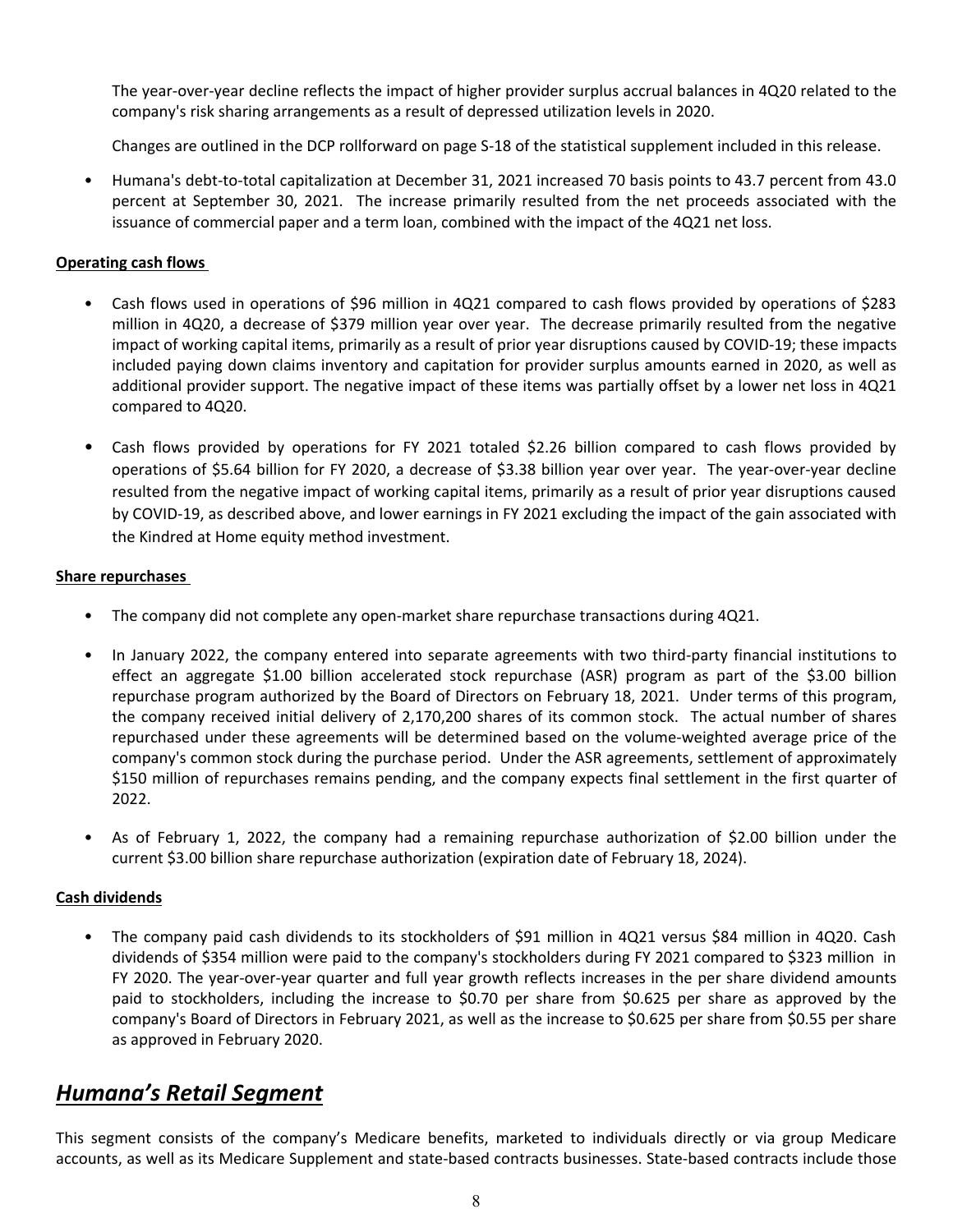with various states to provide services under the Medicaid program, including Temporary Assistance for Needy Families (TANF), dual-eligible demonstration, and Long-Term Support Services benefits. In addition, this segment also includes the company's contract with Centers for Medicare & Medicaid Services (CMS) to administer the Limited Income Newly Eligible Transition (LINET) prescription drug plan (PDP) program.

| <b>Retail segment results</b><br>in millions, except percentages | <b>4Q21</b> | 4Q20     | <b>FY 2021</b> | <b>FY 2020</b> |
|------------------------------------------------------------------|-------------|----------|----------------|----------------|
| Revenues - GAAP                                                  | \$18,411    | \$16,834 | \$74,044       | \$67,298       |
| Benefits expense ratio - GAAP                                    | 89.0 %      | 87.0 %   | 87.9%          | 84.2 %         |
| Operating cost ratio - GAAP                                      | 11.5 %      | 14.0 %   | 9.2%           | 11.0 %         |
| Segment (loss) earnings - GAAP                                   | (5149)      | (5210)   | \$1,937        | \$3,017        |
| Segment (loss) earnings - Adjusted<br>(a,b,c,d)                  | (\$145)     | (\$207)  | \$1,953        | \$3,032        |

## **Retail segment revenues:**

The  $4Q21$  revenues for the Retail segment increased by \$1.58 billion, or 9 percent, from  $4Q20$  primarily reflecting the following items:

- individual Medicare Advantage and state-based contracts membership growth; and
- higher per member individual Medicare Advantage premiums as a result of the improving CMS benchmark rate for 2021, net of MRA headwinds resulting from COVID-19 related utilization disruption in 2020.

These items were partially offset by the decline in membership in the company's stand-alone PDP and group Medicare Advantage offerings.

The FY 2021 revenues for the Retail segment increased \$6.75 billion, or 10 percent, from FY 2020 primarily driven by the same factors impacting the quarterly comparison, as well as the additional quarter impact of Medicare sequestration relief in 2021 as sequestration was not enacted until the second quarter of 2020.

## **Retail segment benefits expense:**

The year-over-year quarterly and full year increases in the GAAP segment benefit ratio primarily reflect the following items: 

- the termination in 2021 of the non-deductible HIF which, along with a portion of the related tax benefit, was contemplated in the pricing and benefit design of the company's products,
- COVID-19 impacts in 2020, including the impact of the deferral of non-essential care, net of meaningful COVID-19 treatment and testing costs, the company's pandemic relief efforts and strategic investments in the company's integrated care delivery model, as well as 2021 MRA headwinds resulting from the COVID-19 related utilization disruption in 2020, and
- the impact in 4Q21 and FY 2021 associated with the competitive nature of the group Medicare Advantage business, particularly in large group accounts that were recently procured, as well as in the stand-alone PDP business.

These factors were partially offset by higher favorable Prior Period Development in 2021 as further described below.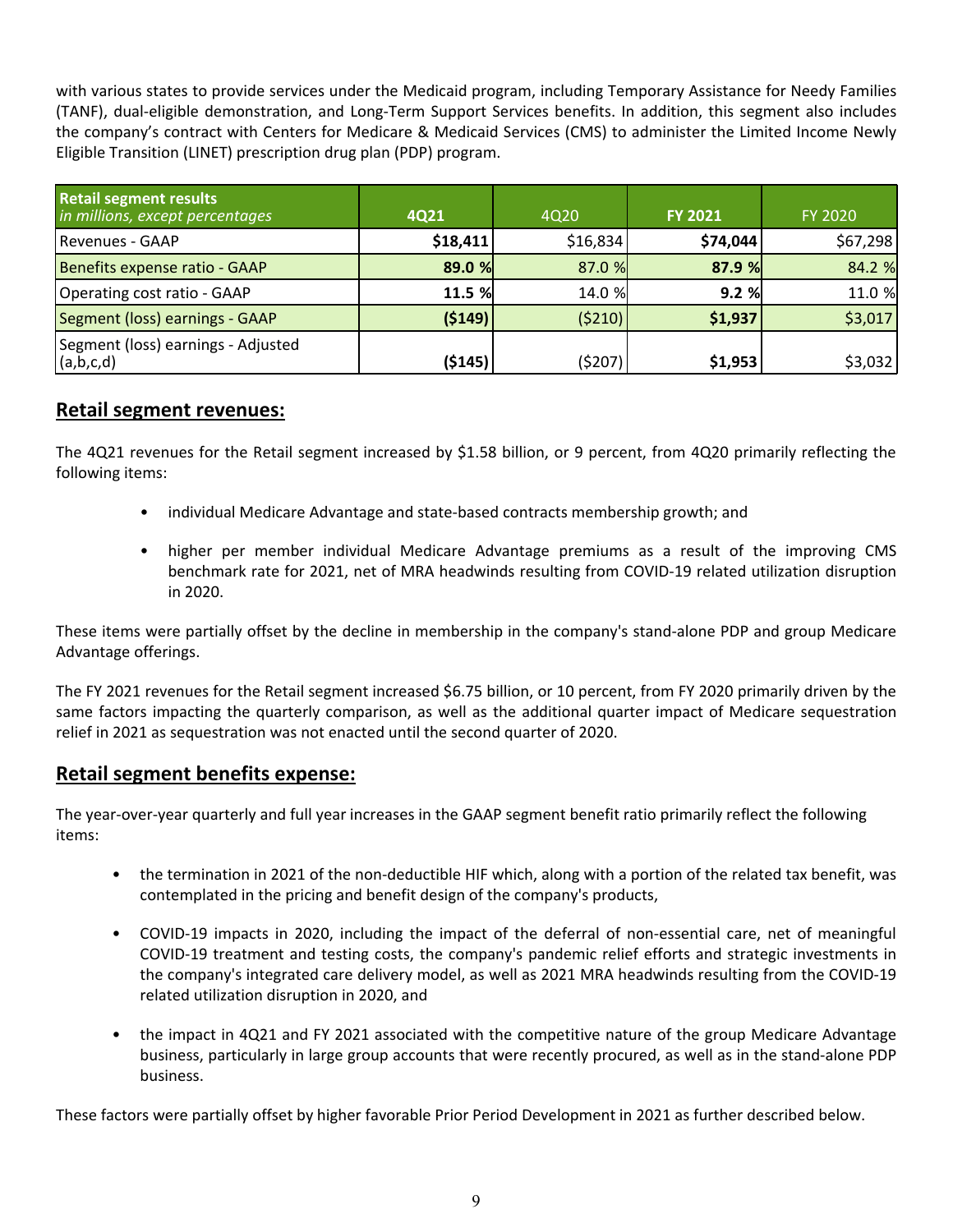#### **Prior Period Development**

| <b>Retail segment Prior Period Development</b><br>(in millions)<br><b>Favorable (unfavorable)</b> | <b>First</b><br><b>Quarter</b> | <b>Second</b><br><b>Quarter</b> | <b>Third</b><br><b>Quarter</b> | <b>Fourth</b><br><b>Ouarter</b> | <b>FY</b> |
|---------------------------------------------------------------------------------------------------|--------------------------------|---------------------------------|--------------------------------|---------------------------------|-----------|
| Prior Period Development from prior years recognized in 2021                                      | \$463                          | \$156                           | \$54                           | \$56                            | \$729     |
| Prior Period Development from prior years recognized in 2020                                      | \$238                          | $$$ (33)                        | \$30                           | \$31                            | \$266     |

The Retail segment's favorable Prior Period Development in 4Q21 decreased the segment benefit ratio by 30 basis points compared to the favorable Prior Period Development in 4Q20 decreasing the ratio by 20 basis points. Favorable Prior Period Development decreased the FY 2021 ratio by 100 basis points while decreasing the FY 2020 ratio by 40 basis points.

## **Retail segment operating costs:**

The year-over-year quarterly and full year comparisons were positively impacted by the following factors:

- termination of the non-deductible HIF in 2021, which increased the Retail segment GAAP operating cost ratio by approximately 160 basis points in both 4Q20 and FY 2020,
- lower COVID-19 related administrative costs in 2021 compared to 2020, as previously discussed,
- scale efficiencies associated with growth in the company's individual Medicare Advantage membership, and
- operating cost efficiencies in 2021 driven by previously implemented productivity initiatives.

These improvements were partially offset by continued strategic investments made in 2021 to position the segment for long-term success.

## **Retail segment enrollment:**

|                                    |                      |                      | Year-over-Year Change |         |                       | <b>Sequential Change</b> |         |
|------------------------------------|----------------------|----------------------|-----------------------|---------|-----------------------|--------------------------|---------|
|                                    | December 31,<br>2021 | December 31,<br>2020 | Amount                | Percent | September 30,<br>2021 | Amount                   | Percent |
| <b>Medical Membership:</b>         |                      |                      |                       |         |                       |                          |         |
| Individual Medicare<br>Advantage   | 4,409.1              | 3,962.7              | 446.4                 | 11.3%   | 4,397.3               | 11.8                     | 0.3%    |
| Group Medicare<br>Advantage        | 560.6                | 613.2                | (52.6)                | $-8.6%$ | 559.8                 | 0.8                      | 0.1%    |
| <b>Total Medicare Advantage</b>    | 4,969.7              | 4,575.9              | 393.8                 | 8.6%    | 4,957.1               | 12.6                     | 0.3%    |
| Medicare stand-alone PDP           | 3,606.2              | 3,866.7              | (260.5)               | $-6.7%$ | 3,638.4               | (32.2)                   | $-0.9%$ |
| <b>Total Medicare</b>              | 8,575.9              | 8,442.6              | 133.3                 | 1.6%    | 8,595.5               | (19.6)                   | $-0.2%$ |
| State-based contracts and<br>other | 940.1                | 772.4                | 167.7                 | 21.7%   | 909.1                 | 31.0                     | 3.4%    |
| Medicare Supplement                | 331.9                | 335.6                | (3.7)                 | $-1.1%$ | 332.0                 | (0.1)                    | $-$ %   |
| <b>Total Retail</b>                | 9,847.9              | 9,550.6              | 297.3                 | 3.1%    | 9,836.6               | 11.3                     | 0.1%    |

Individual Medicare Advantage membership includes 576,100 Dual Eligible Special Need Plans (D-SNP) members as of December 31, 2021, a net increase of 170,000, or 42 percent, from 406,100 as of December 31, 2020, and up 14,800, or 3 percent, from 561,300 as of September 30, 2021.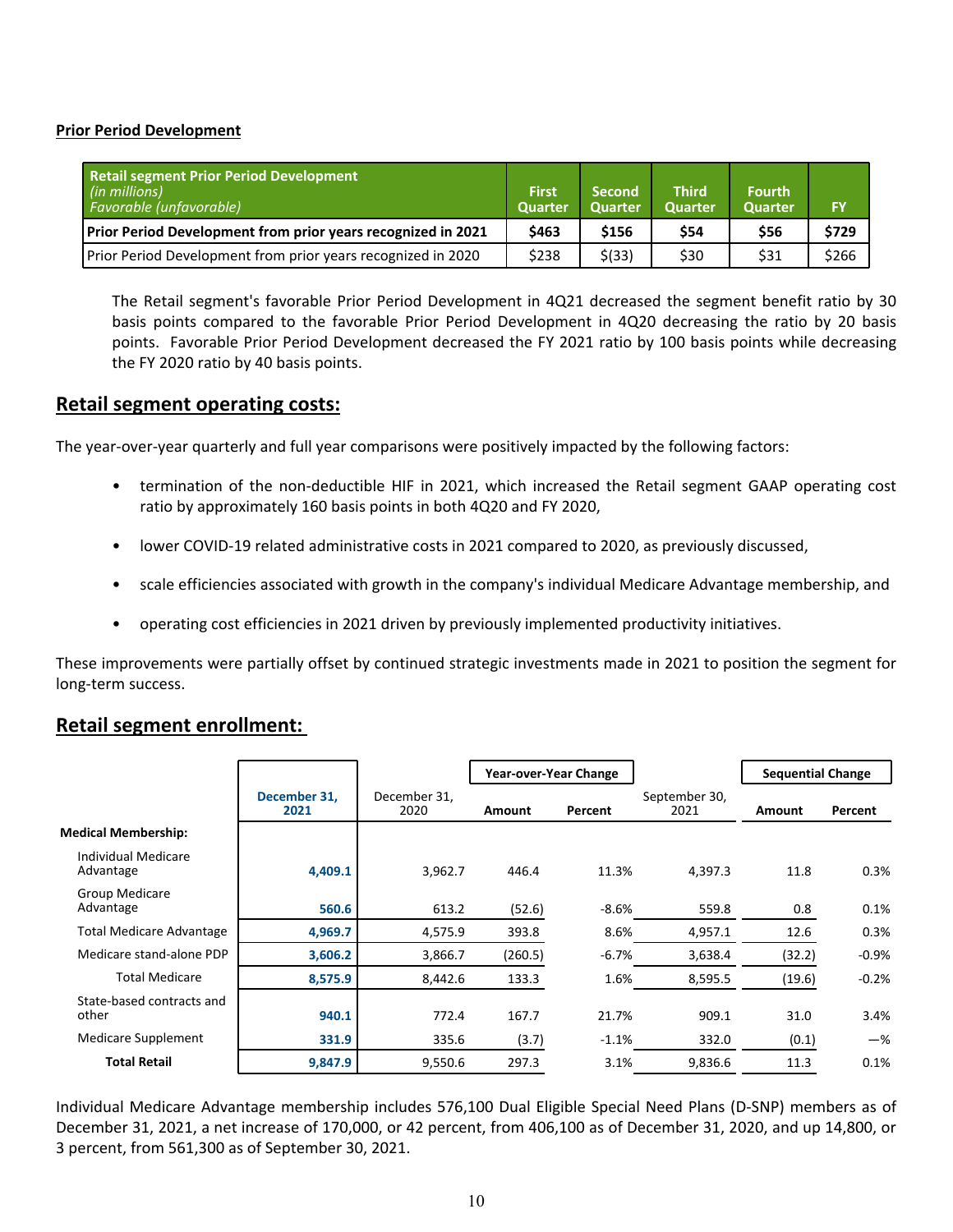### **January 2022 Ending Membership**

**January 2022 individual Medicare Advantage** membership approximated 4,547,000, up approximately 137,900, or 3 percent, from December 31, 2021, reflecting net membership additions during the recently concluded 2022 Annual Election Period (AEP). The January 2022 individual Medicare Advantage membership includes approximately 624,000 D-SNP members, an increase of 47,900, or 8 percent, from December 31, 2021.

*January 2022 group Medicare Advantage* membership approximated 564,000, up approximately 3,400, or 1 percent, from December 31, 2021, reflecting net membership additions during the 2022 selling season.

*January 2022 stand-alone PDP* membership approximated 3,613,000, up approximately 6,800, or less than 1 percent, from December 31, 2021, reflecting net membership additions during the recently concluded 2022 AEP for Medicare beneficiaries. 

# *Humana's Group and Specialty Segment*

This segment consists of the company's employer group fully-insured commercial medical products and specialty insurance benefits marketed to individuals and groups, including dental, vision, and life insurance benefits. In addition, the segment also includes the company's administrative services only (ASO) products and its military services businesses.

| <b>Group and Specialty segment results</b><br>in millions, except percentages | 4Q21    | 4Q20    | <b>FY 2021</b> | <b>FY 2020</b> |
|-------------------------------------------------------------------------------|---------|---------|----------------|----------------|
| l Revenues - GAAP                                                             | \$1,722 | \$1,791 | \$6,872        | \$7,285        |
| Benefits expense ratio - GAAP                                                 | 86.6 %  | 104.3 % | 82.5 %         | 85.6 %         |
| Operating cost ratio - GAAP                                                   | 26.8 %  | 28.1 %  | 24.6 %         | 25.0 %         |
| Segment (loss) earnings - GAAP                                                | (537)   | (5375)  | \$149          | (5143)         |
| Segment (loss) earnings - Adjusted<br>(a,b,c,d)                               | ( \$36) | (\$374) | \$154          | $($ \$139) $ $ |

## **Group and Specialty segment revenues:**

Revenues for the Group and Specialty segment in 4Q21 decreased \$69 million, or 4 percent, from segment revenues in 4Q20. This decrease was primarily due to the anticipated decline in the company's fully-insured group commercial membership, partially offset by higher per member premiums across the fully-insured commercial business.

FY 2021 revenues for the Group and Specialty segment decreased \$413 million, or 6 percent, from FY 2020 revenues, primarily reflecting the same factors that impacted the year-over-year fourth quarter comparison.

## Group and Specialty segment benefits expense:

The year-over-year quarterly and full year decreases in the GAAP segment benefit ratio primarily reflect the following items:

- COVID-19 impacts in 2020, including meaningful COVID-19 treatment and testing costs, along with the company's ongoing pandemic relief efforts, primarily surrounding initiatives to ease administrative and financial stress for providers and employers, net of the impact of the deferral of non-essential care,
- deliberate pricing and benefit design efforts in 2021 to increase profitability and position the commercial business for long-term success, and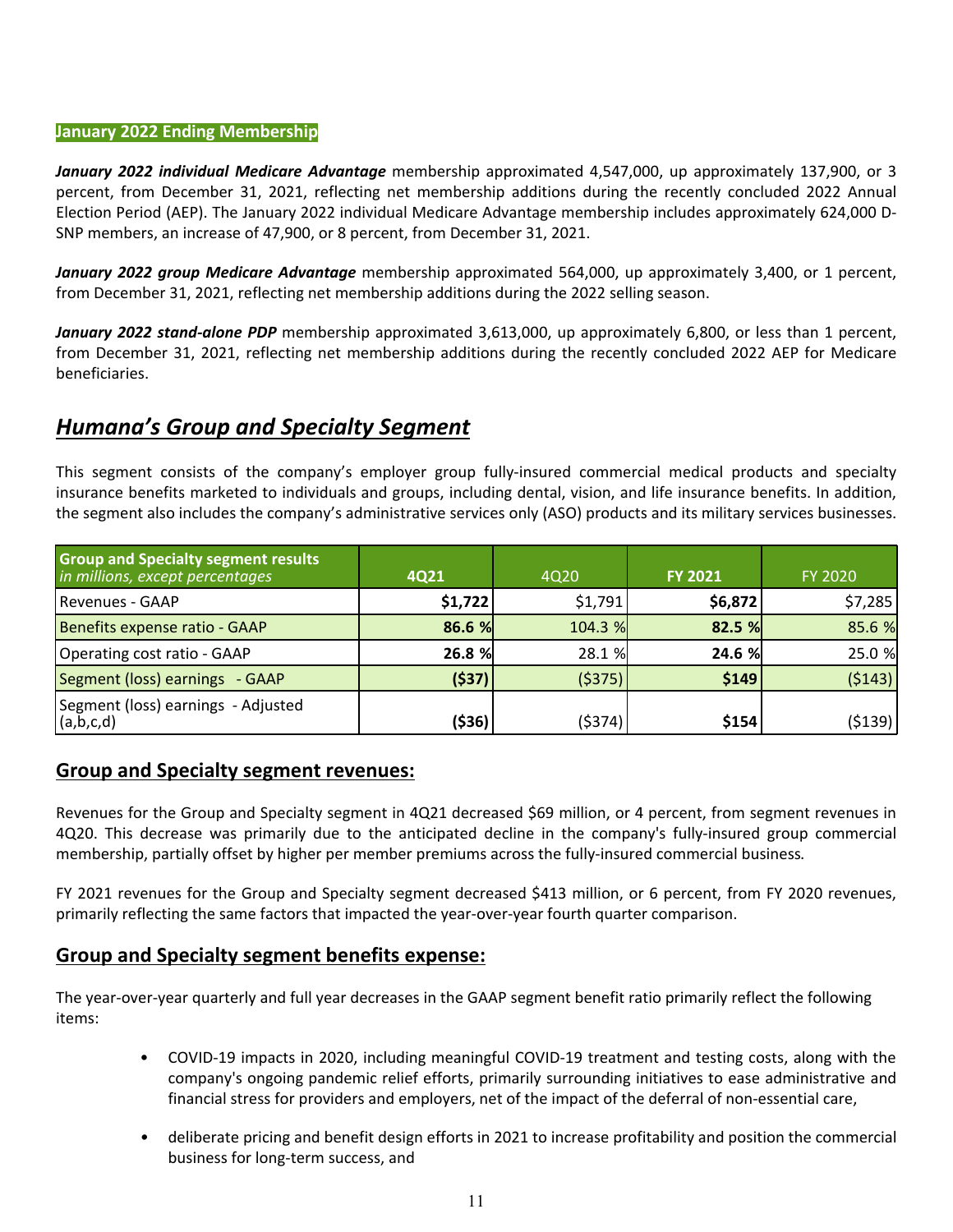• the impact in 2021 of lower specialty utilization, primarily related to dental services.

These decreases were partially offset by the termination in 2021 of the non-deductible HIF which, along with a portion of the related tax benefit, was contemplated in the pricing and benefit design of the company's products.

The year-over-year full year comparison further reflects the beneficial impact of higher favorable Prior Period Development in FY 2021.

## **Prior Period Development**

| <b>Group and Specialty segment Prior Period Development</b><br>(in millions)<br><b>Favorable (unfavorable)</b> | <b>First</b><br><b>Quarter</b> | Second<br>' Quarter | <b>Third</b><br>Ouarter | <b>Fourth</b><br><b>Quarter</b> | <b>FY</b> |
|----------------------------------------------------------------------------------------------------------------|--------------------------------|---------------------|-------------------------|---------------------------------|-----------|
| <b>Prior Period Development from prior years recognized in 2021</b>                                            | \$92                           | \$8                 | \$(5)                   | \$1                             | \$96      |
| Prior Period Development from prior years recognized in 2020                                                   | \$46                           | \$(16)              | \$13                    | Ś4                              | \$47      |

The Group and Specialty segment's favorable Prior Period Development in 4Q21 decreased the segment benefit ratio by 10 basis points compared to the favorable Prior Period Development in 4Q20 decreasing the ratio by 30 basis points. Favorable Prior Period Development decreased the FY 2021 ratio by 160 basis points while decreasing the FY 2020 ratio by 70 basis points.

## **Group and Specialty segment operating costs:**

The year-over-year quarterly and full year comparisons of the Group and Specialty segment's GAAP operating cost ratio were positively impacted by the following factors:

- termination of the non-deductible HIF in 2021, which increased the Group and Specialty segment GAAP operating cost ratio by approximately 130 basis points in both 4Q20 and FY 2020,
- lower COVID-19 related administrative costs in 2021 compared to 2020, as previously discussed, and
- operating cost efficiencies in 2021 driven by previously implemented productivity initiatives.

These improvements were partially offset by continued strategic investments made to position the segment for longterm success.

## **Group and Specialty segment enrollment:**

|                                     |                      |                      | <b>Year-over-Year Change</b> |          |                       | <b>Sequential Change</b> |         |
|-------------------------------------|----------------------|----------------------|------------------------------|----------|-----------------------|--------------------------|---------|
|                                     | December 31,<br>2021 | December 31,<br>2020 | Amount                       | Percent  | September 30,<br>2021 | Amount                   | Percent |
| <b>Medical Membership:</b>          |                      |                      |                              |          |                       |                          |         |
| Fully-insured<br>commercial medical | 674.6                | 777.4                | (102.8)                      | $-13.2%$ | 690.0                 | (15.4)                   | $-2.2%$ |
| ASO commercial                      | 495.5                | 504.9                | (9.4)                        | $-1.9%$  | 496.5                 | (1.0)                    | $-0.2%$ |
| Military services                   | 6,049.0              | 5,998.7              | 50.3                         | 0.8%     | 6,051.7               | (2.7)                    | $-\%$   |
| <b>Total Group</b><br>and Specialty | 7,219.1              | 7,281.0              | (61.9)                       | $-0.9%$  | 7,238.2               | (19.1)                   | $-0.3%$ |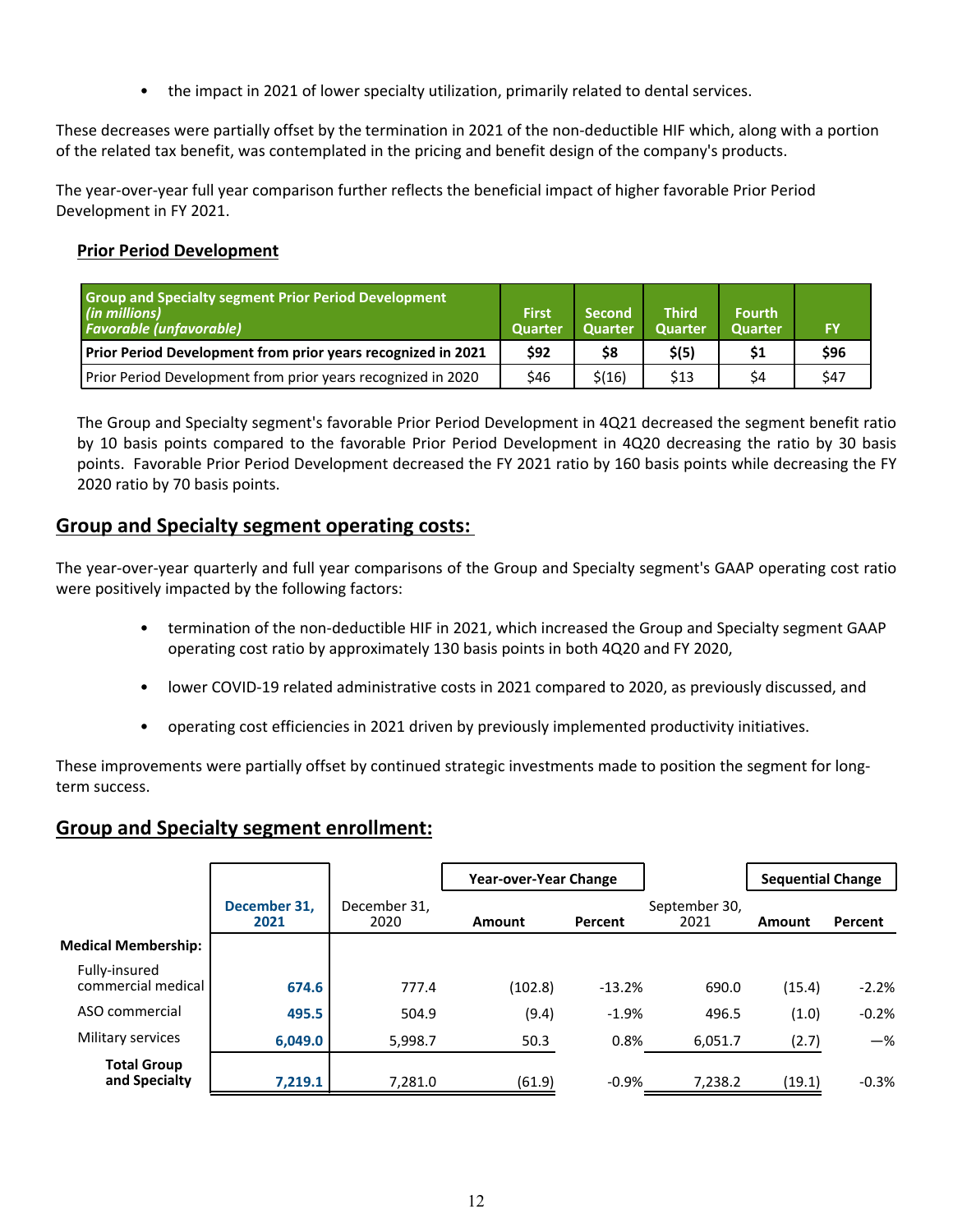|                                          |                      |                      | <b>Year-over-Year Change</b> |         |                      | <b>Sequential Change</b> |         |
|------------------------------------------|----------------------|----------------------|------------------------------|---------|----------------------|--------------------------|---------|
| <b>Specialty</b><br>Membership:          | December 31.<br>2021 | December 31.<br>2020 | Amount                       | Percent | September<br>30.2021 | Amount                   | Percent |
| Dental-fully-<br>insured                 | 2.543.4              | 2,617.6              | (74.2)                       | $-2.8%$ | 2,563.2              | (19.8)                   | $-0.8%$ |
| Dental-ASO                               | 279.3                | 284.9                | (5.6)                        | $-2.0%$ | 277.6                | 1.7                      | 0.6%    |
| Vision<br>Other<br>supplemental          | 2,062.0              | 2.005.5              | 56.5                         | 2.8%    | 2.068.1              | (6.1)                    | $-0.3%$ |
| benefits                                 | 409.6                | 402.3                | 7.3                          | 1.8%    | 404.2                | 5.4                      | 1.3%    |
| <b>Total Specialty</b><br>Membership (g) | 5,294.3              | 5,310.3              | (16.0)                       | $-0.3%$ | 5,313.1              | (18.8)                   | $-0.4%$ |

# *Humana's Healthcare Services Segment*

This segment includes pharmacy, provider, and home services, along with other services and capabilities to promote wellness and advance population health. The operations of the recently acquired full ownership of Kindred at Home, as well as the company's strategic partnership with Welsh, Carson, Anderson & Stowe (WCAS) to develop and operate senior-focused, payor-agnostic, primary care centers are also included in the Healthcare Services segment. Services offered by this segment are designed to enhance the overall healthcare experience. These services may lead to lower utilization associated with improved member health and/or lower drug costs.

| <b>Healthcare Services segment results</b><br>in millions, except percentages                         | 4Q21    | 4020    | <b>FY 2021</b> | <b>FY 2020</b> |
|-------------------------------------------------------------------------------------------------------|---------|---------|----------------|----------------|
| Revenues - GAAP                                                                                       | \$8,482 | \$7,291 | \$31,242       | \$28,448       |
| Operating cost ratio - GAAP                                                                           | 94.9%   | 97.8%   | 95.4%          | 96.3 %         |
| Segment earnings attributable to<br>l Humana- GAAP                                                    | \$375   | \$128   | \$1,328        | \$944          |
| Adjusted earnings before interest, taxes,<br>depreciation and amortization (Adjusted<br>$EBITDA)$ (e) | \$425   | \$196   | \$1,557        | \$1,232        |

## **Healthcare Services segment revenues:**

Healthcare Services segment revenues in 4Q21 increased by \$1.19 billion, or 16 percent, from segment revenues in 4Q20. The year-over-year quarterly comparison was favorably impacted by the following factors:

- the impact of Kindred at Home revenues (prior to the third quarter of 2021, Kindred at Home's results were non-consolidating reflective of Humana's minority interest ownership),
- the company's strong individual Medicare Advantage and state-based contracts membership growth leading to higher pharmacy revenues, and
- higher revenues associated with growth in the company's provider business.

These factors were partially offset by the loss of intersegment revenues associated with the decline in stand-alone PDP and group Medicare Advantage membership as previously discussed.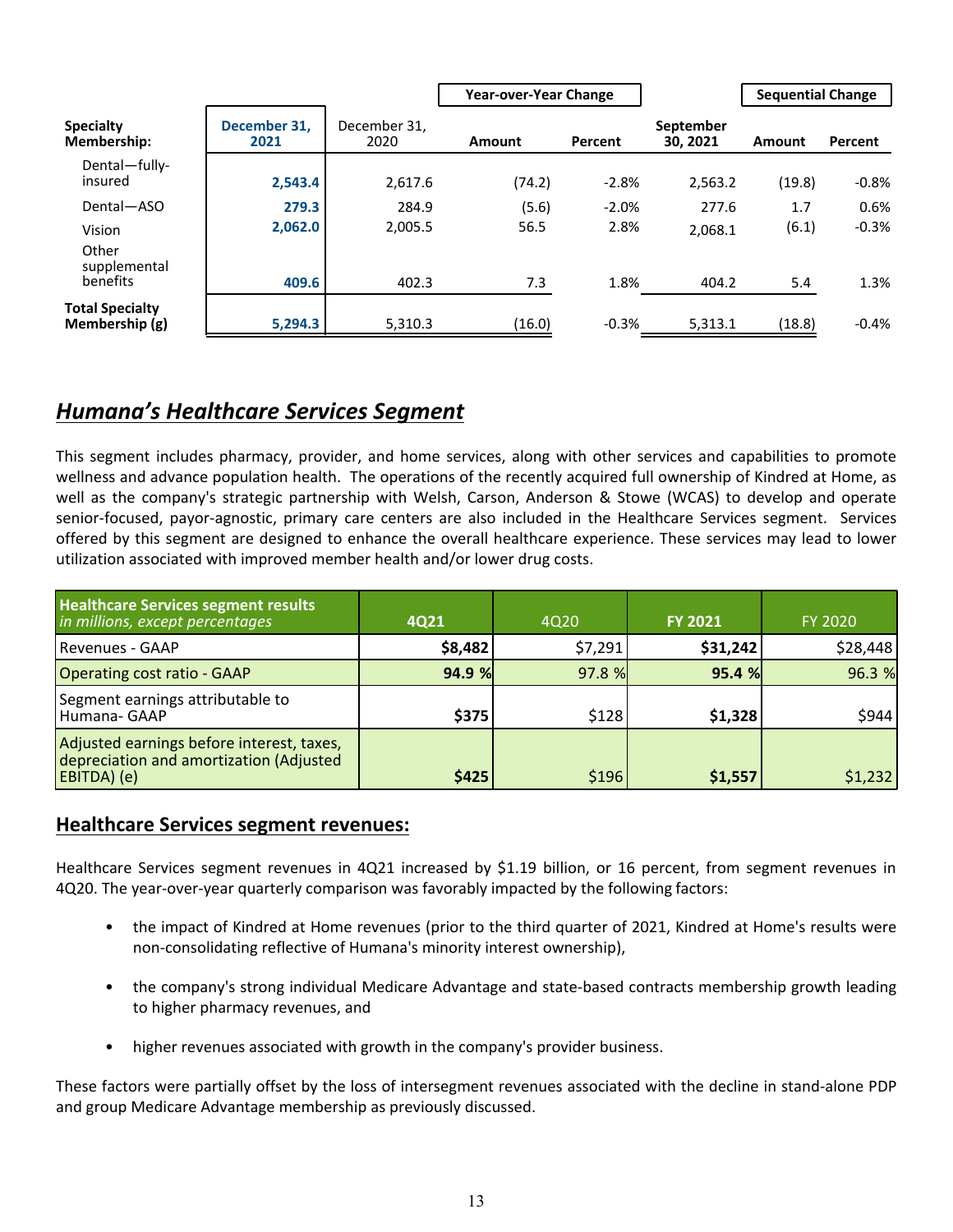FY 2021 revenues for the Healthcare Services segment increased \$2.79 billion, or 10 percent, from segment revenues in FY 2020. The year-over-year increase was primarily due to the same factors affecting the year-over-year comparison for the fourth quarter.

## **Healthcare Services segment operating costs:**

The year-over-year quarterly and full year comparisons were positively impacted by the following factors:

- the impact of consolidated Kindred at Home operations which have a lower operating cost ratio than other businesses within the segment,
- the impact in 2020 of COVID-19 administrative related costs, including expenses associated with additional safety measures taken for the company's pharmacy, provider, and home solutions teams who continued to provide services to members throughout the crisis,
- operational improvement in the company's provider services business, largely related to Conviva, along with operating cost efficiencies driven by previously implemented productivity initiatives in 2021, and
- the impact of additional investments in the segment's provider business during 2020 related to marketing and AEP initiatives.

These decreases were partially offset by the following factors:

- increased administrative costs in the pharmacy operations as a result of incremental spend to accelerate growth within the business; and
- increased utilization levels in the company's provider business in 2021 compared to depressed levels in 2020 amid the COVID-19 pandemic.

Additionally, the year-over-year full year comparison was further impacted by increased pharmacy labor-related overtime costs due to weather disruptions occurring in the first quarter of 2021.

## **Healthcare Services segment operating statistics:**

- Pharmacy Benefit Manager (PBM) script volume on an adjusted 30-day equivalent basis was 130 million in 4Q21, an increase of 7 percent compared to 122 million scripts in 4Q20. PBM script volume In FY 2021 was 515 million, an increase 8 percent compared to 478 million in FY 2020. These increases were primarily driven by higher individual Medicare Advantage and state-based contracts membership, partially offset by the decline in standalone PDP and group Medicare Advantage membership.
- Mail-order penetration by members in the company's Retail segment increased by 10 basis points to 30.7 percent in 4Q21 from 30.6 percent in 4Q20, while also increasing 10 basis points to 30.2 percent in FY 2021 from 30.1 percent in FY 2020. These improvements reflect the investments within pharmacy operations to drive mailorder penetration. Strong pharmacy volumes continue to highlight that members value the convenience, investments in the digital experience, and cost savings of mail-order delivery.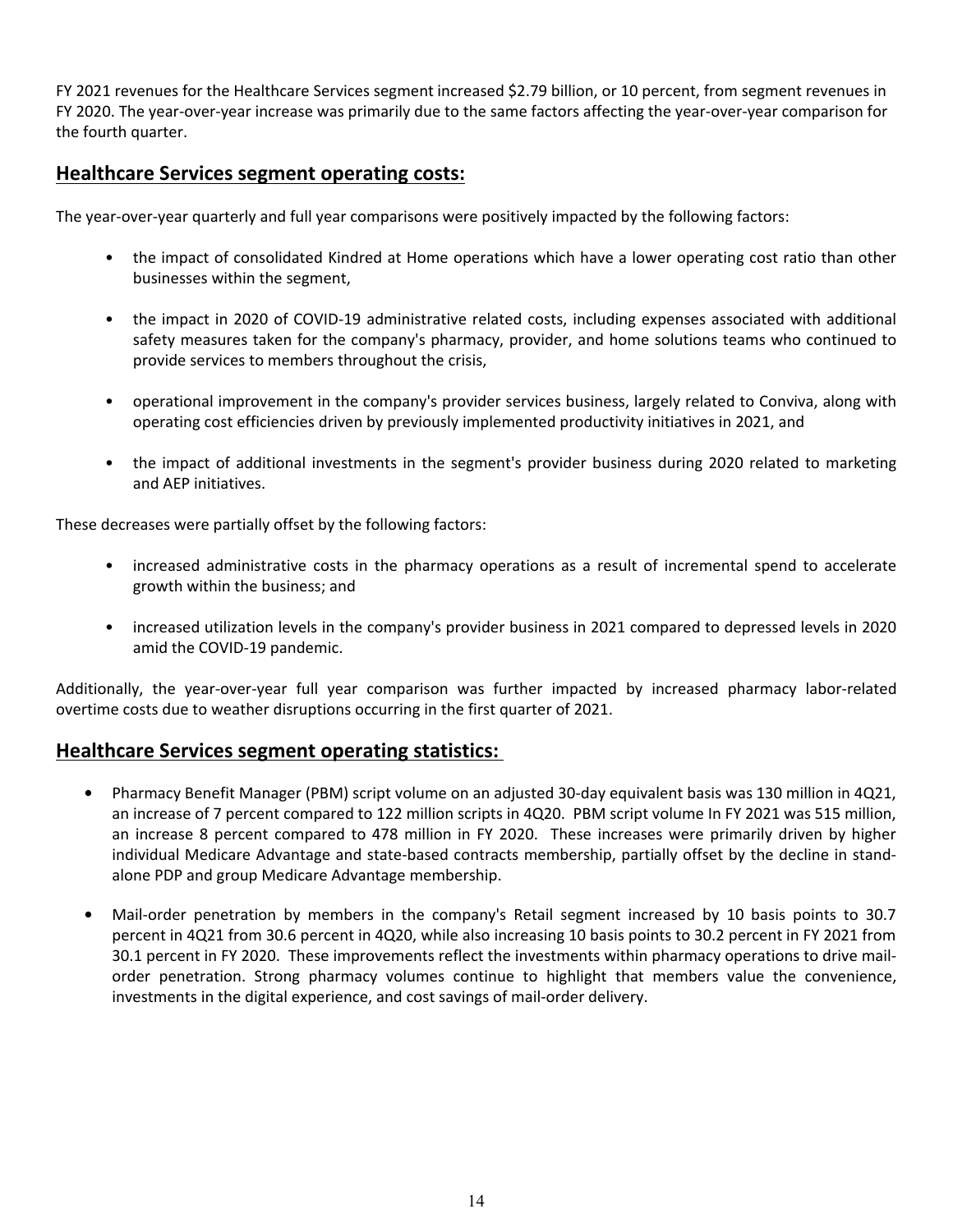# *Conference Call*

Humana will host a conference call at 9:00 a.m. Eastern time today to discuss its financial results for the quarter and the company's expectations for future earnings.

To participate via phone, please register in advance at this link - http://www.directeventreg.com/registration/ event/5176725. Upon registration, telephone participants will receive a confirmation email detailing how to join the conference call, including dial-in number, event passcode, and unique registrant ID that can be used to access the call. A webcast of the 4Q21 earnings call may also be accessed via Humana's Investor Relations page at humana.com. The company suggests participants for both the conference call and those listening via the web dial in or sign on at least 15 minutes in advance of the call.

For those unable to participate in the live event, the archive will be available in the Historical Webcasts and Presentations section of the Investor Relations page at humana.com, approximately two hours following the live webcast. Telephone replays will be available from approximately 12:30 p.m. Eastern time on February 2, 2022 until 12:30 p.m. Eastern time on February 9, 2022 and can be accessed by dialing 855-859-2056 and providing the conference ID #5176725.

# *Footnotes*

(a) 4Q21 Adjusted results exclude the following:

- Amortization expense for identifiable intangibles of approximately \$17 million pretax, or \$0.10 per common share. GAAP measures affected in this release include consolidated pretax, EPS, and segment earnings (including amortization expense of \$4 million in the Retail segment and \$1 million in the Group and Specialty segment).
- Put/call valuation adjustments of approximately \$30 million pretax, or \$0.18 per common share, associated with Humana's non-consolidating minority interest investments. GAAP measures affected in this release include consolidated pretax and EPS.
- Transaction and integration costs associated with the Kindred at Home acquisition of approximately \$35 million pretax, or \$0.21 per common share; GAAP measure affected in this release include consolidated pretax, EPS, and the consolidated operating cost ratio.
- Change in fair market value of publicly-traded equity securities of \$144 million pretax, or \$0.86 per common share. GAAP measures affected in this release include consolidated pretax, EPS, and consolidated revenues.
- (b) 4Q20 Adjusted results exclude the following:
	- Amortization expense for identifiable intangibles of approximately \$22 million pretax, or \$0.13 per common share. GAAP measures affected in this release include consolidated pretax, EPS, and segment earnings (including amortization expense of \$3 million in the Retail segment and \$1 million in the Group and Specialty segment).
	- Put/call valuation adjustments of approximately \$40 million pretax, or \$0.24 per common share, associated with Humana's non-consolidating minority interest investments. GAAP measures affected in this release include consolidated pretax and EPS.
	- Change in fair market value of publicly-traded equity securities of \$102 million pretax, or \$0.60 per common share. GAAP measures affected in this release include consolidated pretax, EPS, and consolidated revenues.

#### (c) FY 2021 Adjusted results exclude the following:

• Amortization expense for identifiable intangibles of approximately \$65 million pretax, or \$0.39 per diluted common share. GAAP measures affected in this release include consolidated pretax, EPS, and segment earnings (including amortization expense of \$16 million in the Retail segment and \$5 million in the Group and Specialty segment).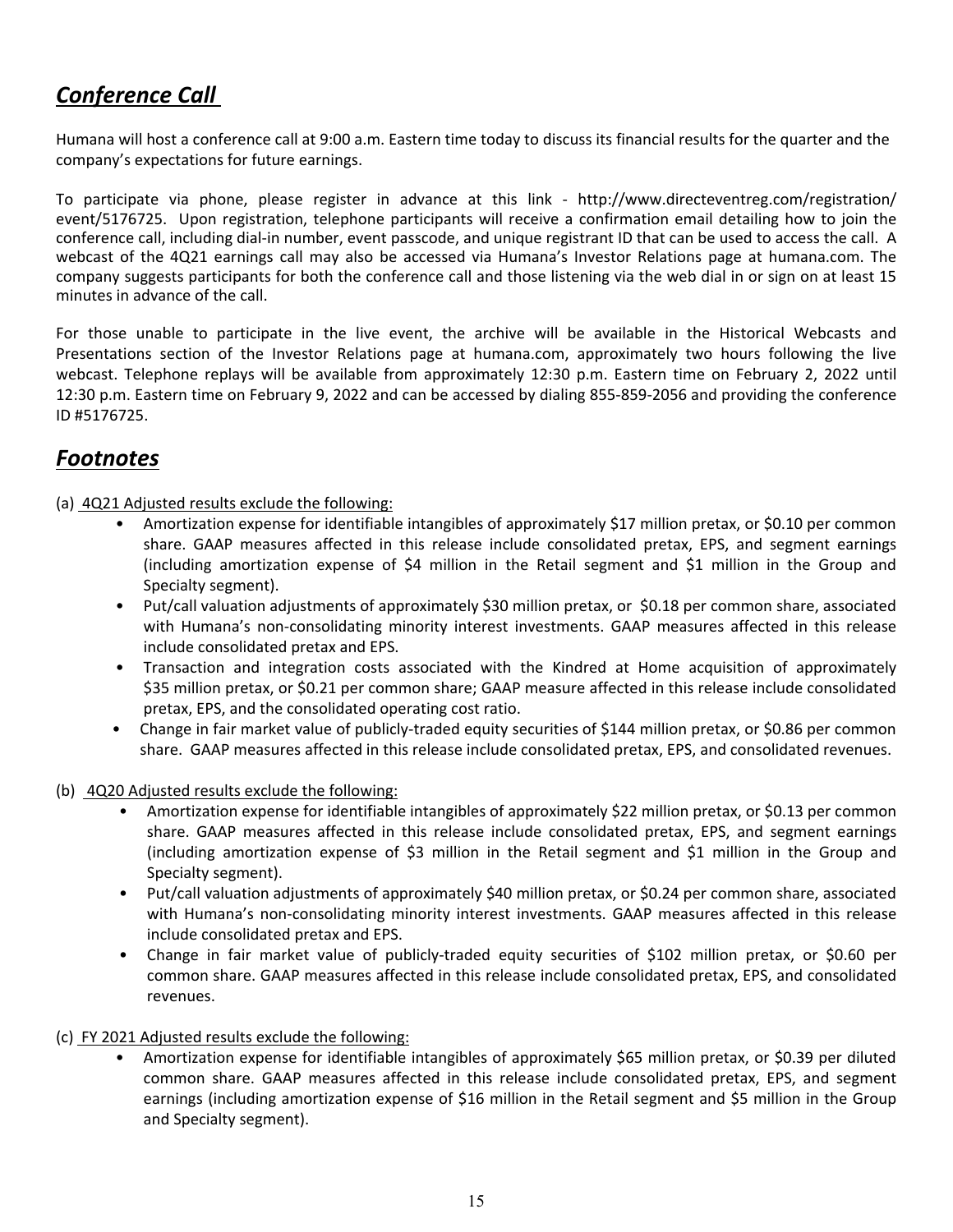- Gain associated with Kindred at Home equity method investment of approximately \$1,129 million pretax, or \$8.73 per diluted common share; the gain was recorded upon closing of the Kindred at Home transaction in August 2021. GAAP measures affected in this release include consolidated pretax and EPS.
- Put/call valuation adjustments of approximately \$597 million pretax, or \$3.56 per diluted common share, associated with Humana's non-consolidating minority interest investments, including the impact of the termination of the put/call agreement related to Kindred at Home as a result of the transaction announced on April 27, 2021. GAAP measures affected in this release include consolidated pretax and EPS.
- Transaction and integration costs associated with the Kindred at Home acquisition of approximately \$128 million pretax, or \$0.72 per diluted common share; GAAP measure affected in this release include consolidated pretax, EPS, and the consolidated operating cost ratio.
- Change in fair market value of publicly-traded equity securities of \$341 million pretax, or \$2.03 per diluted common share. GAAP measures affected in this release include consolidated pretax, EPS, and consolidated revenues.
- (d) FY 2020 Adjusted results exclude the following:
	- Amortization expense for identifiable intangibles of approximately \$88 million pretax, or \$0.51 per diluted common share. GAAP measures affected in this release include consolidated pretax, EPS, and segment earnings (including amortization expense of \$15 million in the Retail segment and \$4 million in the Group and Specialty segment).
	- Put/call valuation adjustments of approximately \$103 million pretax, or \$0.60 per diluted common share, associated with Humana's non-consolidating minority interest investments. GAAP measures affected in this release include consolidated pretax and EPS.
	- Change in fair market value of publicly-traded equity securities of \$745 million pretax, or \$4.32 per diluted common share. GAAP measures affected in this release include consolidated pretax, EPS, and consolidated revenues.
	- Net adjustment of \$578 million pretax, or \$3.35 per diluted common share, related to the receipt of unpaid risk corridor payments associated with the losses incurred by the company under the ACA business in 2014 to 2016 (previously written off). GAAP measures affected in this release include consolidated pretax, EPS, consolidated revenues, consolidated benefits expense ratio, and consolidated operating cost ratio.
- (e) The Healthcare Services segment Adjusted earnings before interest, taxes, depreciation and amortization (Adjusted EBITDA) includes GAAP segment earnings attributable to Humana with adjustments to add back depreciation and amortization expense, interest expense, and income taxes. The Adjusted EBITDA includes results from all lines of business within the segment. The Adjusted EBITDA also includes the impact of Humana's minority interest related to the strategic partnership with Welsh, Carson, Anderson & Stowe (WCAS) to develop and operate senior-focused, payor-agnostic, primary care centers. Prior periods reflect the impact of Humana's previous 40 percent minority interest in Kindred at Home. In August 2021, Humana completed the acquisition of the remaining 60 percent ownership of Kindred at Home and accordingly, now consolidates its results.

| <b>Healthcare Services segment results</b><br>(in millions) | 4021  | 4020  | <b>FY 2021</b> | <b>FY 2020</b> |
|-------------------------------------------------------------|-------|-------|----------------|----------------|
| <b>GAAP segment earnings attributable to Humana</b>         | \$375 | \$128 | \$1,328        | \$944          |
| Depreciation and amortization expense                       | 50    | 52    | 190            | 203            |
| Interest and taxes                                          |       | 16    | 39             | 85             |
| <b>Adjusted EBITDA</b>                                      | \$425 | \$196 | \$1,557        | \$1,232        |

(f)  $FY$  2022 Adjusted EPS projections exclude the following:

- Amortization expense for identifiable intangibles of \$0.42 per diluted common share.
- Transaction and integration costs associated with the Kindred at Home acquisition of approximately \$0.50 per diluted common share.
- FY 2022 GAAP EPS guidance excludes the impact of future value changes of the put/call options associated with Humana's non-consolidating minority interest investments as the future value changes cannot be estimated.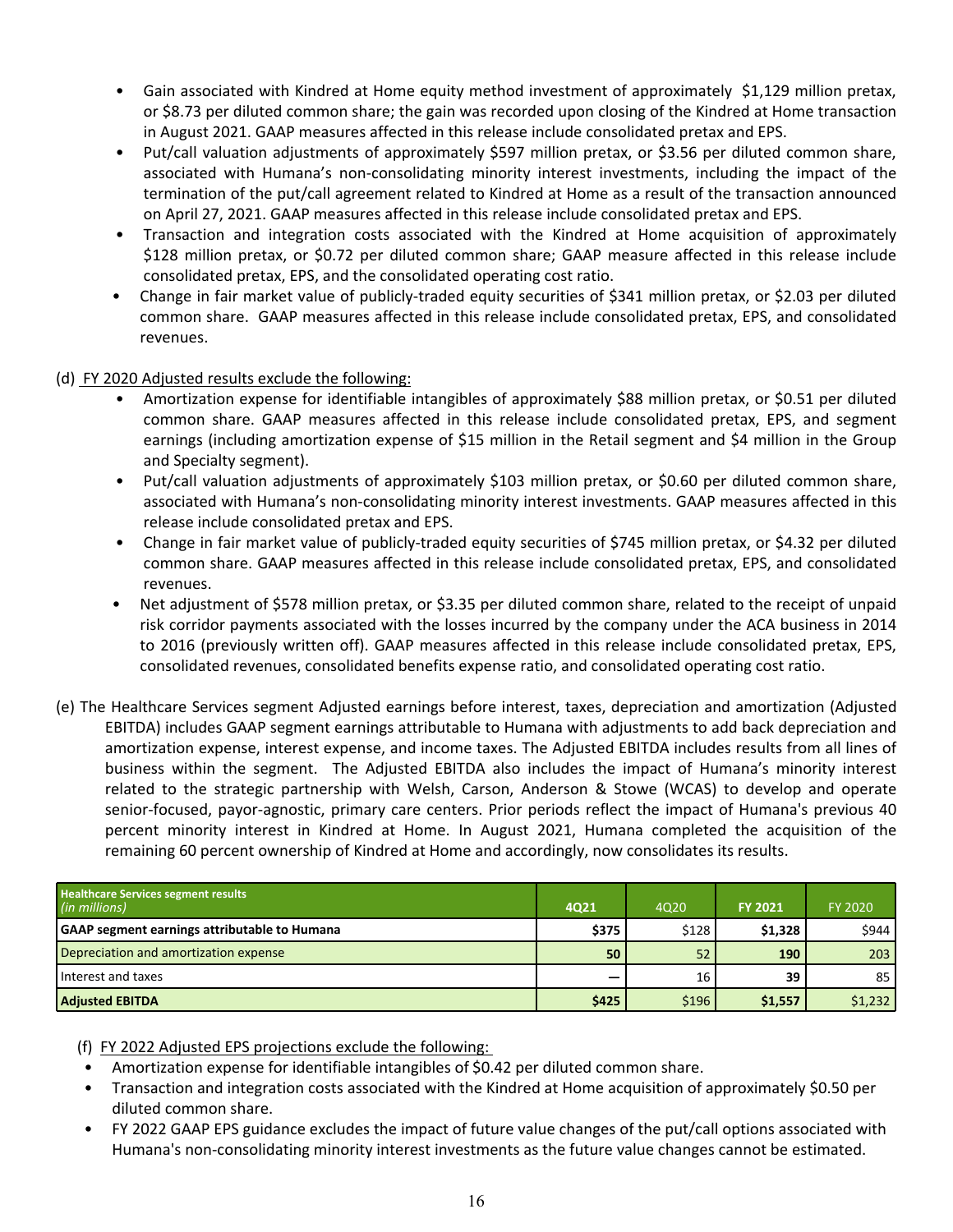• The future value of publicly-traded equity securities, their impact on GAAP EPS, and the related non-GAAP adjustment will fluctuate on the public trading value of the stock. The guidance set forth herein assumes no further change in the fair value of these investments.

 $(g)$  The company provides a full range of insured specialty products including dental, vision, and life insurance benefits marketed to individuals and groups. Members included in these products may not be unique to each product since members have the ability to enroll in multiple products.

#### **Cautionary Statement**

This news release includes forward-looking statements regarding Humana within the meaning of the Private Securities Litigation Reform Act of 1995. When used in investor presentations, press releases, Securities and Exchange Commission (SEC) filings, and in oral statements made by or with the approval of one of Humana's executive officers, the words or phrases like "expects," "believes," "anticipates," "intends," "likely will result," "estimates," "projects" or variations of such words and similar expressions are intended to identify such forwardlooking statements.

These forward-looking statements are not guarantees of future performance and are subject to risks, uncertainties, and assumptions, including, among other things, information set forth in the "Risk Factors" section of the company's SEC filings, a summary of which includes but is not limited to the following:

- If Humana does not design and price its products properly and competitively, if the premiums Humana receives are insufficient to cover the cost of healthcare services delivered to its members, if the company is unable to implement clinical initiatives to provide a better healthcare experience for its members, lower costs and appropriately document the risk profile of its members, or if its estimates of benefits expense are inadequate, Humana's profitability could be materially adversely affected. Humana estimates the costs of its benefit expense payments, and designs and prices its products accordingly, using actuarial methods and assumptions based upon, among other relevant factors, claim payment patterns, medical cost inflation, and historical developments such as claim inventory levels and claim receipt patterns. The company continually reviews estimates of future payments relating to benefit expenses for services incurred in the current and prior periods and makes necessary adjustments to its reserves, including premium deficiency reserves, where appropriate. These estimates involve extensive judgment, and have considerable inherent variability because they are extremely sensitive to changes in claim payment patterns and medical cost trends. Accordingly, Humana's reserves may be insufficient.
- If Humana fails to effectively implement its operational and strategic initiatives, particularly its Medicare initiatives and state-based contract strategy, the company's business may be materially adversely affected, which is of particular importance given the concentration of the company's revenues in these products. In addition, there can be no assurances that the company will be successful in maintaining or improving its Star ratings in future years.
- If Humana fails to properly maintain the integrity of its data, to strategically maintain existing or implement new information systems, to protect Humana's proprietary rights to its systems, or to defend against cyber-security attacks or prevent other privacy or data security incidents that result in security breaches that disrupt our operations or in the unintentional dissemination of sensitive personal information or proprietary or confidential information, the company's business may be materially adversely affected.
- Humana is involved in various legal actions, or disputes that could lead to legal actions (such as, among other things, provider contract disputes and qui tam litigation brought by individuals on behalf of the government), governmental and internal investigations, and routine internal review of business processes any of which, if resolved unfavorably to the company, could result in substantial monetary damages or changes in its business practices. Increased litigation and negative publicity could also increase the company's cost of doing business.
- As a government contractor, Humana is exposed to risks that may materially adversely affect its business or its willingness or ability to participate in government healthcare programs including, among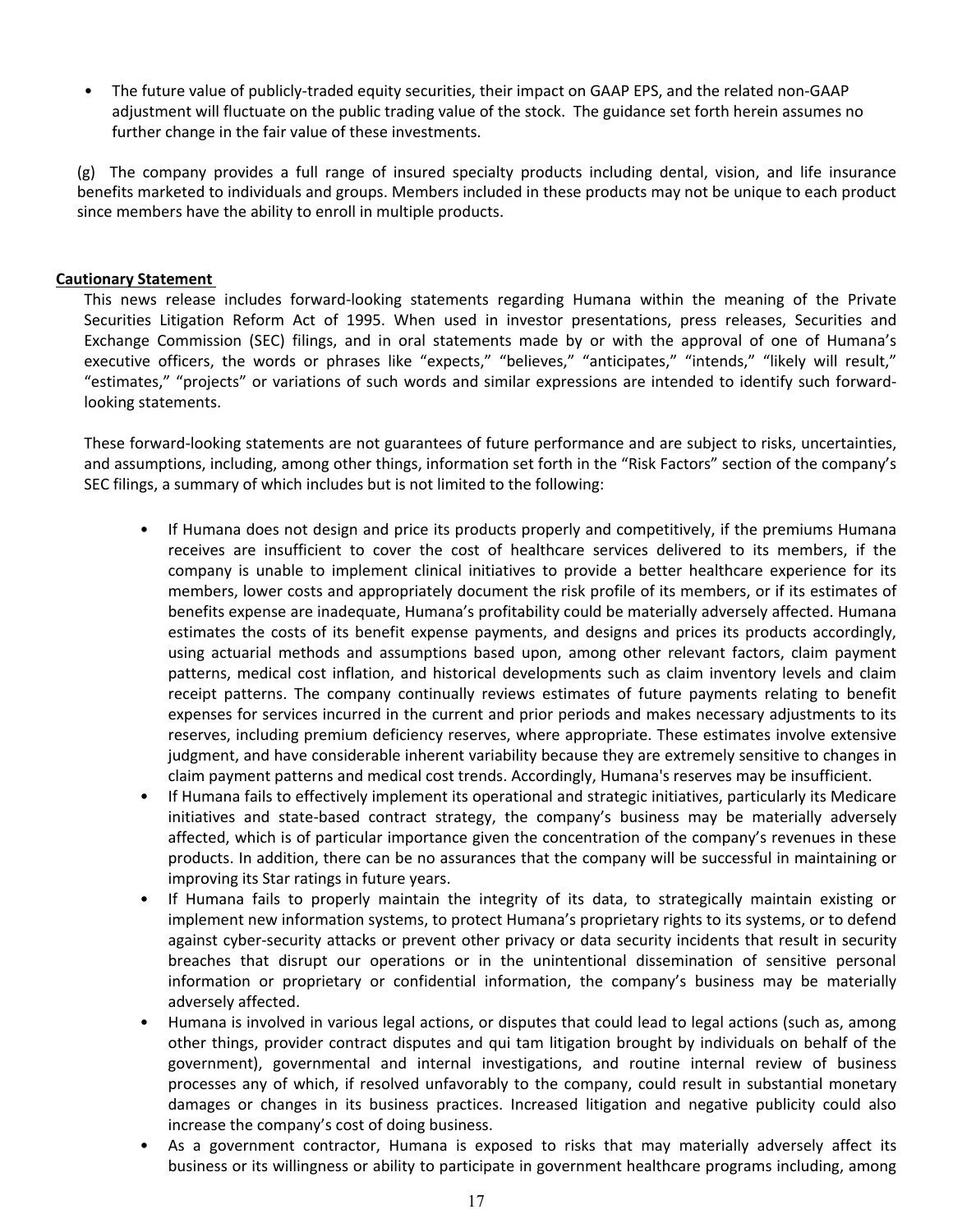other things, loss of material government contracts; governmental audits and investigations; potential inadequacy of government determined payment rates; potential restrictions on profitability; including by comparison of profitability of the company's Medicare Advantage business to non-Medicare Advantage business; or other changes in the governmental programs in which Humana participates. Changes to the risk-adjustment model utilized by CMS to adjust premiums paid to Medicare Advantage, or MA, plans according to the health status of covered members, including proposed changes to the methodology used by CMS for risk adjustment data validation audits that fail to address adequately the statutory requirement of actuarial equivalence, if implemented, could have a material adverse effect on our operating results, financial position and cash flows.

- Humana's business activities are subject to substantial government regulation. New laws or regulations, or legislative, judicial, or regulatory changes in existing laws or regulations or their manner of application could increase the company's cost of doing business and have a material adverse effect on Humana's results of operations (including restricting revenue, enrollment and premium growth in certain products and market segments, restricting the company's ability to expand into new markets, increasing the company's medical and operating costs by, among other things, requiring a minimum benefit ratio on insured products, lowering the company's Medicare payment rates and increasing the company's expenses associated with a non-deductible health insurance industry fee and other assessments); the company's financial position (including the company's ability to maintain the value of its goodwill); and the company's cash flows.
- Humana's failure to manage acquisitions, divestitures and other significant transactions successfully may have a material adverse effect on the company's results of operations, financial position, and cash flows.
- If Humana fails to develop and maintain satisfactory relationships with the providers of care to its members, the company's business may be adversely affected.
- Humana faces significant competition in attracting and retaining talented employees. Further, managing succession for, and retention of, key executives is critical to the Company's success, and its failure to do so could adversely affect the Company's businesses, operating results and/or future performance.
- Humana's pharmacy business is highly competitive and subjects it to regulations and supply chain risks in addition to those the company faces with its core health benefits businesses.
- Changes in the prescription drug industry pricing benchmarks may adversely affect Humana's financial performance.
- Humana's ability to obtain funds from certain of its licensed subsidiaries is restricted by state insurance regulations.
- Downgrades in Humana's debt ratings, should they occur, may adversely affect its business, results of operations, and financial condition.
- The securities and credit markets may experience volatility and disruption, which may adversely affect Humana's business.
- The spread of, and response to, the novel coronavirus, or COVID-19, underscores certain risks Humana faces, including those discussed above, and the ongoing, heightened uncertainty created by the pandemic precludes any prediction as to the ultimate adverse impact to Humana of COVID-19.

As the COVID-19 pandemic continues, the premiums the company charges may prove to be insufficient to cover the cost of health care services delivered to its members, each of which could be impacted by many factors, including the impacts that Humana has experienced, and may continue to experience, to its revenues due to limitations on its ability to implement clinical initiatives to manage health care costs and chronic conditions of its members, and appropriately document their risk profiles, as a result of the company's members being unable or unwilling to see their providers due to actions taken to mitigate the spread of COVID-19; increased costs that may result from higher utilization rates of medical facilities and services and other increases in associated hospital and pharmaceutical costs; and shifts in the company's premium and medical claims cost trends to reflect the demographic impact of higher mortality during the COVID-19 pandemic. In addition, Humana is offering, and has been mandated by legislative and regulatory action (including the Families First Act and CARES Act) to provide, certain expanded benefit coverage to its members, such as waiving, or reimbursing, certain costs for COVID-19 testing, vaccinations and treatment. These measures taken by Humana, or governmental action, to respond to the ongoing impact of COVID-19 (including further expansion or modification of the services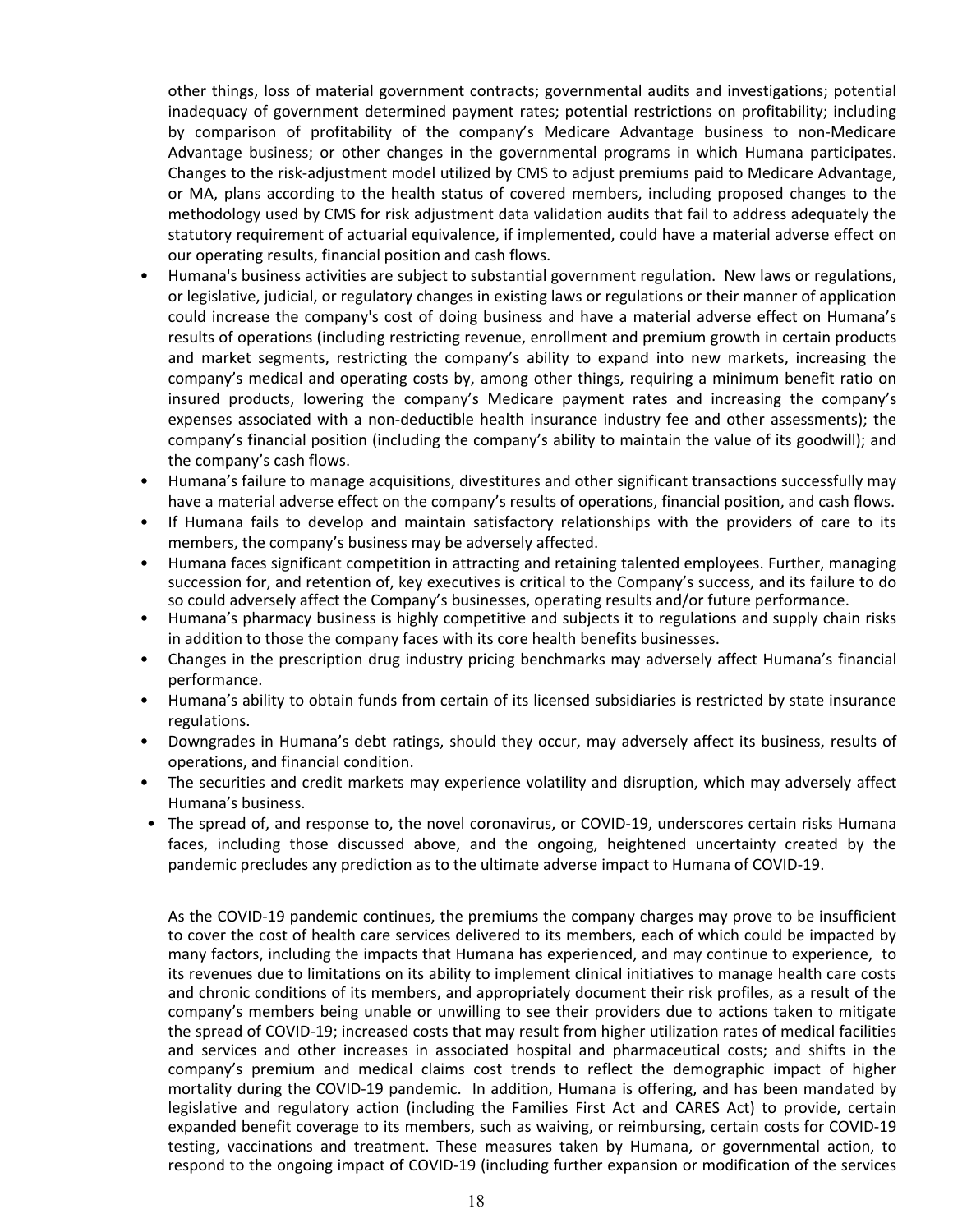delivered to its members, the adoption or modification of regulatory requirements associated with those services and the costs and challenges associated with ensuring timely compliance with such requirements), and the potential for widespread testing, treatments and the distribution and administration of COVID-19 vaccines, could adversely impact the company's profitability.

The spread and impact of COVID-19 and additional variants, or actions taken to mitigate this spread, could have material and adverse effects on Humana's ability to operate effectively, including as a result of the complete or partial closure of facilities or labor shortages. Disruptions in public and private infrastructure, including communications, availability of in-person sales and marketing channels, financial services and supply chains, could materially and adversely disrupt the company's normal business operations. A significant subset of the company's and the company's third party providers' employee population are in a remote work environment in an effort to mitigate the spread of COVID-19, which may exacerbate certain risks to Humana's business, including an increased demand for information technology resources, increased risk of phishing and other cybersecurity attacks, and increased risk of unauthorized dissemination of sensitive personal, proprietary, or confidential information. The continued COVID-19 pandemic has severely impacted global economic activity, including the businesses of some of Humana's commercial customers, and caused significant volatility and negative pressure in the financial markets. In addition to disrupting Humana's operations, these developments may adversely affect the timing of commercial customer premium collections and corresponding claim payments, the value of the company's investment portfolio, or future liquidity needs.

The ongoing, heightened uncertainty created by the pandemic precludes any prediction as to the ultimate adverse impact to Humana of COVID-19. Humana is continuing to monitor the spread of COVID-19, changes to the company's benefit coverages, and the ongoing costs and business impacts of dealing with COVID-19, including the potential costs and impacts associated with lifting or reimposing restrictions on movement and economic activity, the timing and degree in resumption of demand for deferred healthcare services, the pace of administration of COVID-19 vaccines and the effectiveness of those vaccines, and related risks. The magnitude and duration of the pandemic remain uncertain, and its impact on Humana's business, results of operations, financial position, and cash flows could be material.

In making forward-looking statements, Humana is not undertaking to address or update them in future filings or communications regarding its business or results. In light of these risks, uncertainties, and assumptions, the forwardlooking events discussed herein may or may not occur. There also may be other risks that the company is unable to predict at this time. Any of these risks and uncertainties may cause actual results to differ materially from the results discussed in the forward-looking statements.

Humana advises investors to read the following documents as filed by the company with the SEC for further discussion both of the risks it faces and its historical performance:

- Form 10-K for the year ended December 31, 2020;
- Form 10-Q for the quarter ended March 31, 2021; June 30, 2021; September 30, 2021; and
- Form 8-Ks filed during 2021 and 2022.

# *About Humana*

Humana Inc. (NYSE: HUM) is committed to helping our millions of medical and specialty members achieve their best health. Our successful history in care delivery and health plan administration is helping us create a new kind of integrated care with the power to improve health and well-being and lower costs. Our efforts are leading to a better quality of life for people with Medicare, families, individuals, military service personnel, and communities at large.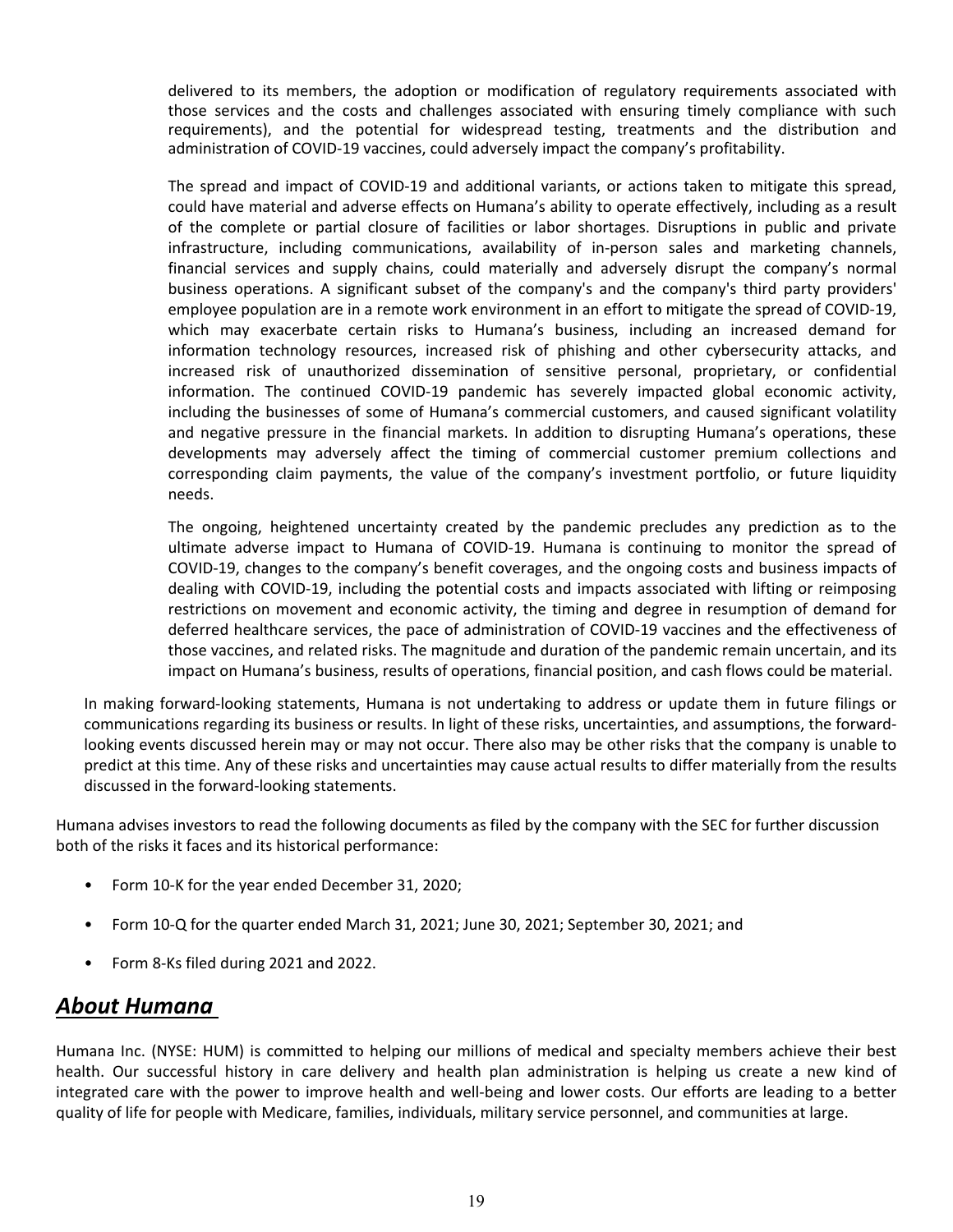To accomplish that, we support physicians and other health care professionals as they work to deliver the right care in the right place for their patients, our members. Our range of clinical capabilities, resources and tools – such as in-home care, behavioral health, pharmacy services, data analytics and wellness solutions – combine to produce a simplified experience that makes health care easier to navigate and more effective.

More information regarding Humana is available to investors via the Investor Relations page of the company's website at humana.com, including copies of:

- Annual reports to stockholders
- Securities and Exchange Commission filings
- Most recent investor conference presentations
- Quarterly earnings news releases and conference calls
- Calendar of events
- Corporate Governance information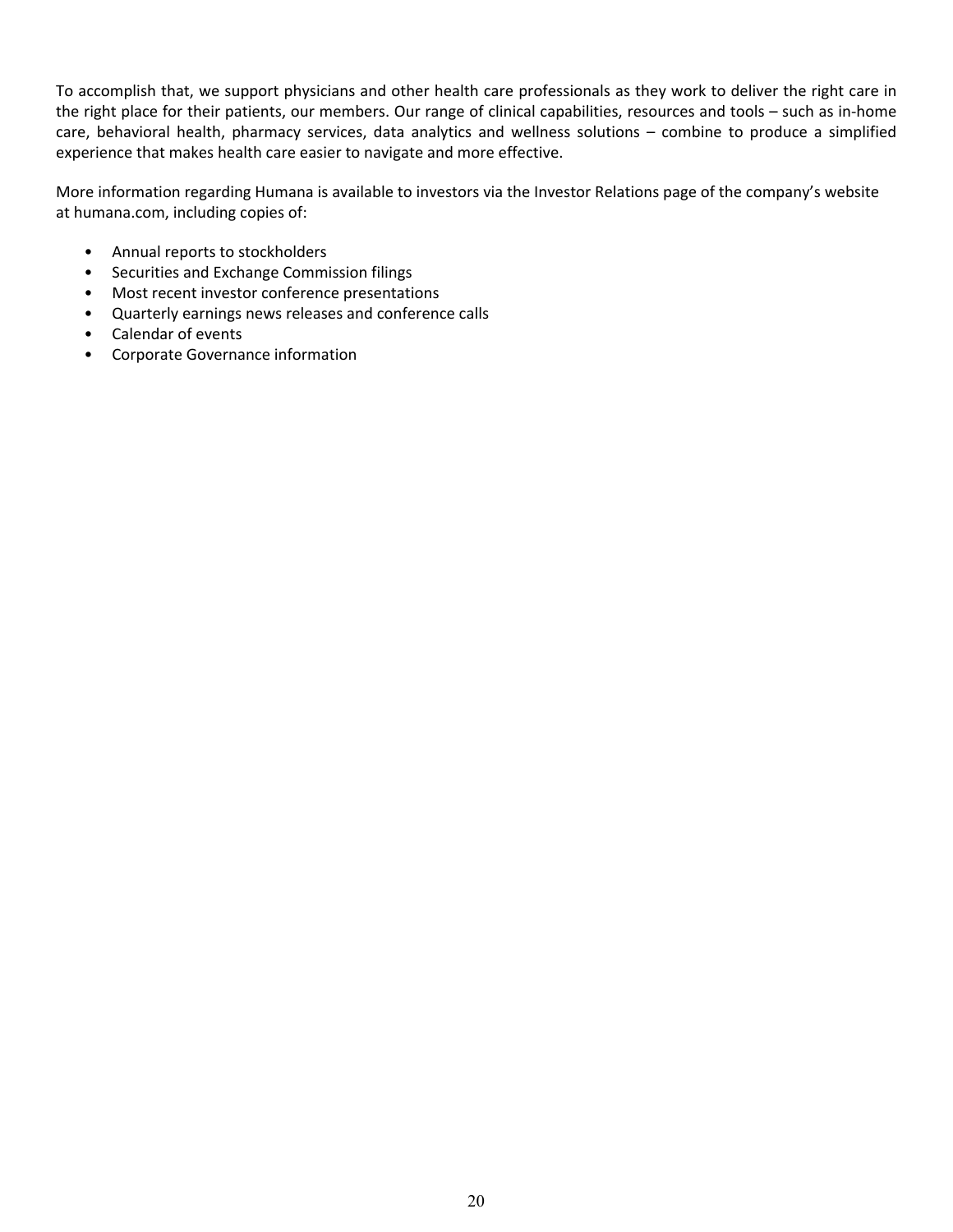|                                                           | Humana Inc. Full Year 2022 Projections - AS OF FEBRUARY 2, 2022 |                                                                                                                                                                                                |
|-----------------------------------------------------------|-----------------------------------------------------------------|------------------------------------------------------------------------------------------------------------------------------------------------------------------------------------------------|
| In accordance with GAAP unless otherwise noted            |                                                                 | <b>Comments</b>                                                                                                                                                                                |
| Diluted earnings per common share                         |                                                                 |                                                                                                                                                                                                |
| GAAP                                                      | at least \$23.08                                                |                                                                                                                                                                                                |
| Adjustments                                               | \$0.92                                                          |                                                                                                                                                                                                |
| Non-GAAP                                                  | at least \$24.00                                                | Non-GAAP Adjustments noted in footnote (f).                                                                                                                                                    |
|                                                           |                                                                 |                                                                                                                                                                                                |
| <b>Total Revenues</b>                                     |                                                                 |                                                                                                                                                                                                |
| Consolidated                                              | \$91.6 billion to \$93.2 billion                                |                                                                                                                                                                                                |
| Retail segment                                            | \$81.2 billion to \$82.2 billion                                | Consolidated and segment level revenue projections<br>include expected investment income.                                                                                                      |
| Group and Specialty segment                               | \$6.2 billion to \$6.7 billion                                  | Segment level revenues include amounts that                                                                                                                                                    |
| Healthcare Services segment                               | \$35.8 billion to \$36.3 billion                                | eliminate in consolidation.                                                                                                                                                                    |
|                                                           |                                                                 |                                                                                                                                                                                                |
| Change in year-end medical membership from prior year-end |                                                                 |                                                                                                                                                                                                |
| Individual Medicare Advantage                             | Up 150,000 to 200,000                                           |                                                                                                                                                                                                |
| Group Medicare Advantage                                  | Generally flat                                                  |                                                                                                                                                                                                |
| Medicare stand-alone PDP                                  | Down 125,000                                                    |                                                                                                                                                                                                |
| State-based contracts                                     | Down 50,000 to 100,000                                          | State-based contracts guidance includes membership<br>in Florida, Kentucky, Illinois, Wisconsin, South Carolina,<br>and Ohio. Assumes Public Health Emergency (PHE)<br>will end in April 2022. |
|                                                           |                                                                 | Group commercial medical membership includes fully-                                                                                                                                            |
| Group commercial medical                                  | Down 125,000 to 165,000                                         | insured and ASO (self-insured).                                                                                                                                                                |
|                                                           |                                                                 |                                                                                                                                                                                                |
| <b>Benefit Ratio</b>                                      |                                                                 |                                                                                                                                                                                                |
| Retail segment                                            | 86.6% to 87.6%                                                  | Ratio calculation: benefits expense as a percent of                                                                                                                                            |
| Group and Specialty segment                               | 78.3% to 78.8%                                                  | premiums revenues.                                                                                                                                                                             |
| <b>Consolidated Operating Cost Ratio</b>                  |                                                                 |                                                                                                                                                                                                |
|                                                           |                                                                 |                                                                                                                                                                                                |
| <b>GAAP</b>                                               | 13.3% to 14.3%                                                  | Ratio calculation: operating costs excluding<br>depreciation and amortization as a percent of<br>revenues excluding investment income.                                                         |
| Adjusted                                                  | 13.2% to 14.2%                                                  | Adjusted range excludes the impact of Kindred at<br>Home transaction and integration costs                                                                                                     |
|                                                           |                                                                 |                                                                                                                                                                                                |
| <b>Segment Results</b>                                    |                                                                 |                                                                                                                                                                                                |
| Retail segment earnings                                   | \$2.35 billion to \$2.55 billion                                |                                                                                                                                                                                                |
| Group and Specialty segment earnings                      | \$185 million to \$285 million                                  |                                                                                                                                                                                                |
| Healthcare Services Adjusted EBITDA                       | \$1.675 billion to \$1.825 billion                              | No material impact to segment earnings anticipated<br>from non-GAAP adjustments.                                                                                                               |
|                                                           |                                                                 |                                                                                                                                                                                                |
| <b>Effective Tax Rate</b>                                 |                                                                 |                                                                                                                                                                                                |
| GAAP                                                      | 23.3% to 23.9%                                                  |                                                                                                                                                                                                |
|                                                           |                                                                 |                                                                                                                                                                                                |
|                                                           |                                                                 |                                                                                                                                                                                                |
| <b>Weighted Avg. Share Count for Diluted EPS</b>          | 127.1 million to 128.1 million                                  |                                                                                                                                                                                                |
| <b>Cash flows from operations</b>                         | \$3.0 billion to \$3.5 billion                                  |                                                                                                                                                                                                |
| <b>Capital expenditures</b>                               | $\sim$ \$1.3 billion                                            |                                                                                                                                                                                                |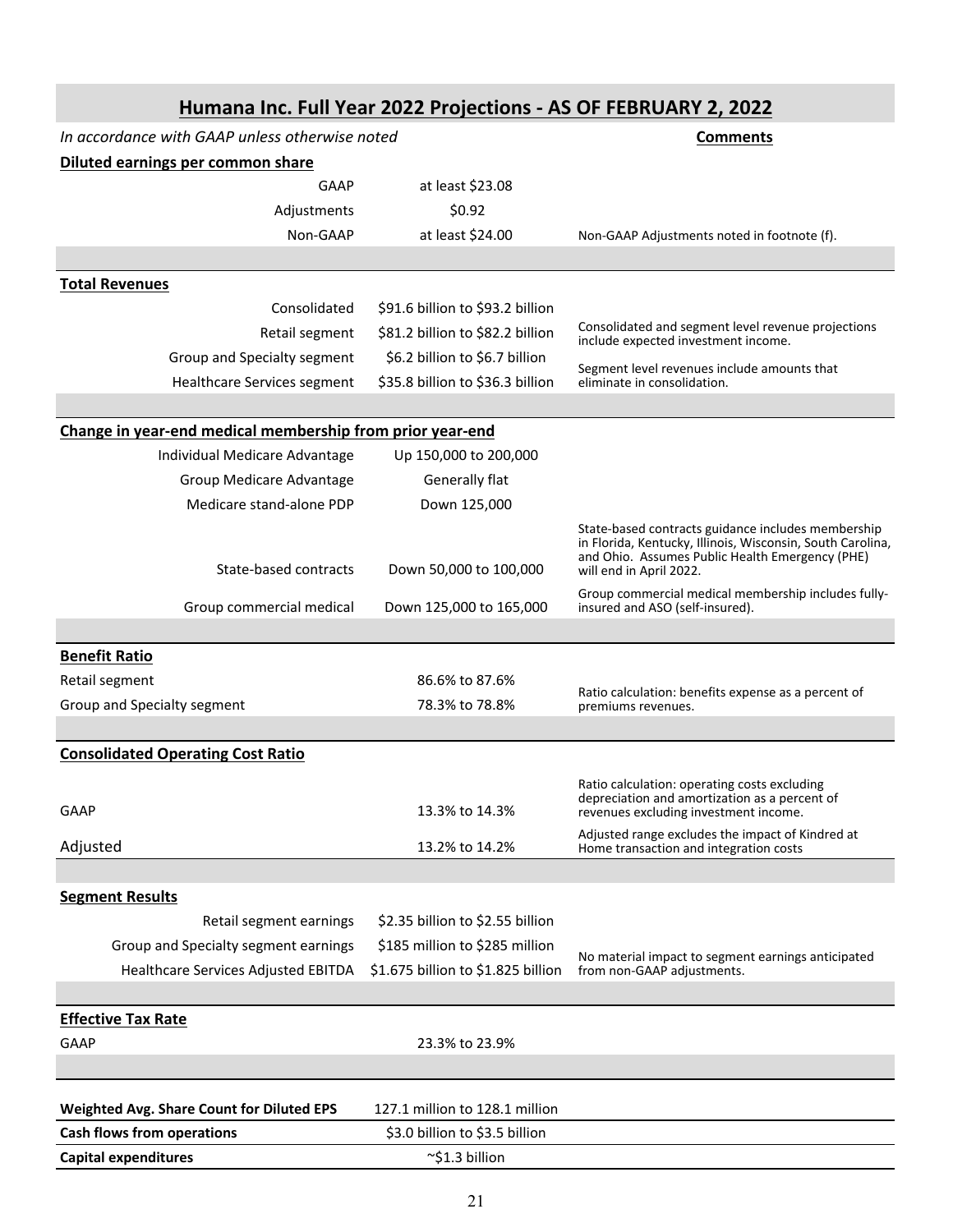# Humana Inc. Statistical Schedules And Supplementary Information 4Q21 Earnings Release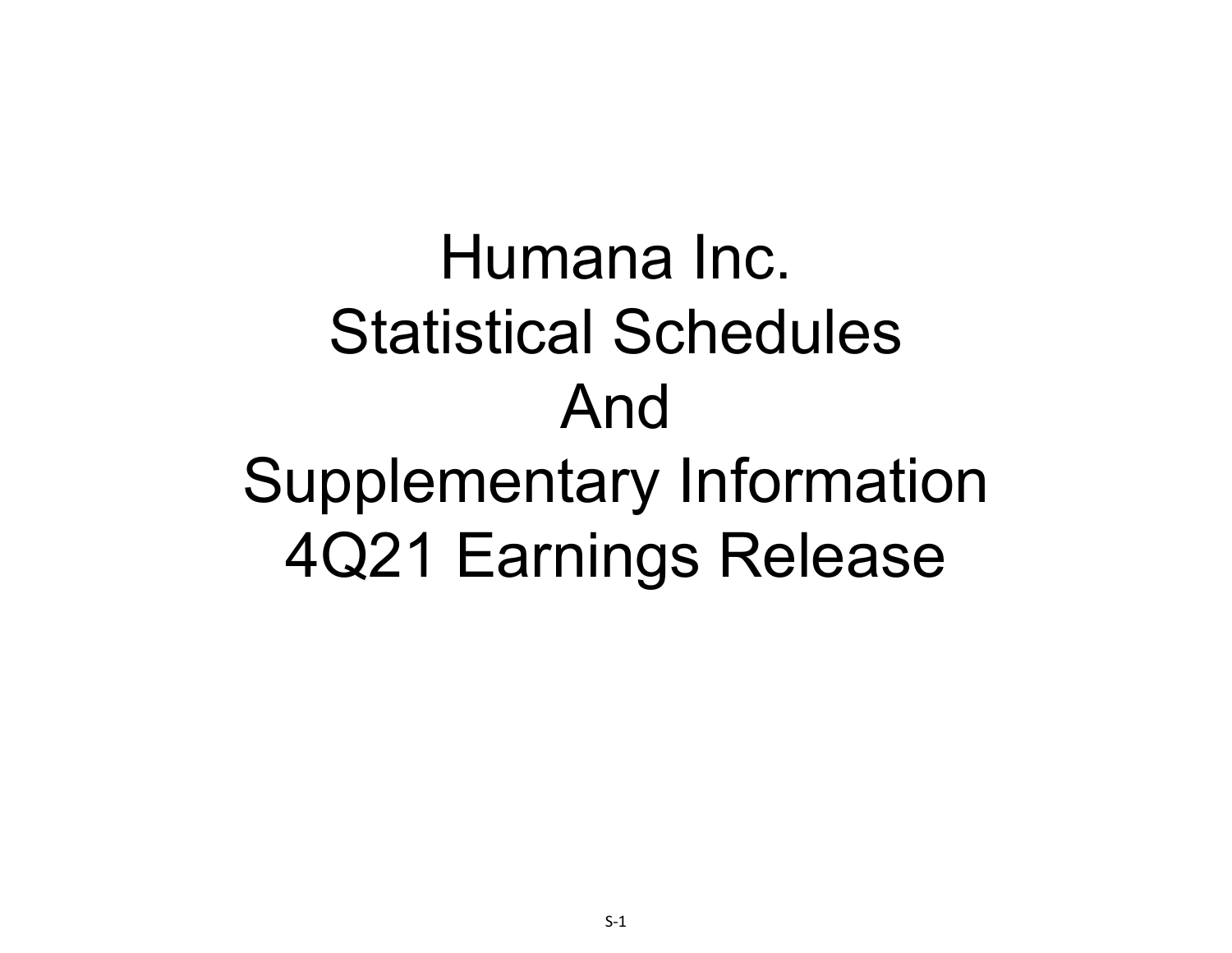Humana Inc. Statistical Schedules and Supplementary Information 4Q21 Earnings Release 

## **Contents**

Consolidated Financial Statements

- 1. Consolidated Statements of Income (S-3 S-4)
- 2. Consolidated Balance Sheets (S-5)
- 3. Consolidated Statements of Cash Flows (S-6- S-7)

**Operating Results Detail** 

- 4. Consolidating Statements of Income Quarter (S-8 S-9)
- 5. Consolidating Statements of Income FY (S-10 S-11)
- 6. Ending Membership Detail (S-12)
- 7. Premiums and Services Revenue Detail (S-13 S-14)
- 8. Healthcare Services Segment and Provider Partner Metrics (S-15)
- 9. Healthcare Services Segment Metrics (S-16)

 Balance Sheet Detail

10. Benefits Payable Detail and Statistics (S-17 - S-18)

Footnotes (S-19)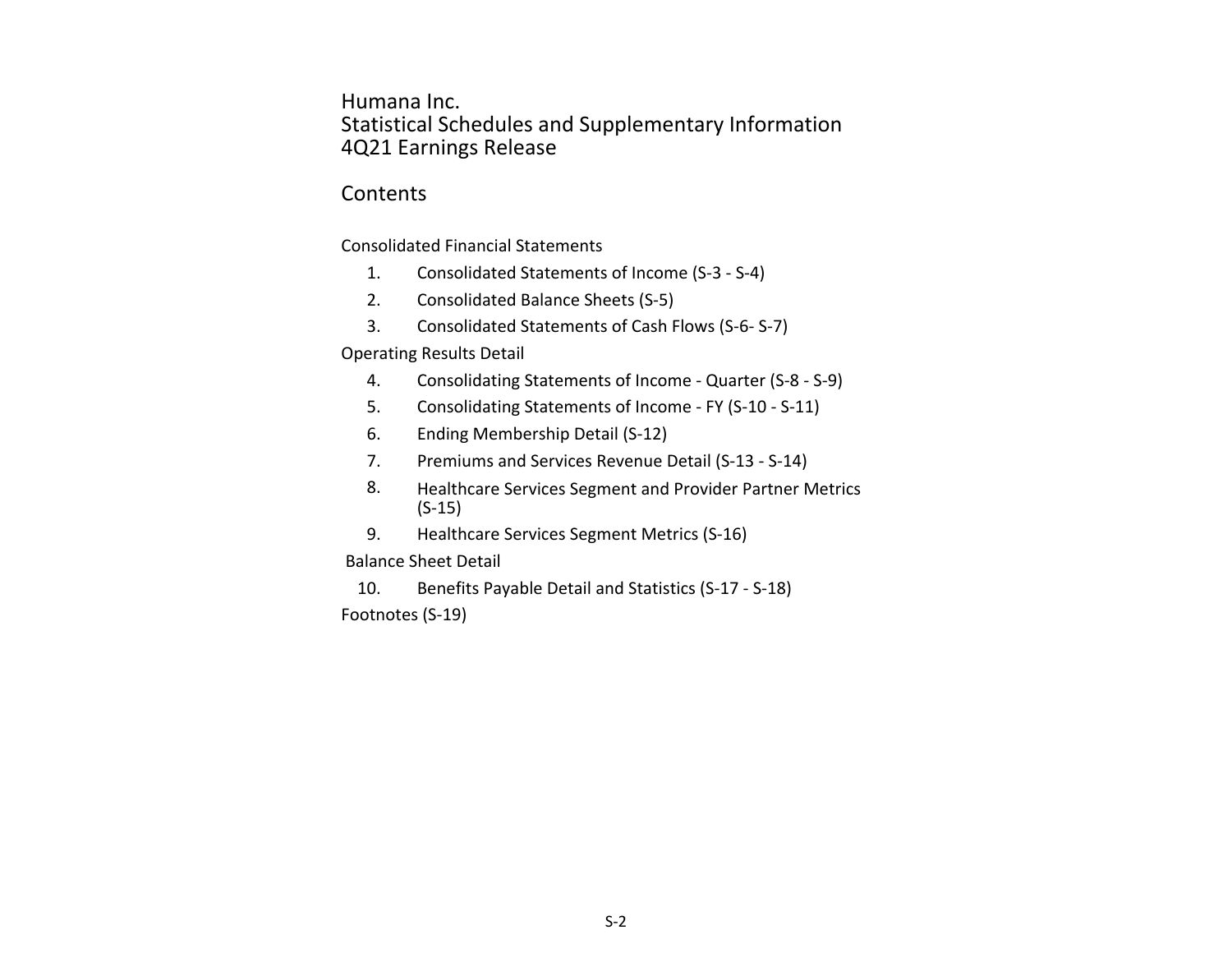# Humana Inc. Consolidated Statements of Income Dollars in millions, except per common share results

|                                                                    | For the three months ended December 31, |             |  |                  |                      |
|--------------------------------------------------------------------|-----------------------------------------|-------------|--|------------------|----------------------|
|                                                                    | 2021                                    | 2020        |  | Dollar<br>Change | Percentage<br>Change |
| Revenues:                                                          |                                         |             |  |                  |                      |
| Premiums                                                           | \$<br>$19,835$   \$                     | $18,364$ \$ |  | 1,471            | 8.0%                 |
| <b>Services</b>                                                    | 1,253                                   | 484         |  | 769              | 158.9%               |
| Investment (loss) income                                           | (34)                                    | 214         |  | (248)            | $-115.9%$            |
| <b>Total revenues</b>                                              | 21,054                                  | 19,062      |  | 1,992            | 10.5%                |
| Operating expenses:                                                |                                         |             |  |                  |                      |
| <b>Benefits</b>                                                    | 17,438                                  | 16,213      |  | 1,225            | 7.6%                 |
| Operating costs                                                    | 3,395                                   | 3,068       |  | 327              | 10.7%                |
| Depreciation and amortization                                      | 160                                     | 127         |  | 33               | 26.0%                |
| <b>Total operating expenses</b>                                    | 20,993                                  | 19,408      |  | 1,585            | 8.2%                 |
| Income (loss) from operations                                      | 61                                      | (346)       |  | 407              | 117.6%               |
| Interest expense                                                   | 91                                      | 72          |  | 19               | 26.4%                |
| Other expense, net (A)                                             | 30                                      | 40          |  | (10)             | $-25.0%$             |
| Loss before income taxes and equity in net earnings                | (60)                                    | (458)       |  | 398              | 86.9%                |
| Benefit for income taxes                                           | (51)                                    | (178)       |  | 127              | $-71.3%$             |
| Equity in net (losses) earnings (B)                                | (4)                                     | 6           |  | (10)             | $-166.7%$            |
| <b>Net loss</b>                                                    | $(13) \,$ \$                            | $(274)$ \$  |  | 261              | 95.3%                |
| Less: Net loss attributable to noncontrolling interests            | (1)                                     |             |  | (1)              | n/a                  |
| Net loss attributable to Humana                                    | \$<br>$(14)$ \$                         | $(274)$ \$  |  | 260              | 94.9%                |
| Basic loss per common share                                        | \$<br>$(0.11) \zeta$                    | $(2.07)$ \$ |  | 1.96             | 94.7%                |
| Loss per common share                                              | \$<br>$(0.11) \,$ \$                    | $(2.07)$ \$ |  | 1.96             | 94.7%                |
| Shares used in computing basic earnings per common share (000's)   | 128,612                                 | 132,094     |  |                  |                      |
| Shares used in computing diluted earnings per common share (000's) | 128,612                                 | 132,094     |  |                  |                      |
|                                                                    |                                         |             |  |                  |                      |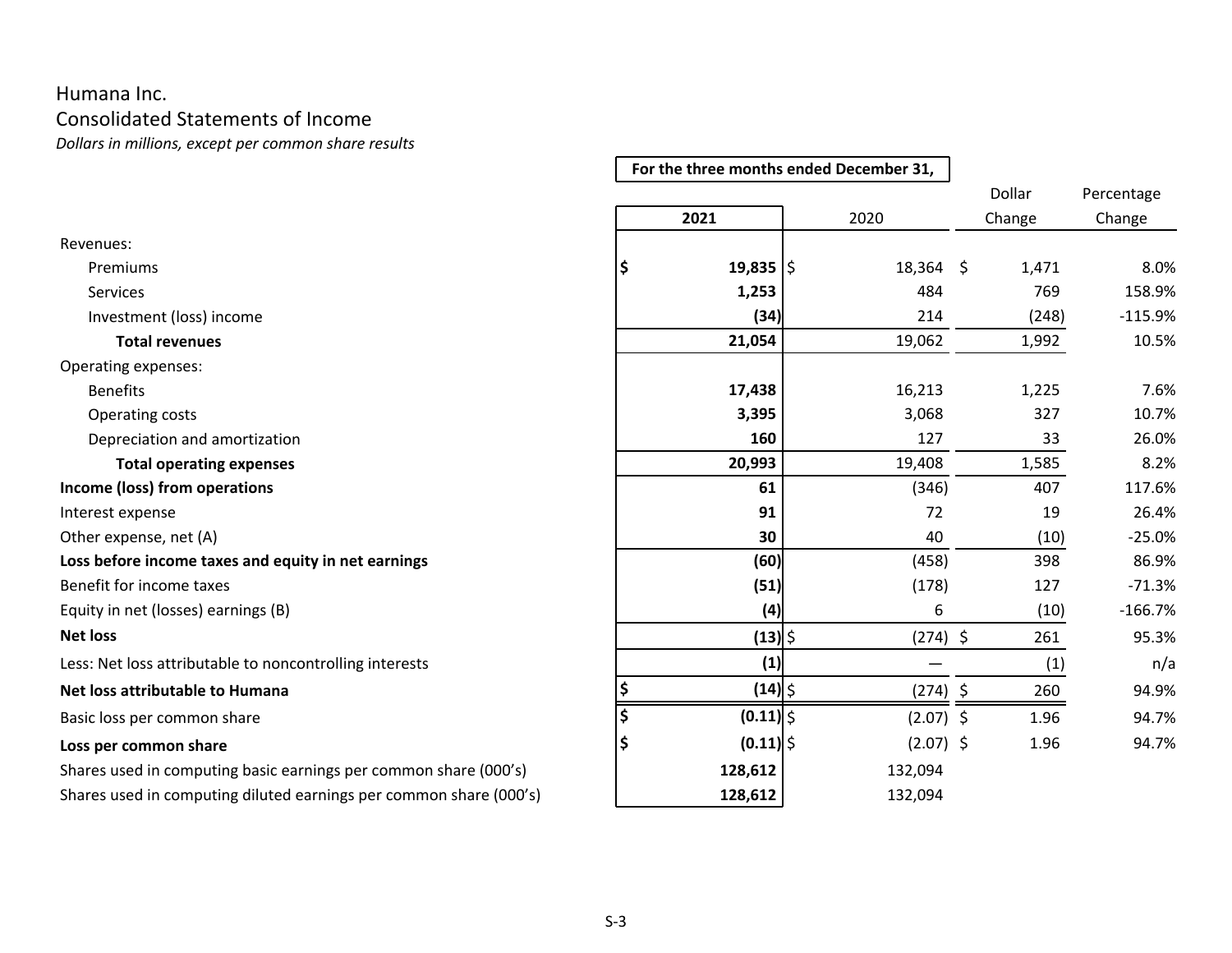# Humana Inc. Consolidated Statements of Income Dollars in millions, except per common share results

|                                                                    | For the year ended December 31, |                 |         |          |            |
|--------------------------------------------------------------------|---------------------------------|-----------------|---------|----------|------------|
|                                                                    |                                 |                 |         | Dollar   | Percentage |
|                                                                    | 2021                            | 2020            |         | Change   | Change     |
| Revenues:                                                          |                                 |                 |         |          |            |
| Premiums                                                           | 79,822  \$                      | 74,186 \$       |         | 5,636    | 7.6%       |
| Services                                                           | 3,055                           | 1,815           |         | 1,240    | 68.3%      |
| Investment income                                                  | 187                             | 1,154           |         | (967)    | $-83.8%$   |
| <b>Total revenues</b>                                              | 83,064                          | 77,155          |         | 5,909    | 7.7%       |
| Operating expenses:                                                |                                 |                 |         |          |            |
| <b>Benefits</b>                                                    | 69,199                          | 61,628          |         | 7,571    | 12.3%      |
| Operating costs                                                    | 10,121                          | 10,052          |         | 69       | 0.7%       |
| Depreciation and amortization                                      | 596                             | 489             |         | 107      | 21.9%      |
| <b>Total operating expenses</b>                                    | 79,916                          | 72,169          |         | 7,747    | 10.7%      |
| Income from operations                                             | 3,148                           | 4,986           |         | (1,838)  | $-36.9%$   |
| Interest expense                                                   | 326                             | 283             |         | 43       | 15.2%      |
| Other (income) expense, net (A)                                    | (532)                           | 103             |         | 635      | 616.5%     |
| Income before income taxes and equity in net earnings              | 3,354                           | 4,600           |         | (1, 246) | $-27.1%$   |
| Provision for income taxes                                         | 485                             | 1,307           |         | (822)    | $-62.9%$   |
| Equity in net earnings (B)                                         | 65                              | 74              |         | (9)      | $-12.2%$   |
| <b>Net income</b>                                                  | 2,934                           | 3,367           |         | (433)    | $-12.9%$   |
| Less: Net loss attributable to noncontrolling interests            | (1)                             |                 |         | (1)      | n/a        |
| Net income attributable to Humana                                  | $2,933$  \$                     | 3,367           | -S      | (434)    | $-12.9%$   |
| Basic earnings per common share                                    | 22.79                           | l\$<br>25.47    | $\zeta$ | (2.68)   | $-10.5%$   |
| Diluted earnings per common share                                  | $22.67$   \$                    | $25.31 \quad $$ |         | (2.64)   | $-10.4%$   |
| Shares used in computing basic earnings per common share (000's)   | 128,688                         | 132,199         |         |          |            |
| Shares used in computing diluted earnings per common share (000's) | 129,396                         | 133,012         |         |          |            |

л

┑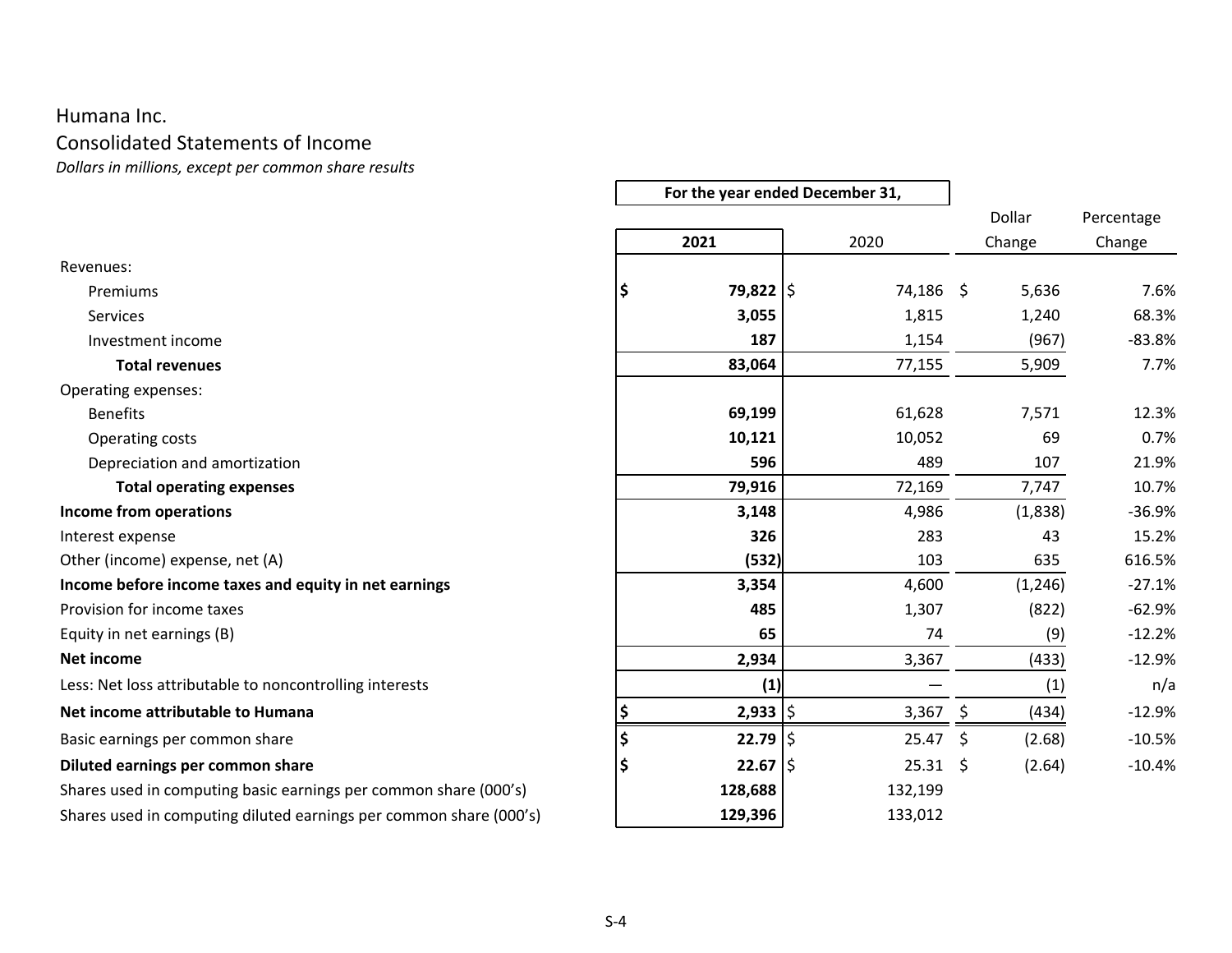## Humana Inc. Consolidated Balance Sheets **Dollars** in millions, except share amounts

|                                                                                                      | December 31, | December 31,             | Year-to-Date Change |         |  |
|------------------------------------------------------------------------------------------------------|--------------|--------------------------|---------------------|---------|--|
|                                                                                                      | 2021         | 2020                     | Dollar              | Percent |  |
| <b>Assets</b>                                                                                        |              |                          |                     |         |  |
| Current assets:                                                                                      |              |                          |                     |         |  |
| Cash and cash equivalents                                                                            | \$<br>3,394  | \$<br>4,673              |                     |         |  |
| Investment securities                                                                                | 13,192       | 12,554                   |                     |         |  |
| Receivables, net                                                                                     | 1,814        | 1,138                    |                     |         |  |
| Other current assets                                                                                 | 6,493        | 5,276                    |                     |         |  |
| Total current assets                                                                                 | 24,893       | 23,641                   | \$<br>1,252         | 5.3 %   |  |
| Property and equipment, net                                                                          | 3,073        | 2,371                    |                     |         |  |
| Long-term investment securities                                                                      | 780          | 1,212                    |                     |         |  |
| Goodwill                                                                                             | 11,092       | 4,447                    |                     |         |  |
| Equity method investments                                                                            | 141          | 1,170                    |                     |         |  |
| Other long-term assets                                                                               | 4,364        | 2,128                    |                     |         |  |
| <b>Total assets</b>                                                                                  | \$<br>44,343 | \$<br>34,969             | \$<br>9,374         | 26.8%   |  |
| Liabilities and Stockholders' Equity                                                                 |              |                          |                     |         |  |
| <b>Current liabilities:</b>                                                                          |              |                          |                     |         |  |
| Benefits payable                                                                                     | \$<br>8,289  | \$<br>8,143              |                     |         |  |
| Trade accounts payable and accrued expenses                                                          | 4,506        | 4,013                    |                     |         |  |
| Book overdraft                                                                                       | 326          | 320                      |                     |         |  |
| Unearned revenues                                                                                    | 254          | 318                      |                     |         |  |
| Short-term debt                                                                                      | 1,953        | 600                      |                     |         |  |
| <b>Total current liabilities</b>                                                                     | 15,328       | 13,394                   | \$<br>1,934         | 14.4 %  |  |
| Long-term debt                                                                                       | 10,541       | 6,060                    |                     |         |  |
| Other long-term liabilities                                                                          | 2,371        | 1,787                    |                     |         |  |
| <b>Total liabilities</b>                                                                             | 28,240       | 21,241                   | \$<br>6,999         | 33.0 %  |  |
| Commitments and contingencies                                                                        |              |                          |                     |         |  |
| Stockholders' equity:                                                                                |              |                          |                     |         |  |
| Preferred stock, \$1 par; 10,000,000 shares authorized, none issued                                  |              |                          |                     |         |  |
| Common stock, \$0.16 2/3 par; 300,000,000 shares authorized; 198,648,742 issued at December 31, 2021 | 33           | 33                       |                     |         |  |
| Capital in excess of par value                                                                       | 3,082        | 2,705                    |                     |         |  |
| <b>Retained earnings</b>                                                                             | 23,086       | 20,517                   |                     |         |  |
| Accumulated other comprehensive income                                                               | 42           | 391                      |                     |         |  |
| Treasury stock, at cost, 69,846,758 shares at December 31, 2021                                      | (10, 163)    | (9, 918)                 |                     |         |  |
| Noncontrolling interests                                                                             | 23           | $\overline{\phantom{0}}$ |                     |         |  |
| Total stockholders' equity                                                                           | 16,103       | 13,728                   | \$<br>2,375         | 17.3 %  |  |
| Total liabilities and stockholders' equity                                                           | 44,343       | \$<br>34,969             | \$<br>9,374         | 26.8%   |  |
| Debt-to-total capitalization ratio                                                                   | 43.7 %       | 32.7 %                   |                     |         |  |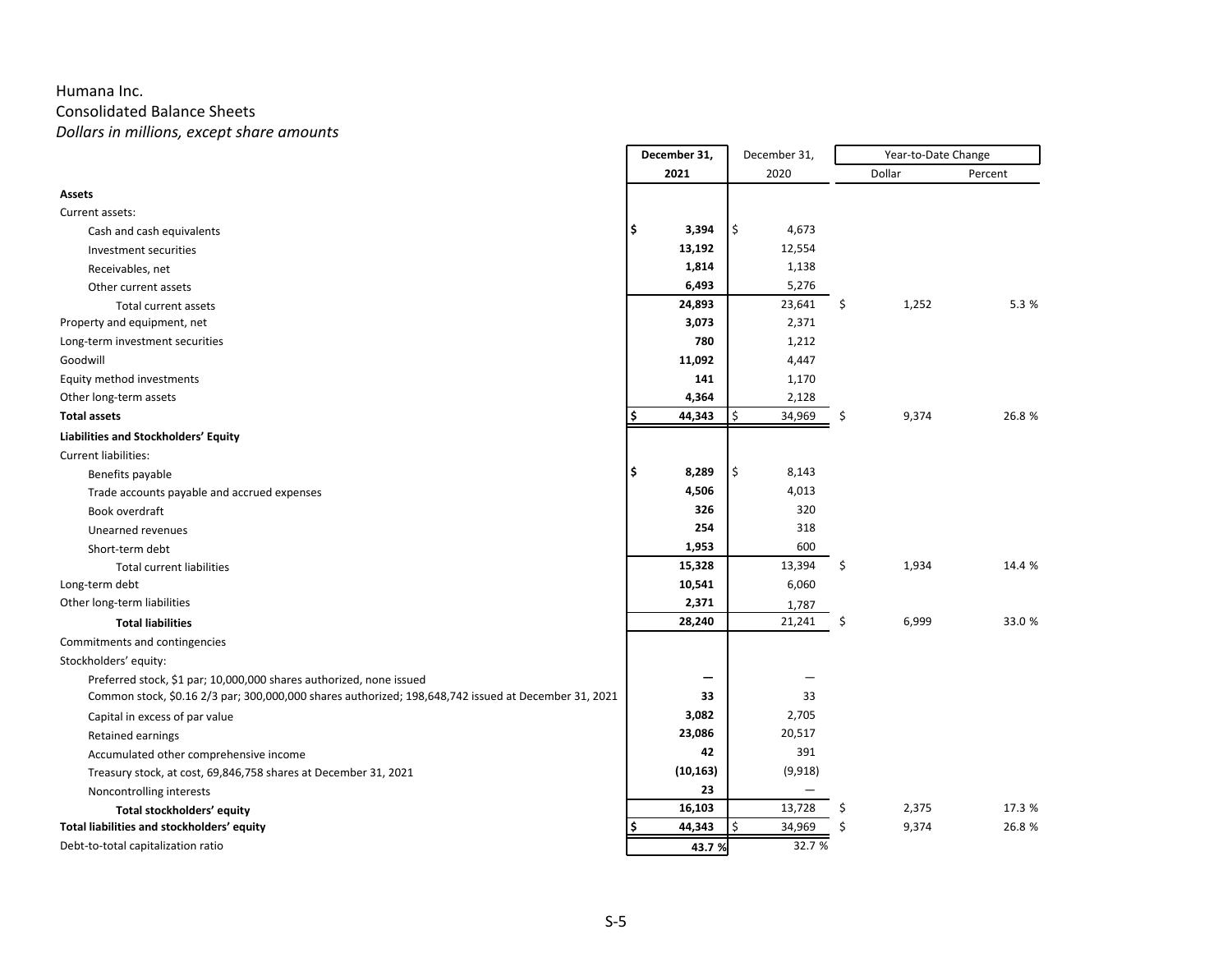## Humana Inc.

#### Consolidated Statements of Cash Flows

*Dollars in millions*

|                                                                                                     |                | For the three months ended December 31, |               |                   |
|-----------------------------------------------------------------------------------------------------|----------------|-----------------------------------------|---------------|-------------------|
|                                                                                                     | 2021           | 2020                                    | Dollar Change | Percentage Change |
| Cash flows from operating activities                                                                |                |                                         |               |                   |
| Net loss                                                                                            | $(13)$ \$<br>S | (274)                                   |               |                   |
| Adjustments to reconcile net loss to net cash (used in) provided by operating activities:           |                |                                         |               |                   |
| Depreciation                                                                                        | 172            | 138                                     |               |                   |
| Amortization                                                                                        | 22             | 22                                      |               |                   |
| Loss (gain) on investment securities, net                                                           | 112            | (142)                                   |               |                   |
| Equity in net (loss) earnings                                                                       | 4              | (6)                                     |               |                   |
| Stock-based compensation                                                                            | 48             | 52                                      |               |                   |
| Provision for deferred income taxes                                                                 | 15             | 198                                     |               |                   |
| Changes in operating assets and liabilities, net of effect of businesses acquired and dispositions: |                |                                         |               |                   |
| Receivables                                                                                         | 14             | (3)                                     |               |                   |
| Other assets                                                                                        |                | 966                                     |               |                   |
| Benefits payable                                                                                    | (469)          | (65)                                    |               |                   |
| Other liabilities                                                                                   | (46)           | (658)                                   |               |                   |
| Unearned revenues                                                                                   | 19             | 31                                      |               |                   |
| Other, net<br>Net cash (used in) provided by operating activities                                   | 26<br>(96)     | 24<br>283                               | (5379)        | $-133.9%$         |
|                                                                                                     |                |                                         |               |                   |
| Cash flows from investing activities                                                                |                |                                         |               |                   |
| Acquisitions, net of cash and cash equivalents acquired                                             | (228)          |                                         |               |                   |
| Purchases of property and equipment, net                                                            | (371)          | (296)                                   |               |                   |
| Purchases of investment securities                                                                  | (624)<br>494   | (1,895)<br>1,486                        |               |                   |
| Maturities of investment securities                                                                 |                |                                         |               |                   |
| Proceeds from sales of investment securities                                                        | 627            | 650                                     |               |                   |
| Net cash used in investing activities                                                               | (102)          | (55)                                    | (547)         | $-85.5%$          |
| Cash flows from financing activities                                                                |                |                                         |               |                   |
| Withdrawals from contract deposits, net                                                             | (911)          | (665)                                   |               |                   |
| Repayments from issuance of senior notes                                                            |                | (400)                                   |               |                   |
| Debt issue costs                                                                                    | (2)            |                                         |               |                   |
| Proceeds from the issuance of commercial paper, net                                                 | 159            | 274                                     |               |                   |
| Proceeds from issuance of term loan                                                                 | 2,000          |                                         |               |                   |
| Repayment of term loan                                                                              | (1,928)        | (1,000)                                 |               |                   |
| Change in book overdraft                                                                            | 86             | 106                                     |               |                   |
| Common stock repurchases                                                                            | (43)           | (1,790)                                 |               |                   |
| Dividends paid                                                                                      | (91)           | (84)                                    |               |                   |
| Proceeds from stock option exercises and other                                                      | 18             | 19                                      |               |                   |
| Net cash used in financing activities                                                               | (712)          | (3,540)                                 | \$2,828       | 79.9%             |
| Decrease in cash and cash equivalents                                                               | (910)          | (3, 312)                                |               |                   |
| Cash and cash equivalents at beginning of period                                                    | 4,304          | 7,985                                   |               |                   |
| Cash and cash equivalents at end of period                                                          | l\$<br>3,394   | 4,673                                   |               |                   |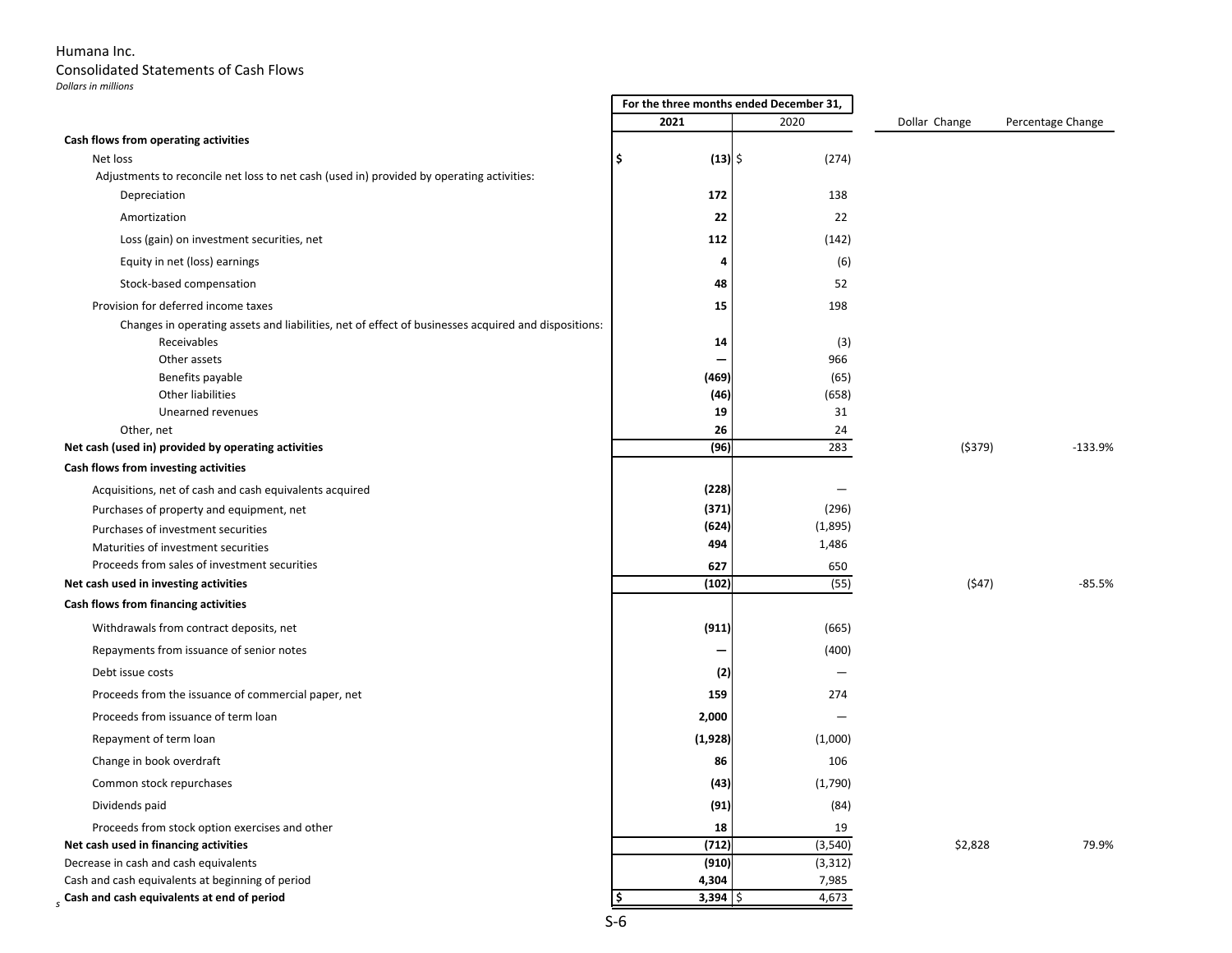#### Humana Inc. Consolidated Statements of Cash Flows *Dollars in millions*

|                                                                                                     | For the year ended December 31, |          |               |                   |
|-----------------------------------------------------------------------------------------------------|---------------------------------|----------|---------------|-------------------|
|                                                                                                     | 2021                            | 2020     | Dollar Change | Percentage Change |
| Cash flows from operating activities                                                                |                                 |          |               |                   |
| Net income                                                                                          | \$<br>$2,934$   \$              | 3,367    |               |                   |
| Adjustments to reconcile net income to net cash provided by operating activities:                   |                                 |          |               |                   |
| Gain on Kindred at Home equity method investment                                                    | (1, 129)                        |          |               |                   |
| Depreciation                                                                                        | 640                             | 528      |               |                   |
| Amortization                                                                                        | 73                              | 88       |               |                   |
| Loss (gain) on investment securities, net                                                           | 130                             | (838)    |               |                   |
| Equity in net earnings                                                                              | (65)                            | (74)     |               |                   |
| Stock-based compensation                                                                            | 180                             | 181      |               |                   |
| Provision for deferred income taxes                                                                 | 15                              | 195      |               |                   |
| Changes in operating assets and liabilities, net of effect of businesses acquired and dispositions: |                                 |          |               |                   |
| Receivables                                                                                         | (280)                           | (85)     |               |                   |
| Other assets                                                                                        | (476)                           | (581)    |               |                   |
| Benefits payable                                                                                    | 104                             | 2,139    |               |                   |
| Other liabilities                                                                                   | 161                             | 599      |               |                   |
| Unearned revenues                                                                                   | (65)                            | 71       |               |                   |
| Other, net                                                                                          | 40                              | 49       |               |                   |
| Net cash provided by operating activities                                                           | 2,262                           | 5,639    | (53, 377)     | $-59.9%$          |
| Cash flows from investing activities                                                                |                                 |          |               |                   |
| Acquisitions, net of cash and cash equivalents acquired                                             | (4, 187)                        | (709)    |               |                   |
| Purchases of property and equipment, net                                                            | (1, 316)                        | (964)    |               |                   |
| Purchases of investment securities                                                                  | (7, 197)                        | (9, 125) |               |                   |
| Maturities of investment securities                                                                 | 2,597                           | 4,986    |               |                   |
| Proceeds from sales of investment securities                                                        | 3,547                           | 2,747    |               |                   |
| Net cash used in investing activities                                                               | (6, 556)                        | (3,065)  | (53, 491)     | $-113.9%$         |
| Cash flows from financing activities                                                                |                                 |          |               |                   |
| Withdrawals from contract deposits, net                                                             | (306)                           | (939)    |               |                   |
| Proceeds from issuance of senior notes, net                                                         | 2,984                           | 1,088    |               |                   |
| Debt issue costs                                                                                    | (31)                            |          |               |                   |
| Proceeds from the issuance of commercial paper, net                                                 | 352                             | 295      |               |                   |
| Repayment of senior notes                                                                           |                                 | (400)    |               |                   |
| Proceeds from issuance of term loan                                                                 | 2,500                           | 1,000    |               |                   |
| Repayment of term loan                                                                              | (2,078)                         | (1,000)  |               |                   |
| Change in book overdraft                                                                            | 6                               | 95       |               |                   |
| Common stock repurchases                                                                            | (79)                            | (1,820)  |               |                   |
| Dividends paid                                                                                      | (354)                           | (323)    |               |                   |
| Proceeds from stock option exercises and other                                                      | 21                              | 49       |               |                   |
| Net cash provided by (used in) financing activities                                                 | 3,015                           | (1,955)  | \$4,970       | 254.2%            |
| (Decrease) increase in cash and cash equivalents                                                    | (1, 279)                        | 619      |               |                   |
| Cash and cash equivalents at beginning of period                                                    | 4,673                           | 4,054    |               |                   |
| Cash and cash equivalents at end of period                                                          | 5<br>$3,394$   \$               | 4,673    |               |                   |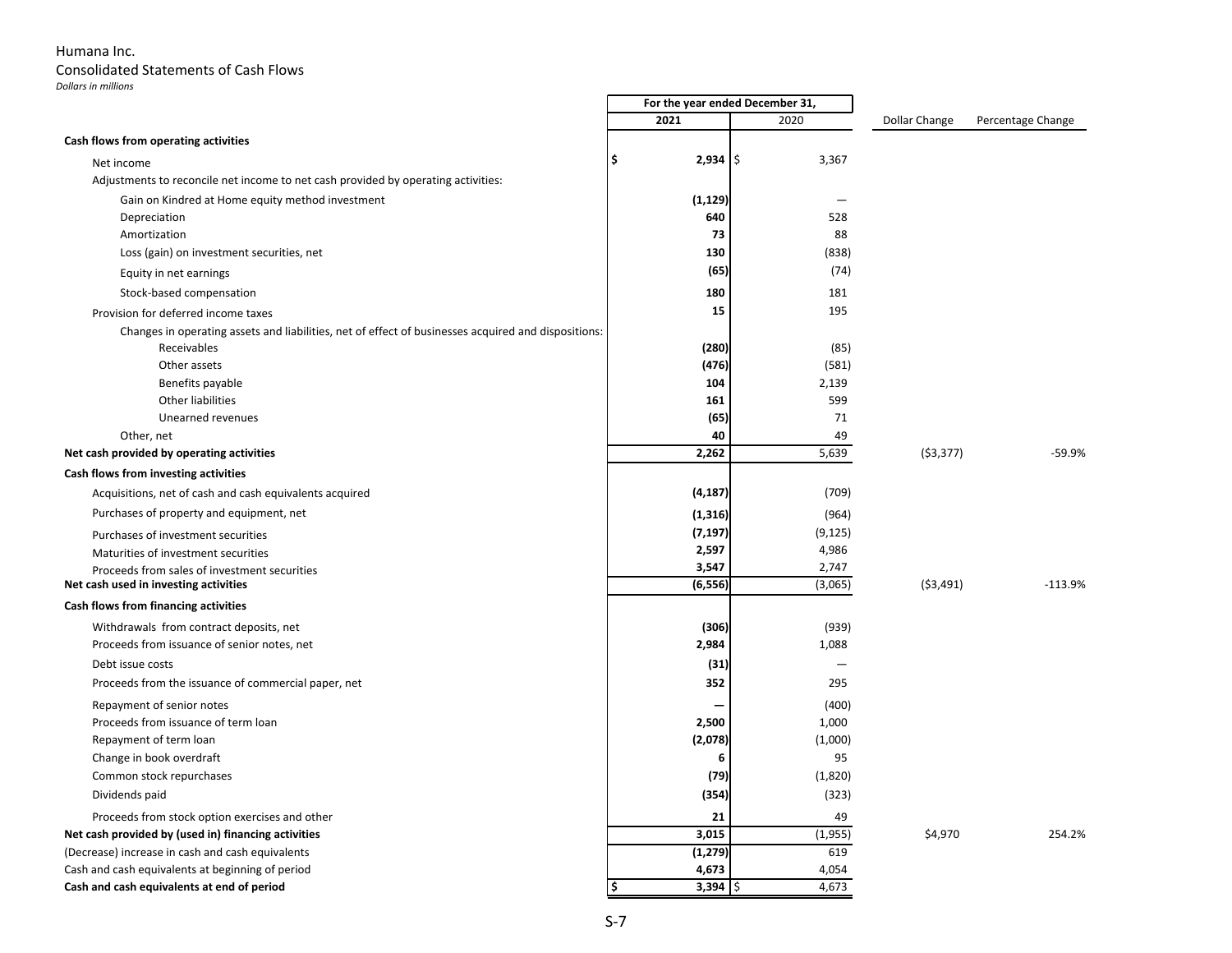# Humana Inc. Consolidating Statements of Income-For the three months ended December 31, 2021 *In millions*

|                                                              | Retail                   | Group and<br><b>Specialty</b> | <b>Healthcare</b><br><b>Services</b> | Eliminations/<br>Corporate |                          | Consolidated |
|--------------------------------------------------------------|--------------------------|-------------------------------|--------------------------------------|----------------------------|--------------------------|--------------|
| Revenues-external customers Premiums:                        |                          |                               |                                      |                            |                          |              |
| Individual Medicare Advantage                                | \$<br>14,612             | \$                            | \$                                   | \$                         | \$                       | 14,612       |
| Group Medicare Advantage                                     | 1,688                    |                               |                                      |                            |                          | 1,688        |
| Medicare stand-alone PDP                                     | 504                      |                               |                                      |                            |                          | 504          |
| <b>Total Medicare</b>                                        | 16,804                   | $\overline{\phantom{0}}$      |                                      | $\overline{\phantom{0}}$   |                          | 16,804       |
| Fully-insured                                                | 186                      | 1,042                         |                                      |                            |                          | 1,228        |
| Specialty                                                    |                          | 433                           |                                      |                            |                          | 433          |
| Medicaid and other (C)                                       | 1,370                    |                               |                                      |                            |                          | 1,370        |
| <b>Total premiums</b>                                        | 18,360                   | 1,475                         |                                      |                            |                          | 19,835       |
| Services revenue:                                            |                          |                               |                                      |                            |                          |              |
| Home Solutions (D)                                           |                          |                               | 743                                  |                            |                          | 743          |
| Pharmacy                                                     |                          |                               | 155                                  |                            |                          | 155          |
| Provider                                                     |                          |                               | 115                                  |                            |                          | 115          |
| ASO and other (E)                                            | 6                        | 234                           |                                      |                            |                          | 240          |
| <b>Total services revenue</b>                                | 6                        | 234                           | 1,013                                | $\overline{\phantom{0}}$   |                          | 1,253        |
| Total revenues-external customers                            | 18,366                   | 1,709                         | 1,013                                |                            |                          | 21,088       |
| <b>Intersegment revenues</b>                                 |                          |                               |                                      |                            |                          |              |
| Services                                                     |                          | 10                            | 5,160                                | (5, 170)                   |                          |              |
| Products                                                     |                          |                               | 2,308                                | (2,308)                    |                          |              |
| <b>Total intersegment revenues</b>                           |                          | 10                            | 7,468                                | (7, 478)                   |                          |              |
| Investment income                                            | 45                       | 3                             | $\mathbf 1$                          | (83)                       |                          | (34)         |
| <b>Total revenues</b>                                        | 18,411                   | 1,722                         | 8,482                                | (7, 561)                   |                          | 21,054       |
| <b>Operating expenses:</b>                                   |                          |                               |                                      |                            |                          |              |
| <b>Benefits</b>                                              | 16,333                   | 1,277                         |                                      | (172)                      |                          | 17,438       |
| Operating costs                                              | 2,111                    | 460                           | 8,052                                | (7, 228)                   |                          | 3,395        |
| Depreciation and amortization                                | 116                      | 22                            | 50                                   | (28)                       |                          | 160          |
| <b>Total operating expenses</b>                              | 18,560                   | 1,759                         | 8,102                                | (7, 428)                   |                          | 20,993       |
| (Loss) income from operations                                | (149)                    | (37)                          | 380                                  | (133)                      |                          | 61           |
| Interest expense                                             |                          |                               |                                      | 91                         |                          | 91           |
| Other expense, net (A)                                       |                          |                               |                                      | 30                         |                          | 30           |
| (Loss) income before income taxes and equity in net earnings | (149)                    | (37)                          | 380                                  | (254)                      |                          | (60)         |
| Equity in net losses (B)                                     | $\overline{\phantom{0}}$ | $\overline{\phantom{0}}$      | (4)                                  | $\overline{\phantom{0}}$   |                          | (4)          |
| <b>Segment (loss) earnings</b>                               | (149)                    | (37)                          | 376                                  | (254)                      |                          | (64)         |
| Less: Net loss attributable to noncontrolling interests      | $\overline{\phantom{0}}$ | $\overline{\phantom{0}}$      | (1)                                  | $\overline{\phantom{0}}$   |                          | (1)          |
| Segment (loss) earnings attributable to Humana               | (149)                    | \$<br>(37)                    | \$<br>375                            | \$<br>(254)                | $\overline{\mathcal{L}}$ | (65)         |
| <b>Benefit ratio</b>                                         | 89.0 %                   | 86.6 %                        |                                      |                            |                          | 87.9 %       |
| <b>Operating cost ratio</b>                                  | 11.5 %                   | 26.8%                         | 94.9 %                               |                            |                          | 16.1%        |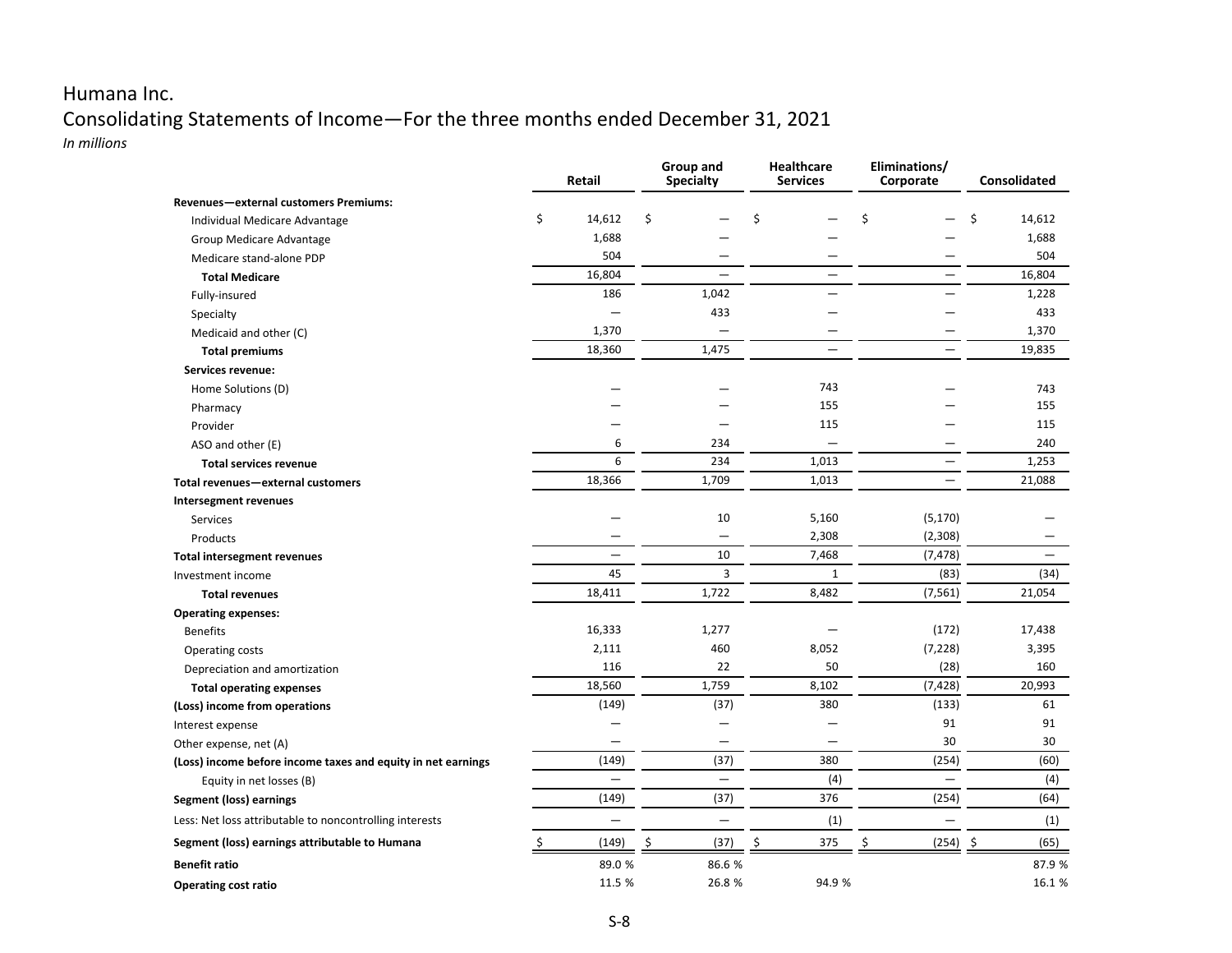# Humana Inc. Consolidating Statements of Income-For the three months ended December 31, 2020 *In millions*

|                                                              | Retail       | Group and<br><b>Specialty</b> |   | Healthcare<br><b>Services</b> |    | Eliminations/<br>Corporate |    | <b>Consolidated</b> |
|--------------------------------------------------------------|--------------|-------------------------------|---|-------------------------------|----|----------------------------|----|---------------------|
| Revenues-external customers Premiums:                        |              |                               |   |                               |    |                            |    |                     |
| Individual Medicare Advantage                                | \$<br>12,949 | \$                            | Ś |                               | \$ |                            | Ś  | 12,949              |
| Group Medicare Advantage                                     | 1,907        |                               |   |                               |    |                            |    | 1,907               |
| Medicare stand-alone PDP                                     | 634          |                               |   |                               |    |                            |    | 634                 |
| <b>Total Medicare</b>                                        | 15,490       |                               |   |                               |    |                            |    | 15,490              |
| Fully-insured                                                | 179          | 1,155                         |   |                               |    |                            |    | 1,334               |
| Specialty                                                    |              | 421                           |   |                               |    |                            |    | 421                 |
| Medicaid and other (C)                                       | 1,119        |                               |   |                               |    |                            |    | 1,119               |
| <b>Total premiums</b>                                        | 16,788       | 1,576                         |   |                               |    |                            |    | 18,364              |
| Services revenue:                                            |              |                               |   |                               |    |                            |    |                     |
| Home Solutions (D)                                           |              |                               |   | 27                            |    |                            |    | 27                  |
| Pharmacy                                                     |              |                               |   | 156                           |    |                            |    | 156                 |
| Provider                                                     |              |                               |   | 92                            |    |                            |    | 92                  |
| ASO and other (E)                                            | 5            | 204                           |   | —                             |    |                            |    | 209                 |
| <b>Total services revenue</b>                                | 5            | 204                           |   | 275                           |    |                            |    | 484                 |
| Total revenues-external customers                            | 16,793       | 1,780                         |   | 275                           |    |                            |    | 18,848              |
| <b>Intersegment revenues</b>                                 |              |                               |   |                               |    |                            |    |                     |
| Services                                                     |              | $\overline{7}$                |   | 4,977                         |    | (4,984)                    |    |                     |
| Products                                                     |              |                               |   | 2,028                         |    | (2,028)                    |    |                     |
| <b>Total intersegment revenues</b>                           |              | $\overline{7}$                |   | 7,005                         |    | (7,012)                    |    |                     |
| Investment income                                            | 41           | 4                             |   | 11                            |    | 158                        |    | 214                 |
| <b>Total revenues</b>                                        | 16,834       | 1,791                         |   | 7,291                         |    | (6, 854)                   |    | 19,062              |
| <b>Operating expenses:</b>                                   |              |                               |   |                               |    |                            |    |                     |
| <b>Benefits</b>                                              | 14,598       | 1,643                         |   |                               |    | (28)                       |    | 16,213              |
| Operating costs                                              | 2,355        | 502                           |   | 7,121                         |    | (6, 910)                   |    | 3,068               |
| Depreciation and amortization                                | 91           | 21                            |   | 48                            |    | (33)                       |    | 127                 |
| <b>Total operating expenses</b>                              | 17,044       | 2,166                         |   | 7,169                         |    | (6,971)                    |    | 19,408              |
| (Loss) income from operations                                | (210)        | (375)                         |   | 122                           |    | 117                        |    | (346)               |
| Interest expense                                             |              |                               |   |                               |    | 72                         |    | 72                  |
| Other expense, net (A)                                       |              |                               |   |                               |    | 40                         |    | 40                  |
| (Loss) income before income taxes and equity in net earnings | (210)        | (375)                         |   | 122                           |    | 5                          |    | (458)               |
| Equity in net earnings (B)                                   | $\equiv$     | $\overline{\phantom{0}}$      |   | 6                             |    | —                          |    | 6                   |
| <b>Segment (loss) earnings</b>                               | (210)        | \$<br>(375)                   | Ś | 128                           | Ś  | 5                          | \$ | (452)               |
| <b>Benefit ratio</b>                                         | 87.0 %       | 104.3 %                       |   |                               |    |                            |    | 88.3 %              |
| <b>Operating cost ratio</b>                                  | 14.0 %       | 28.1 %                        |   | 97.8%                         |    |                            |    | 16.3 %              |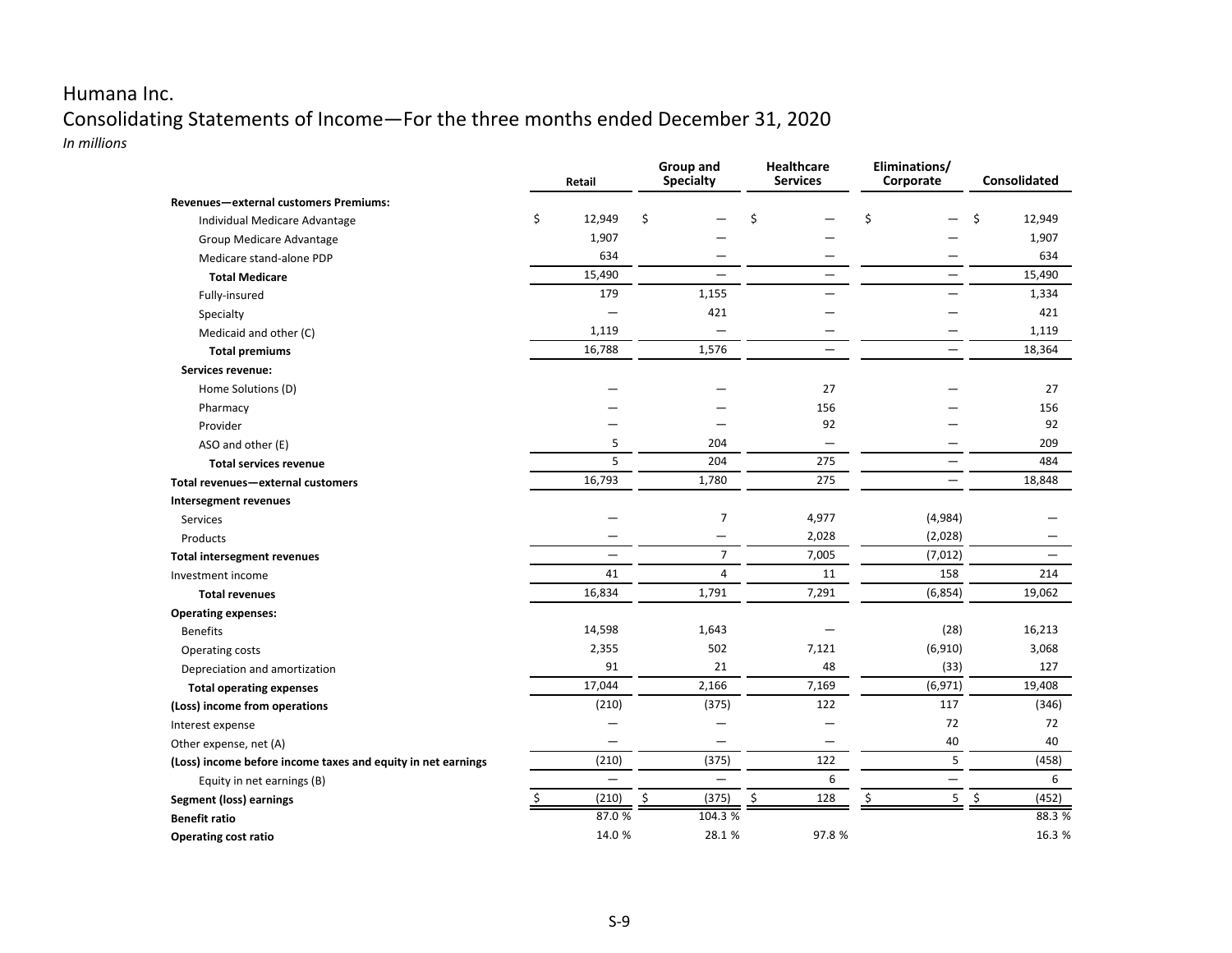# Humana Inc. Consolidating Statements of Income-For the year ended December 31, 2021 *In millions*

|                                                         | Retail                   | Group and<br><b>Specialty</b> | <b>Healthcare</b><br><b>Services</b> | Eliminations/<br>Corporate | Consolidated      |
|---------------------------------------------------------|--------------------------|-------------------------------|--------------------------------------|----------------------------|-------------------|
| Revenues-external customers Premiums:                   |                          |                               |                                      |                            |                   |
| Individual Medicare Advantage                           | \$<br>58,654             | \$                            | Ś                                    | \$                         | Ś<br>58,654       |
| Group Medicare Advantage                                | 6,955                    |                               |                                      |                            | 6,955             |
| Medicare stand-alone PDP                                | 2,371                    |                               |                                      |                            | 2,371             |
| <b>Total Medicare</b>                                   | 67,980                   |                               |                                      |                            | 67,980            |
| Fully-insured                                           | 731                      | 4,271                         |                                      |                            | 5,002             |
| Specialty                                               |                          | 1,731                         |                                      |                            | 1,731             |
| Medicaid and other (C)                                  | 5,109                    |                               |                                      |                            | 5,109             |
| <b>Total premiums</b>                                   | 73,820                   | 6,002                         |                                      |                            | 79,822            |
| Services revenue:                                       |                          |                               |                                      |                            |                   |
| Home Solutions (D)                                      |                          |                               | 1,166                                |                            | 1,166             |
| Pharmacy                                                |                          |                               | 637                                  |                            | 637               |
| Provider                                                |                          |                               | 413                                  |                            | 413               |
| ASO and other (E)                                       | 23                       | 816                           | —                                    |                            | 839               |
| <b>Total services revenue</b>                           | 23                       | 816                           | 2,216                                |                            | 3,055             |
| Total revenues-external customers                       | 73,843                   | 6,818                         | 2,216                                |                            | 82,877            |
| Intersegment revenues                                   |                          |                               |                                      |                            |                   |
| Services                                                | $\mathbf 1$              | 40                            | 19,998                               | (20, 039)                  |                   |
| Products                                                | —                        |                               | 9,024                                | (9,024)                    |                   |
| <b>Total intersegment revenues</b>                      | $1\,$                    | 40                            | 29,022                               | (29,063)                   |                   |
| Investment income                                       | 200                      | 14                            | 4                                    | (31)                       | 187               |
| <b>Total revenues</b>                                   | 74,044                   | 6,872                         | 31,242                               | (29, 094)                  | 83,064            |
| <b>Operating expenses:</b>                              |                          |                               |                                      |                            |                   |
| <b>Benefits</b>                                         | 64,907                   | 4,951                         |                                      | (659)                      | 69,199            |
| Operating costs                                         | 6,764                    | 1,687                         | 29,801                               | (28, 131)                  | 10,121            |
| Depreciation and amortization                           | 436                      | 85                            | 177                                  | (102)                      | 596               |
| <b>Total operating expenses</b>                         | 72,107                   | 6,723                         | 29,978                               | (28, 892)                  | 79,916            |
| Income (loss) from operations                           | 1,937                    | 149                           | 1,264                                | (202)                      | 3,148             |
| Interest expense                                        |                          |                               |                                      | 326                        | 326               |
| Other income, net (A)                                   |                          |                               |                                      | (532)                      | (532)             |
| Income before income taxes and equity in net earnings   | 1,937                    | 149                           | 1,264                                | 4                          | 3,354             |
| Equity in net earnings (B)                              |                          | $\overline{\phantom{0}}$      | 65                                   |                            | 65                |
| <b>Segment earnings</b>                                 | 1,937                    | 149                           | 1,329                                | 4                          | 3,419             |
| Less: Net loss attributable to noncontrolling interests | $\overline{\phantom{0}}$ | $\overline{\phantom{0}}$      | (1)                                  |                            | (1)               |
| Segment earnings attributable to Humana                 | 1,937                    | 149                           | 1,328                                | 4                          | <u>ځ</u><br>3,418 |
| <b>Benefit ratio</b>                                    | 87.9%                    | 82.5 %                        |                                      |                            | 86.7%             |
| <b>Operating cost ratio</b>                             | 9.2 %                    | 24.6 %                        | 95.4 %                               |                            | 12.2 %            |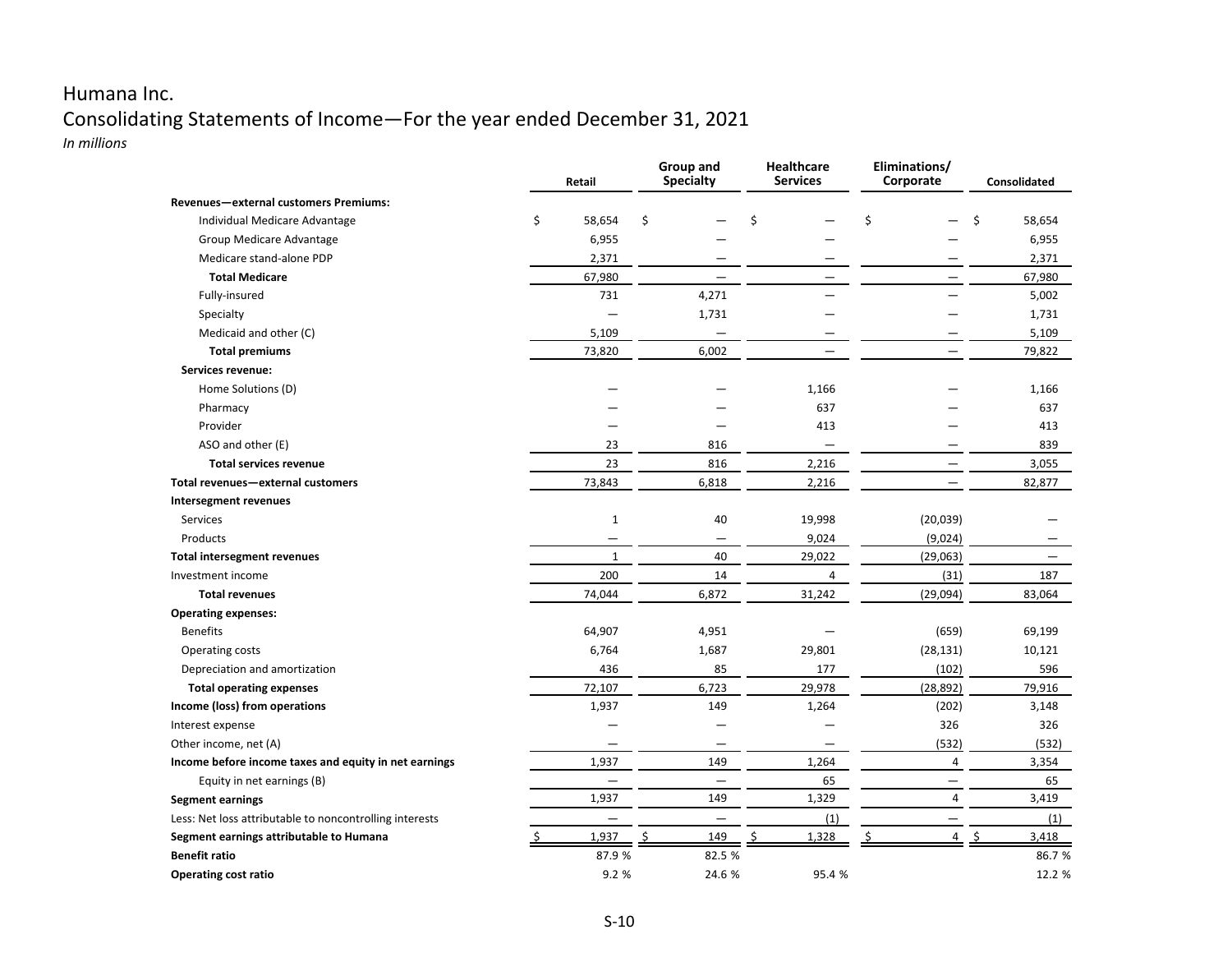# Consolidating Statements of Income-For the year ended December 31, 2020

*In millions*

|                                                              | Retail       |                          | Group and<br><b>Specialty</b> | <b>Healthcare</b><br><b>Services</b> | Eliminations/<br>Corporate | Consolidated |
|--------------------------------------------------------------|--------------|--------------------------|-------------------------------|--------------------------------------|----------------------------|--------------|
| Revenues-external customers Premiums:                        |              |                          |                               |                                      |                            |              |
| Individual Medicare Advantage                                | \$<br>51,697 |                          | \$                            | \$                                   | \$                         | Ś<br>51,697  |
| Group Medicare Advantage                                     | 7,774        |                          |                               |                                      |                            | 7,774        |
| Medicare stand-alone PDP                                     | 2,742        |                          |                               |                                      |                            | 2,742        |
| <b>Total Medicare</b>                                        | 62,213       |                          |                               |                                      |                            | 62,213       |
| Fully-insured                                                |              | 688                      | 4,761                         |                                      | 602                        | 6,051        |
| Specialty                                                    |              |                          | 1,699                         |                                      |                            | 1,699        |
| Medicaid and other (C)                                       | 4,223        |                          |                               |                                      |                            | 4,223        |
| <b>Total premiums</b>                                        | 67,124       |                          | 6,460                         |                                      | 602                        | 74,186       |
| Services revenue:                                            |              |                          |                               |                                      |                            |              |
| Home Solutions (D)                                           |              |                          |                               | 107                                  |                            | 107          |
| Pharmacy                                                     |              |                          |                               | 581                                  |                            | 581          |
| Provider                                                     |              |                          |                               | 328                                  |                            | 328          |
| ASO and other (E)                                            |              | 19                       | 780                           |                                      |                            | 799          |
| <b>Total services revenue</b>                                |              | 19                       | 780                           | 1,016                                |                            | 1,815        |
| Total revenues-external customers                            | 67,143       |                          | 7,240                         | 1,016                                | 602                        | 76,001       |
| Intersegment revenues                                        |              |                          |                               |                                      |                            |              |
| <b>Services</b>                                              |              |                          | 29                            | 19,491                               | (19, 520)                  |              |
| Products                                                     |              |                          | $\qquad \qquad -$             | 7,928                                | (7,928)                    |              |
| <b>Total intersegment revenues</b>                           |              | $\overline{\phantom{m}}$ | 29                            | 27,419                               | (27, 448)                  |              |
| Investment income                                            | 155          |                          | 16                            | 13                                   | 970                        | 1,154        |
| <b>Total revenues</b>                                        | 67,298       |                          | 7,285                         | 28,448                               | (25, 876)                  | 77,155       |
| <b>Operating expenses:</b>                                   |              |                          |                               |                                      |                            |              |
| <b>Benefits</b>                                              | 56,537       |                          | 5,529                         |                                      | (438)                      | 61,628       |
| Operating costs                                              | 7,402        |                          | 1,818                         | 27,395                               | (26, 563)                  | 10,052       |
| Depreciation and amortization                                |              | 342                      | 81                            | 183                                  | (117)                      | 489          |
| <b>Total operating expenses</b>                              | 64,281       |                          | 7,428                         | 27,578                               | (27, 118)                  | 72,169       |
| Income (loss) from operations                                | 3,017        |                          | (143)                         | 870                                  | 1,242                      | 4,986        |
| Interest expense                                             |              |                          |                               |                                      | 283                        | 283          |
| Other expense, net (A)                                       |              |                          | -                             |                                      | 103                        | 103          |
| Income (loss) before income taxes and equity in net earnings | 3,017        |                          | (143)                         | 870                                  | 856                        | 4,600        |
| Equity in net earnings (B)                                   |              | $\qquad \qquad$          | $\qquad \qquad$               | 74                                   |                            | 74           |
| <b>Segment earnings (loss)</b>                               | 3,017        |                          | \$<br>(143)                   | \$<br>944                            | 856<br>Ś                   | \$<br>4,674  |
| <b>Benefit ratio</b>                                         |              | 84.2 %                   | 85.6%                         |                                      |                            | 83.1 %       |
| <b>Operating cost ratio</b>                                  |              | 11.0 %                   | 25.0%                         | 96.3 %                               |                            | 13.2 %       |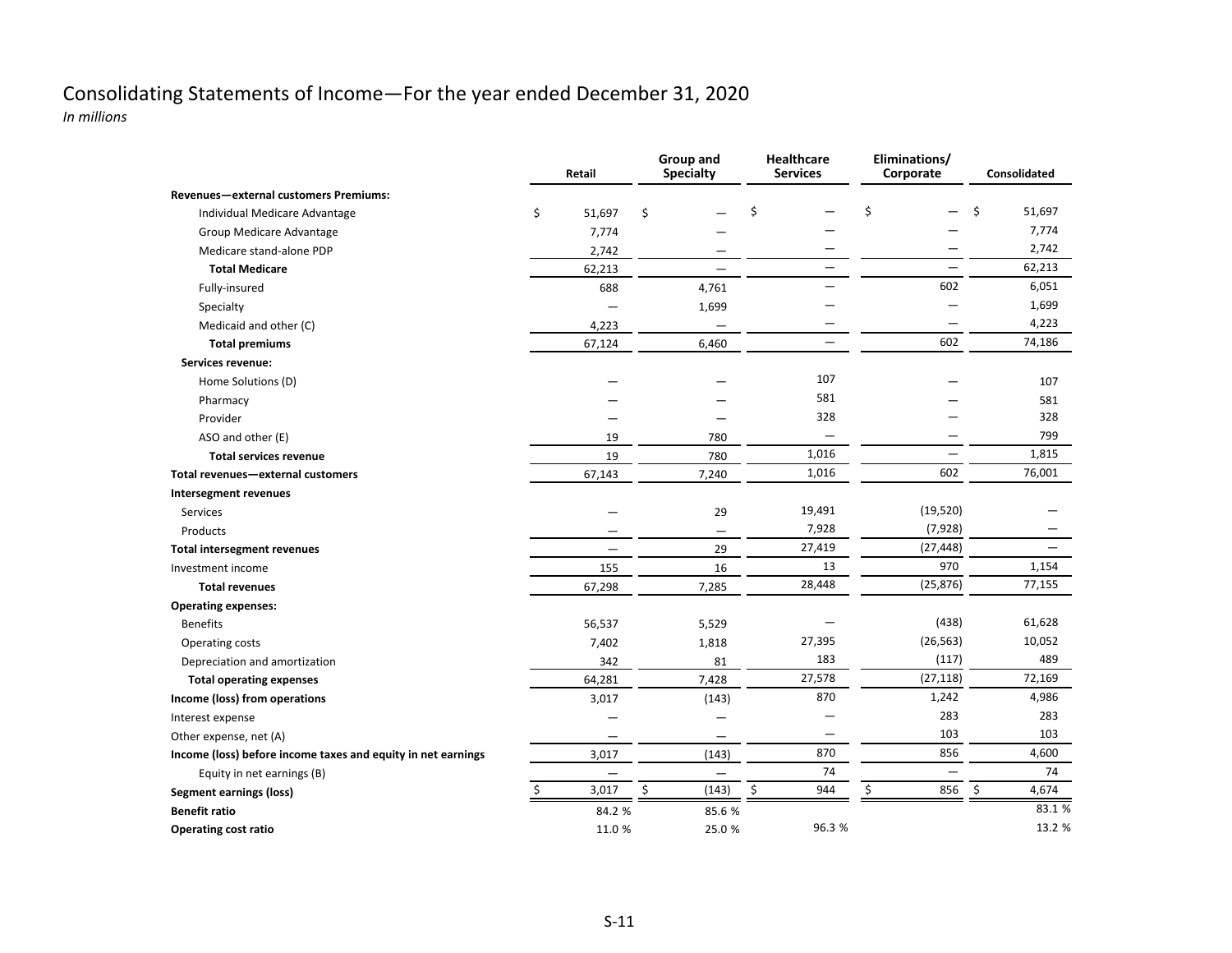## Humana Inc. Ending Membership Detail *In thousands*

|                                                                    |                   |                                        |                   | Year-over-Year Change                  |          |                       | <b>Sequential Change</b> |         |
|--------------------------------------------------------------------|-------------------|----------------------------------------|-------------------|----------------------------------------|----------|-----------------------|--------------------------|---------|
|                                                                    | December 31, 2021 | Average 4Q21                           | December 31, 2020 | Amount                                 | Percent  | September 30,<br>2021 | Amount                   | Percent |
| <b>Medical Membership:</b>                                         |                   |                                        |                   |                                        |          |                       |                          |         |
| Retail                                                             |                   |                                        |                   |                                        |          |                       |                          |         |
| Individual Medicare Advantage                                      | 4,409.1           | 4,410.5                                | 3,962.7           | 446.4                                  | 11.3%    | 4,397.3               | 11.8                     | 0.3%    |
| Group Medicare Advantage                                           | 560.6             | 560.5                                  | 613.2             | (52.6)                                 | $-8.6%$  | 559.8                 | 0.8                      | 0.1%    |
| <b>Total Medicare Advantage</b>                                    | 4,969.7           | 4,971.0                                | 4,575.9           | 393.8                                  | 8.6%     | 4,957.1               | 12.6                     | 0.3%    |
| Medicare stand-alone PDP                                           | 3,606.2           | 3,617.9                                | 3,866.7           | (260.5)                                | $-6.7%$  | 3,638.4               | (32.2)                   | $-0.9%$ |
| <b>Total Medicare</b>                                              | 8,575.9           | 8,588.9                                | 8,442.6           | 133.3                                  | 1.6%     | 8,595.5               | (19.6)                   | $-0.2%$ |
| State-based contracts and other (F)                                | 940.1             | 931.2                                  | 772.4             | 167.7                                  | 21.7%    | 909.1                 | 31.0                     | 3.4%    |
| <b>Medicare Supplement</b>                                         | 331.9             | 332.0                                  | 335.6             | (3.7)                                  | $-1.1%$  | 332.0                 | (0.1)                    | $-\%$   |
| <b>Total Retail</b>                                                | 9,847.9           | 9,852.1                                | 9,550.6           | 297.3                                  | 3.1%     | 9,836.6               | 11.3                     | 0.1%    |
| <b>Group and Specialty</b>                                         |                   |                                        |                   |                                        |          |                       |                          |         |
| Fully-insured commercial medical                                   | 674.6             | 679.6                                  | 777.4             | (102.8)                                | $-13.2%$ | 690.0                 | (15.4)                   | $-2.2%$ |
| ASO commercial                                                     | 495.5             | 495.5                                  | 504.9             | (9.4)                                  | $-1.9%$  | 496.5                 | (1.0)                    | $-0.2%$ |
| Military services                                                  | 6,049.0           | 6,059.3                                | 5,998.7           | 50.3                                   | 0.8%     | 6,051.7               | (2.7)                    | $-\%$   |
| <b>Total Group and Specialty</b>                                   | 7,219.1           | 7,234.4                                | 7,281.0           | (61.9)                                 | $-0.9%$  | 7,238.2               | (19.1)                   | $-0.3%$ |
| <b>Total Medical Membership</b>                                    | 17,067.0          | 17,086.5                               | 16,831.6          | 235.4                                  | 1.4%     | 17,074.8              | (7.8)                    | $-\%$   |
| Specialty Membership (included in Group and Specialty<br>segment): |                   |                                        |                   |                                        |          |                       |                          |         |
| Dental-fully-insured (G)                                           | 2,543.4           | 2,551.3                                | 2,617.6           | (74.2)                                 | $-2.8%$  | 2,563.2               | (19.8)                   | $-0.8%$ |
| Dental-ASO                                                         | 279.3             | 278.7                                  | 284.9             | (5.6)                                  | $-2.0%$  | 277.6                 | 1.7                      | 0.6%    |
| Vision                                                             | 2,062.0           | 2,061.2                                | 2,005.5           | 56.5                                   | 2.8%     | 2,068.1               | (6.1)                    | $-0.3%$ |
| Other supplemental benefits (H)                                    | 409.6             | 407.5                                  | 402.3             | 7.3                                    | 1.8%     | 404.2                 | 5.4                      | 1.3%    |
| <b>Total Specialty Membership</b>                                  | 5,294.3           | 5,298.7                                | 5,310.3           | (16.0)                                 | $-0.3%$  | 5,313.1               | (18.8)                   | $-0.4%$ |
|                                                                    |                   |                                        |                   |                                        |          |                       |                          |         |
|                                                                    | December 31, 2021 | <b>Member Mix</b><br>December 31, 2021 | December 31, 2020 | <b>Member Mix</b><br>December 31, 2020 |          |                       |                          |         |
| Individual Medicare Advantage Membership                           |                   |                                        |                   |                                        |          |                       |                          |         |
| <b>HMO</b>                                                         | 2,610.0           | 59 %                                   | 2,352.5           | 59 %                                   |          |                       |                          |         |
| PPO/PFFS                                                           | 1,799.1           | 41 %                                   | 1,610.2           | 41 %                                   |          |                       |                          |         |
| Total Individual Medicare Advantage (I)                            | 4,409.1           | 100 %                                  | 3,962.7           | 100 %                                  |          |                       |                          |         |
| Individual Medicare Advantage Membership                           |                   |                                        |                   |                                        |          |                       |                          |         |
| Shared Risk (J)                                                    | 1,427.0           | 32 %                                   | 1,231.9           | 31 %                                   |          |                       |                          |         |
| Path to Risk (K)                                                   | 1,582.6           | 36 %                                   | 1,418.2           | 36 %                                   |          |                       |                          |         |
| <b>Total Value-based</b>                                           | 3,009.6           | 68 %                                   | 2,650.1           | 67 %                                   |          |                       |                          |         |
| Other                                                              | 1,399.5           | 32 %                                   | 1,312.6           | 33 %                                   |          |                       |                          |         |
| <b>Total Individual Medicare Advantage</b>                         | 4,409.1           | 100 %                                  | 3,962.7           | 100 %                                  |          |                       |                          |         |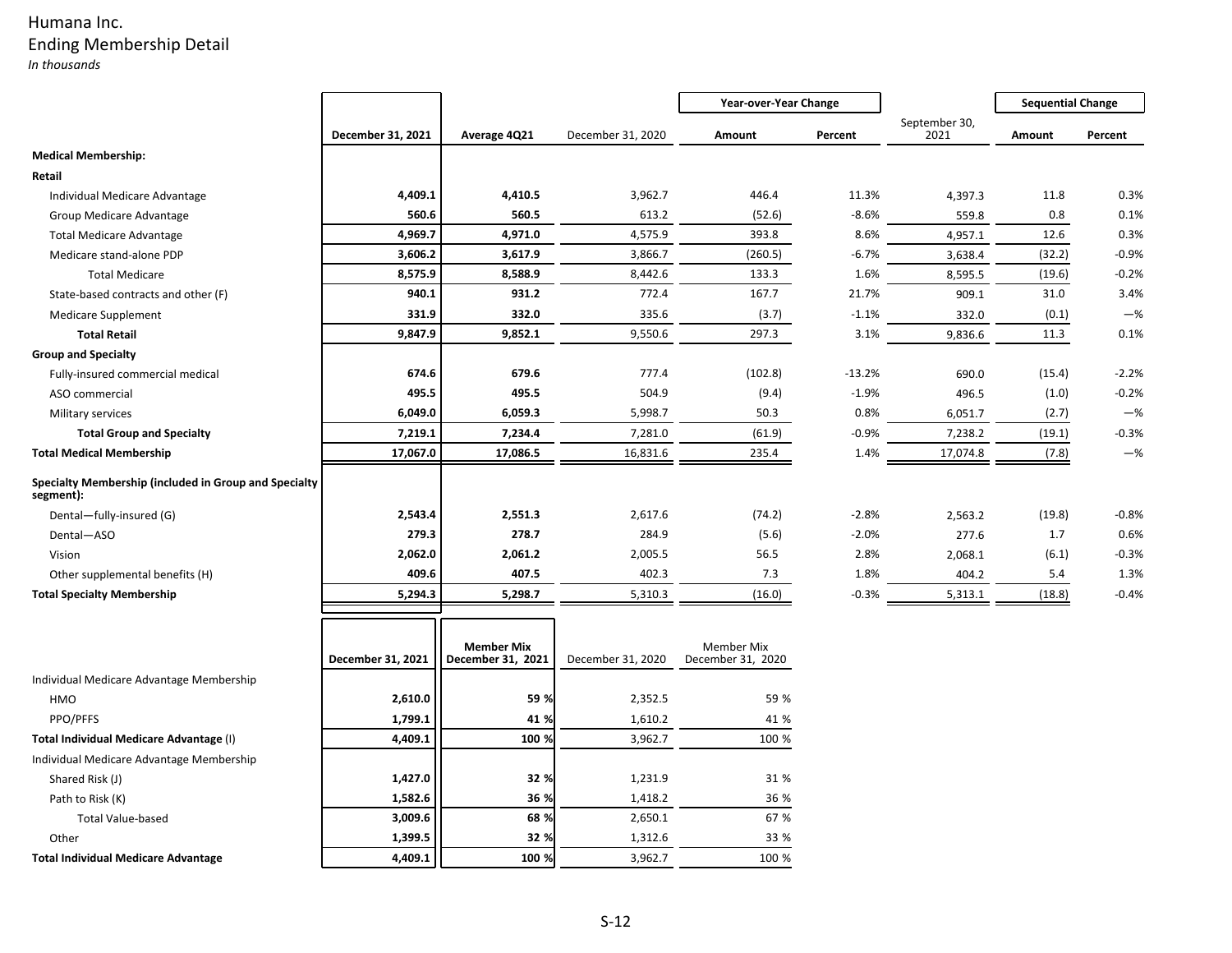# Humana Inc. Premiums and Services Revenue Detail

Dollars in millions, except per member per month

|                                      |                    | For the three months ended December 31, |                |            |            | Per Member per Month (N)<br>For the three months ended December 31, |
|--------------------------------------|--------------------|-----------------------------------------|----------------|------------|------------|---------------------------------------------------------------------|
|                                      |                    |                                         | Dollar         | Percentage |            |                                                                     |
|                                      | 2021               | 2020                                    | Change         | Change     | 2021       | 2020                                                                |
| <b>Premiums and Services Revenue</b> |                    |                                         |                |            |            |                                                                     |
| Retail                               |                    |                                         |                |            |            |                                                                     |
| Individual Medicare Advantage        | Ś<br>$14,612$   \$ | 12,949 \$                               | 1,663          | 12.8% \$   | $1,104$ \$ | 1,090                                                               |
| Group Medicare Advantage             | 1,688              | 1,907                                   | (219)          | $-11.5%$   | 1,004      | 1,037                                                               |
| Medicare stand-alone PDP             | 504                | 634                                     | (130)          | $-20.5%$   | 46         | 55                                                                  |
| State-based contracts and other (C)  | 1,370              | 1,119                                   | 251            | 22.4%      | 490        | 492                                                                 |
| <b>Medicare Supplement</b>           | 186                | 179                                     | $\overline{7}$ | 3.9%       | 187        | 179                                                                 |
| Other services                       | 6                  | 5                                       | 1              | 20.0%      |            |                                                                     |
| <b>Total Retail</b>                  | 18,366             | 16,793                                  | 1,573          | 9.4%       |            |                                                                     |
| <b>Group and Specialty</b>           |                    |                                         |                |            |            |                                                                     |
| Fully-insured commercial medical     | 1,042              | 1,155                                   | (113)          | $-9.8%$    | 511        | 489                                                                 |
| Specialty (L)                        | 433                | 421                                     | 12             | 2.9%       | 29         | 28                                                                  |
| Commercial ASO & other services (E)  | 86                 | 74                                      | 12             | 16.2%      |            |                                                                     |
| Military services (M)                | 158                | 137                                     | 21             | 15.3%      |            |                                                                     |
| <b>Total Group and Specialty</b>     | 1,719              | 1,787                                   | (68)           | $-3.8%$    |            |                                                                     |
| <b>Healthcare Services</b>           |                    |                                         |                |            |            |                                                                     |
| Pharmacy solutions                   | 6,766              | 6,468                                   | 298            | 4.6%       |            |                                                                     |
| <b>Provider services</b>             | 733                | 634                                     | 99             | 15.6%      |            |                                                                     |
| Home Solutions (D)                   | 982                | 178                                     | 804            | 451.7%     |            |                                                                     |
| <b>Total Healthcare Services</b>     | 8,481              | 7,280                                   | 1,201          | 16.5%      |            |                                                                     |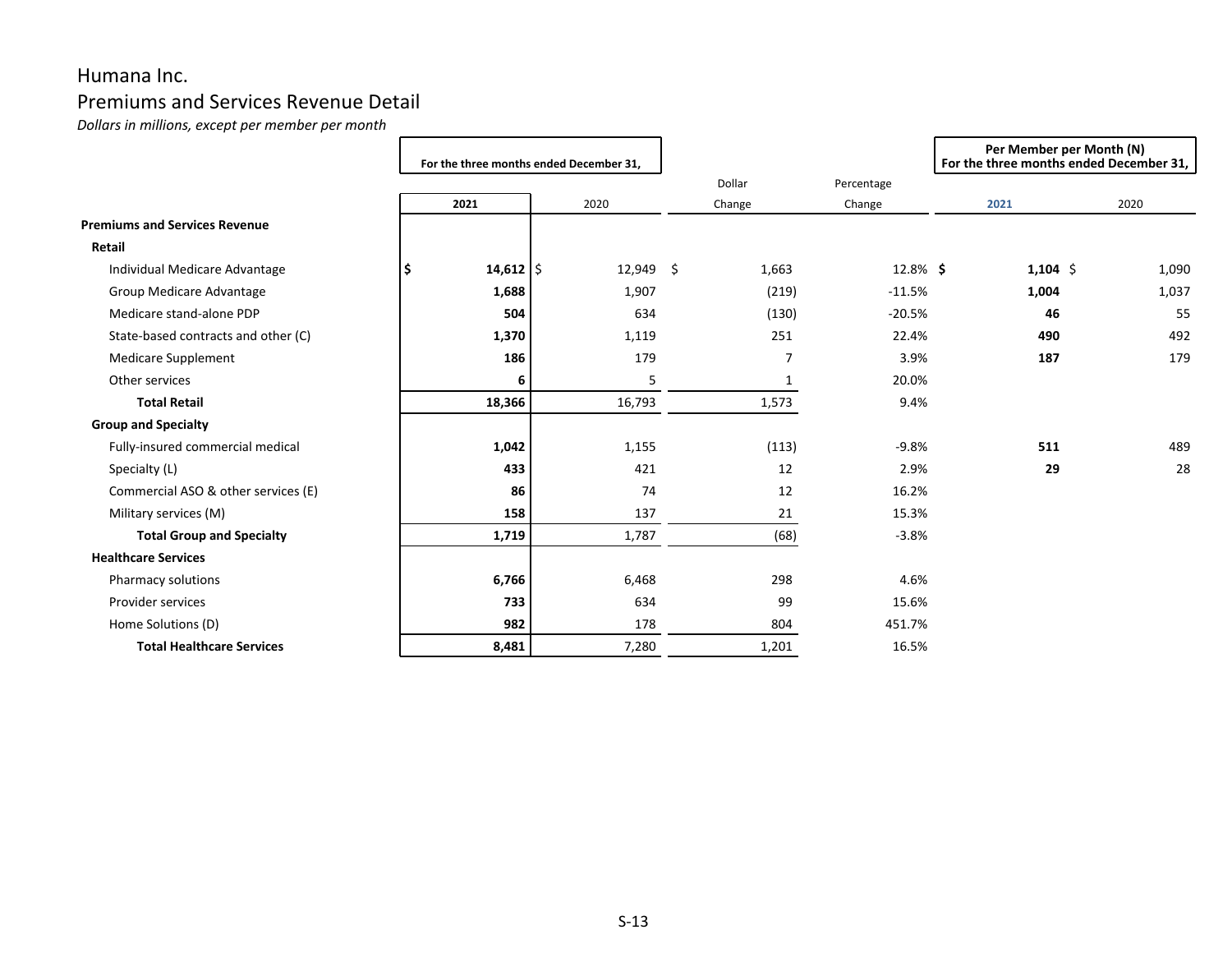# Humana Inc. Premiums and Services Revenue Detail

Dollars in millions, except per member per month

|                                      |                    | For the year ended December 31, |        |            | Per Member per Month (N)<br>For the year ended December 31, |       |
|--------------------------------------|--------------------|---------------------------------|--------|------------|-------------------------------------------------------------|-------|
|                                      |                    |                                 | Dollar | Percentage |                                                             |       |
|                                      | 2021               | 2020                            | Change | Change     | 2021                                                        | 2020  |
| <b>Premiums and Services Revenue</b> |                    |                                 |        |            |                                                             |       |
| Retail                               |                    |                                 |        |            |                                                             |       |
| Individual Medicare Advantage        | Ś<br>$58,654$   \$ | $51,697$ \$                     | 6,957  | $13.5%$ \$ | $1,124$ \$                                                  | 1,107 |
| Group Medicare Advantage             | 6,955              | 7,774                           | (819)  | $-10.5%$   | 1,038                                                       | 1,064 |
| Medicare stand-alone PDP             | 2,371              | 2,742                           | (371)  | $-13.5%$   | 54                                                          | 59    |
| State-based contracts and other (C)  | 5,109              | 4,223                           | 886    | 21.0%      | 484                                                         | 510   |
| <b>Medicare Supplement</b>           | 731                | 688                             | 43     | 6.3 %      | 184                                                         | 177   |
| Other services                       | 24                 | 19                              | 5      | 26.3 %     |                                                             |       |
| <b>Total Retail</b>                  | 73,844             | 67,143                          | 6,701  | 10.0 %     |                                                             |       |
| <b>Group and Specialty</b>           |                    |                                 |        |            |                                                             |       |
| Fully-insured commercial medical     | 4,271              | 4,761                           | (490)  | $-10.3%$   | 506                                                         | 483   |
| Specialty (L)                        | 1,731              | 1,699                           | 32     | 1.9%       | 29                                                          | 28    |
| Commercial ASO & other services (E)  | 328                | 309                             | 19     | 6.1%       |                                                             |       |
| Military services (M)                | 528                | 500                             | 28     | 5.6 %      |                                                             |       |
| <b>Total Group and Specialty</b>     | 6,858              | 7,269                           | (411)  | $-5.7%$    |                                                             |       |
| <b>Healthcare Services</b>           |                    |                                 |        |            |                                                             |       |
| Pharmacy solutions                   | 26,492             | 25,168                          | 1,324  | 5.3 %      |                                                             |       |
| <b>Provider services</b>             | 2,889              | 2,594                           | 295    | 11.4 %     |                                                             |       |
| Home Solutions (D)                   | 1,857              | 673                             | 1,184  | 175.9 %    |                                                             |       |
| <b>Total Healthcare Services</b>     | 31,238             | 28,435                          | 2,803  | 9.9%       |                                                             |       |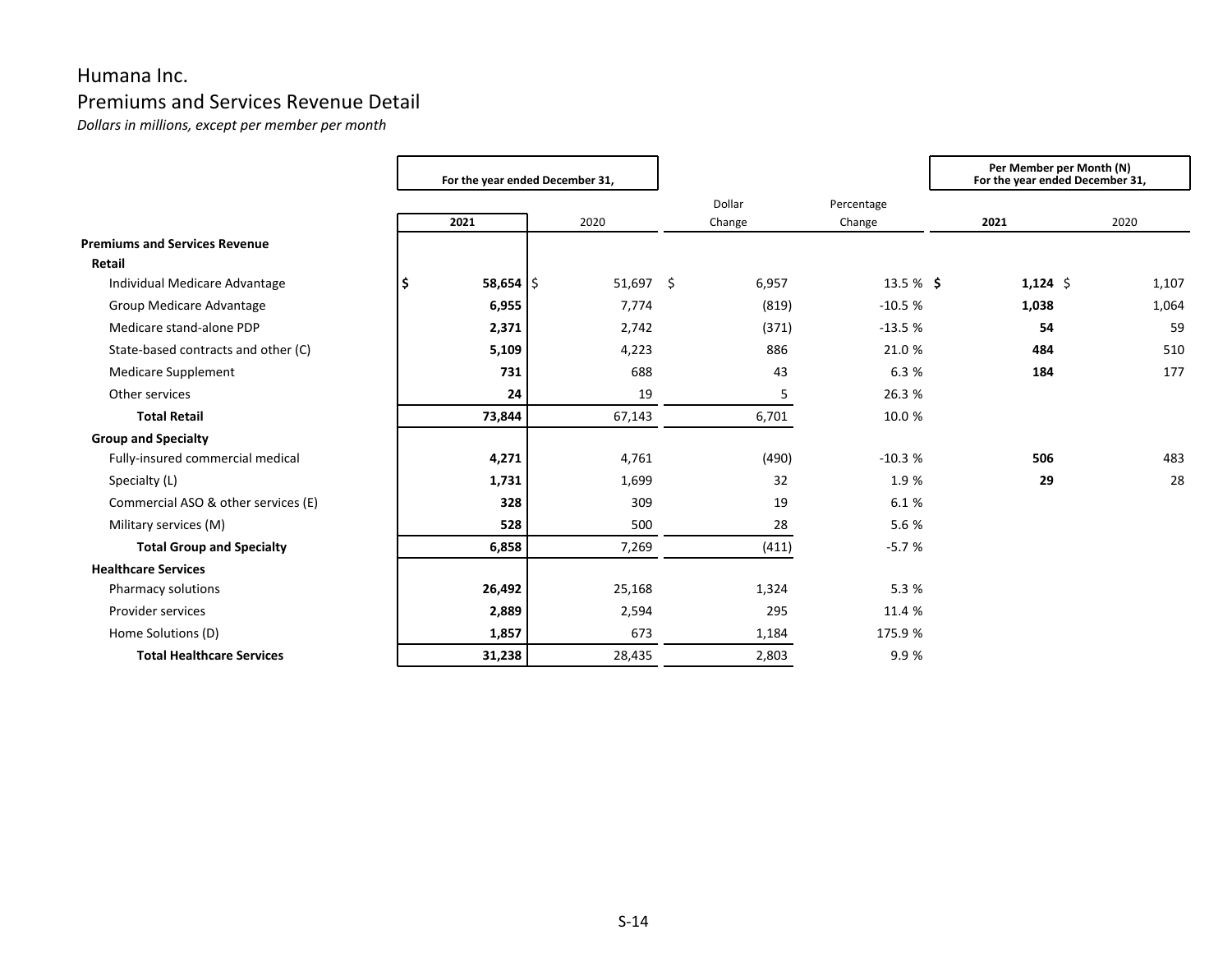# Humana Inc. Healthcare Services Segment and Provider Partner Metrics

|                                                                                             | December 31.<br>2021 | December 31.<br>2020 | Difference |          | September 30,<br>2021 | Difference |          |
|---------------------------------------------------------------------------------------------|----------------------|----------------------|------------|----------|-----------------------|------------|----------|
| <b>Primary Care Providers:</b>                                                              |                      |                      |            |          |                       |            |          |
| Shared Risk (J)                                                                             |                      |                      |            |          |                       |            |          |
| Proprietary                                                                                 | 1,400                | 900                  | 500        | 55.6%    | 1,100                 | 300        | 27.3%    |
| Contracted                                                                                  | 26,800               | 23,000               | 3,800      | 16.5%    | 26,500                | 300        | 1.1%     |
| Path to Risk (K)                                                                            | 45,900               | 43,900               | 2,000      | 4.6%     | 45,200                | 700        | 1.5%     |
| <b>Total Value-based</b>                                                                    | 74,100               | 67,800               | 6,300      | 9.3%     | 72,800                | 1,300      | 1.8%     |
|                                                                                             |                      |                      |            |          |                       |            |          |
|                                                                                             |                      |                      |            |          |                       |            |          |
| <b>Care Management Statistics:</b>                                                          |                      |                      |            |          |                       |            |          |
| Members enrolled in a Humana care management<br>program (O)                                 | 946,700              | 910,600              | 36,100     | 4.0%     | 963,500               | (16, 800)  | $-1.7%$  |
| Number of high-risk discharges enrolled in a post-<br>discharge care management program (P) | 41,500               | 73,600               | (32, 100)  | $-43.6%$ | 59,600                | (18, 100)  | $-30.4%$ |

| <b>Primary Care Centers (Q)</b>              | As of December 31, 2021 |                                  |                        |  |  |  |
|----------------------------------------------|-------------------------|----------------------------------|------------------------|--|--|--|
|                                              | <b>Centers</b>          | Primary<br><b>Care Providers</b> | <b>Patients Served</b> |  |  |  |
| Humana's Care Delivery Subsidiaries          | 206                     | 1.001                            | 352.800                |  |  |  |
| Joint Venture and Alliance Provider Partners | 188                     | 366                              |                        |  |  |  |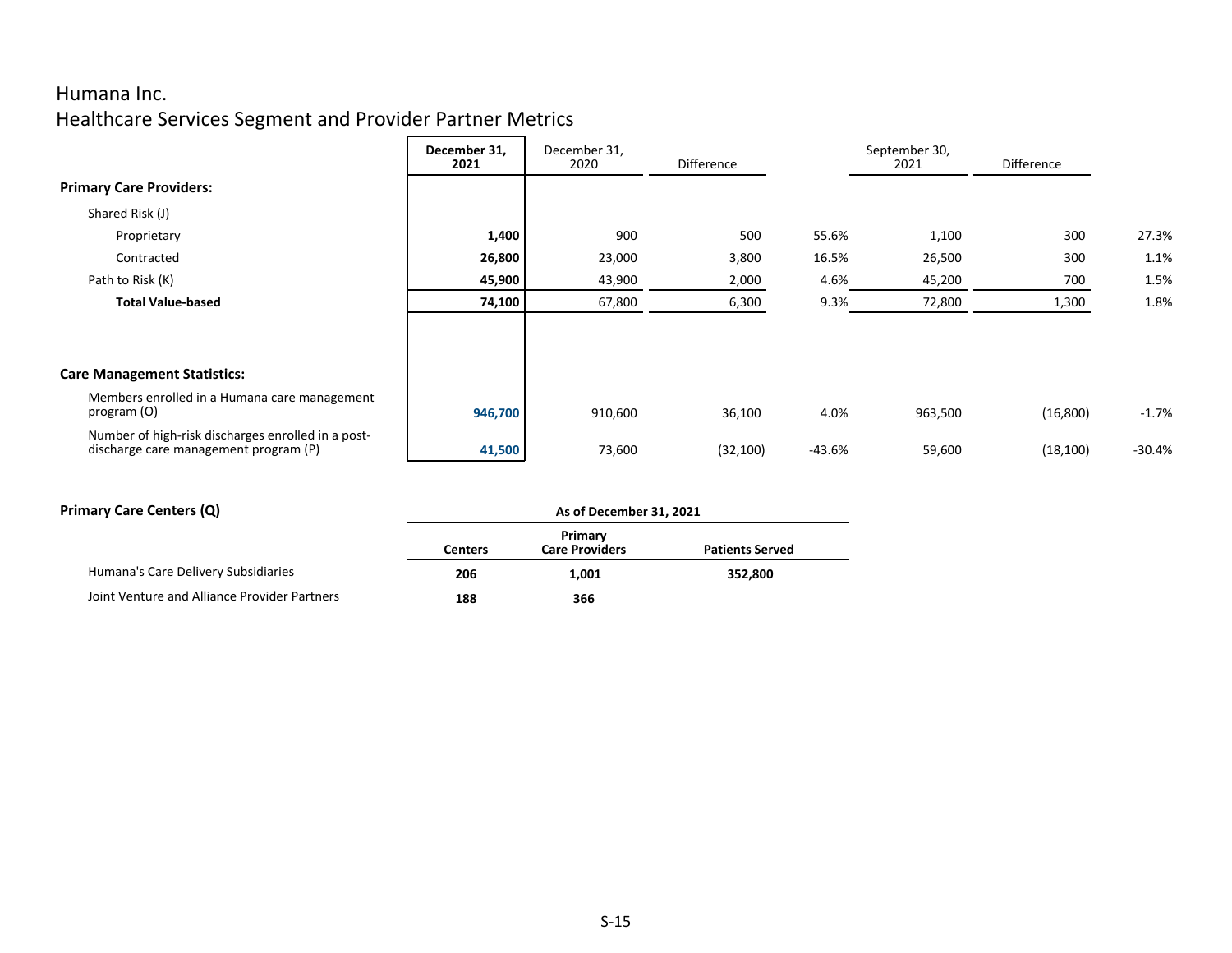# Humana Inc. Healthcare Services Segment Metrics

Script volume in thousands

|                               | For the three months ended<br>December 31, 2021 | For the three months ended<br>December 31, 2020 | Year-over-<br>Year<br>Difference |                      | For the three months ended<br>September 30, 2021 | Sequential<br>Difference |                      |
|-------------------------------|-------------------------------------------------|-------------------------------------------------|----------------------------------|----------------------|--------------------------------------------------|--------------------------|----------------------|
| Pharmacy:                     |                                                 |                                                 |                                  |                      |                                                  |                          |                      |
| <b>Generic Dispense Rate</b>  |                                                 |                                                 |                                  |                      |                                                  |                          |                      |
| Retail                        | 91.8 %                                          | 91.8%                                           | $-\%$                            |                      | 91.6 %                                           | 0.2%                     |                      |
| <b>Group and Specialty</b>    | 88.3 %                                          | 88.1 %                                          | 0.2%                             |                      | 88.5 %                                           | $-0.2%$                  |                      |
| <b>Mail-Order Penetration</b> |                                                 |                                                 |                                  |                      |                                                  |                          |                      |
| Retail                        | 30.7 %                                          | 30.6 %                                          | 0.1%                             |                      | 30.7 %                                           | $-$ %                    |                      |
| <b>Group and Specialty</b>    | 6.6%                                            | 6.4 %                                           | 0.2%                             |                      | 6.5 %                                            | 0.1%                     |                      |
|                               |                                                 |                                                 | Difference                       | Percentage<br>Change |                                                  | Difference               | Percentage<br>Change |
| Script volume (R)             | 130,300                                         | 121,800                                         | 8,500                            | 7.0 %                | 129,700                                          | 600                      | 0.5%                 |

|                               | For the year ended<br>December 31, 2021 | For the year ended<br>December 31, 2020 | Year-over-Year<br><b>Difference</b> |                      |
|-------------------------------|-----------------------------------------|-----------------------------------------|-------------------------------------|----------------------|
| Pharmacy:                     |                                         |                                         |                                     |                      |
| <b>Generic Dispense Rate</b>  |                                         |                                         |                                     |                      |
| Retail                        | 91.6 %                                  | 91.7 %                                  | $-0.1%$                             |                      |
| Group and Specialty           | 88.5 %                                  | 87.9 %                                  | 0.6%                                |                      |
| <b>Mail-Order Penetration</b> |                                         |                                         |                                     |                      |
| Retail                        | 30.2 %                                  | 30.1 %                                  | 0.1%                                |                      |
| Group and Specialty           | 6.3%                                    | 6.2%                                    | 0.1%                                |                      |
|                               |                                         |                                         | Difference                          | Percentage<br>Change |
| Script volume (R)             | 514,500                                 | 477,600                                 | 36,900                              | 7.7%                 |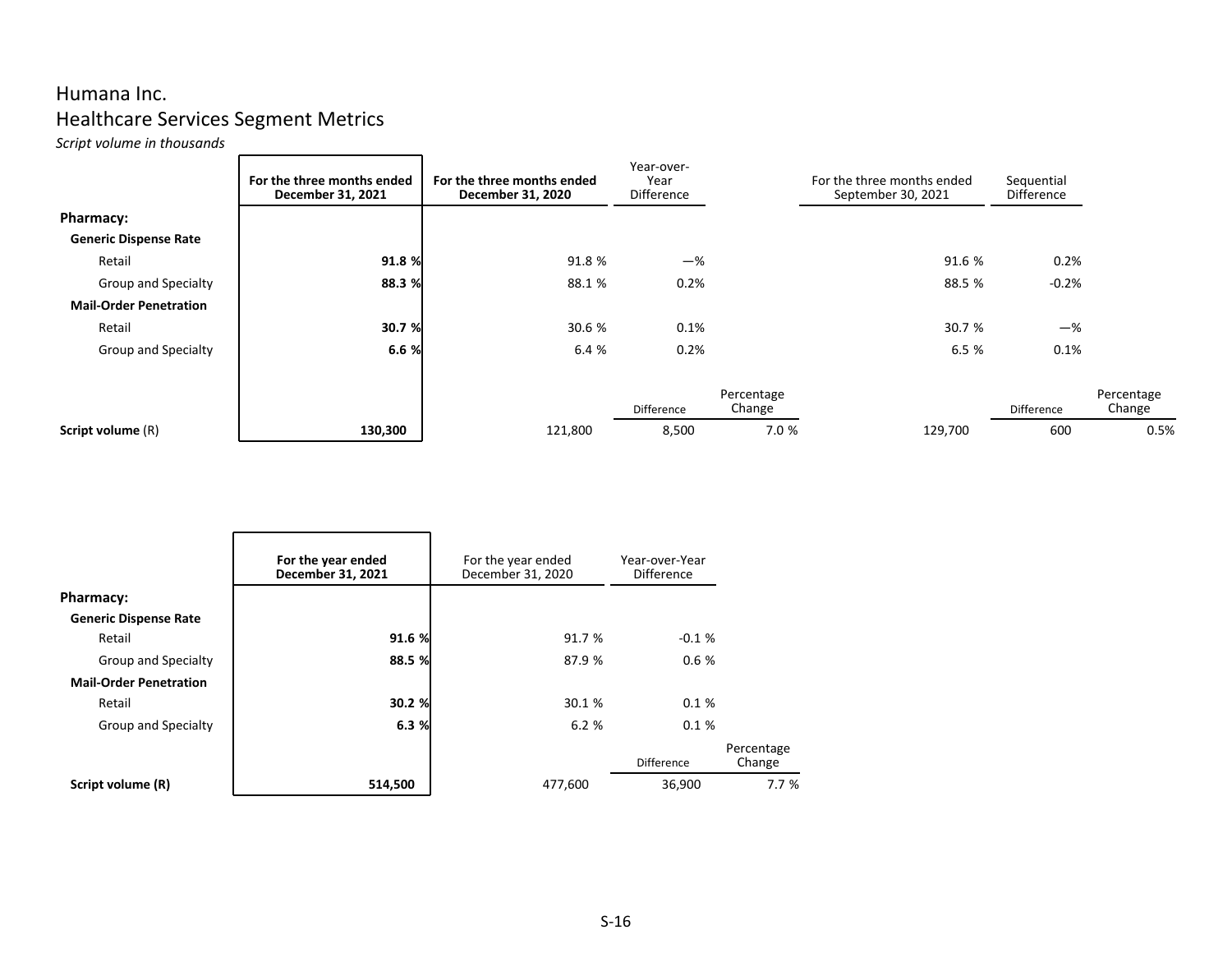# Humana Inc. Detail of Benefits Payable Balance and Year-to-Date Changes

*Dollars in millions*

|                                                                          | For the year ended<br>December 31, 2021 | For the nine months ended<br>September 30, 2021 | For the year ended<br>December 31, 2020 |
|--------------------------------------------------------------------------|-----------------------------------------|-------------------------------------------------|-----------------------------------------|
| Year-to-date changes in benefits payable, excluding military<br>services |                                         |                                                 |                                         |
| Balances at January 1                                                    | 8,143                                   | \$8,143                                         | \$6,004                                 |
| Less: Reinsurance recoverables (S)                                       |                                         |                                                 | (68)                                    |
| Beginning balance, net of reinsurance recoverable                        | 8,143                                   | 8,143                                           | 5,936                                   |
| Acquisitions                                                             | 42                                      | 42                                              |                                         |
| Incurred related to:                                                     |                                         |                                                 |                                         |
| Current year                                                             | 70,024                                  | 52,529                                          | 61,941                                  |
| Prior years (T)                                                          | (825)                                   | (768)                                           | (313)                                   |
| <b>Total incurred</b>                                                    | 69,199                                  | 51,761                                          | 61,628                                  |
| Paid related to:                                                         |                                         |                                                 |                                         |
| Current year                                                             | (62, 149)                               | (44, 370)                                       | (54,003)                                |
| Prior years                                                              | (6,946)                                 | (6,818)                                         | (5, 418)                                |
| Total paid                                                               | (69,095)                                | (51, 188)                                       | (59, 421)                               |
| Ending balance                                                           | 8,289                                   | \$8,758                                         | \$8,143                                 |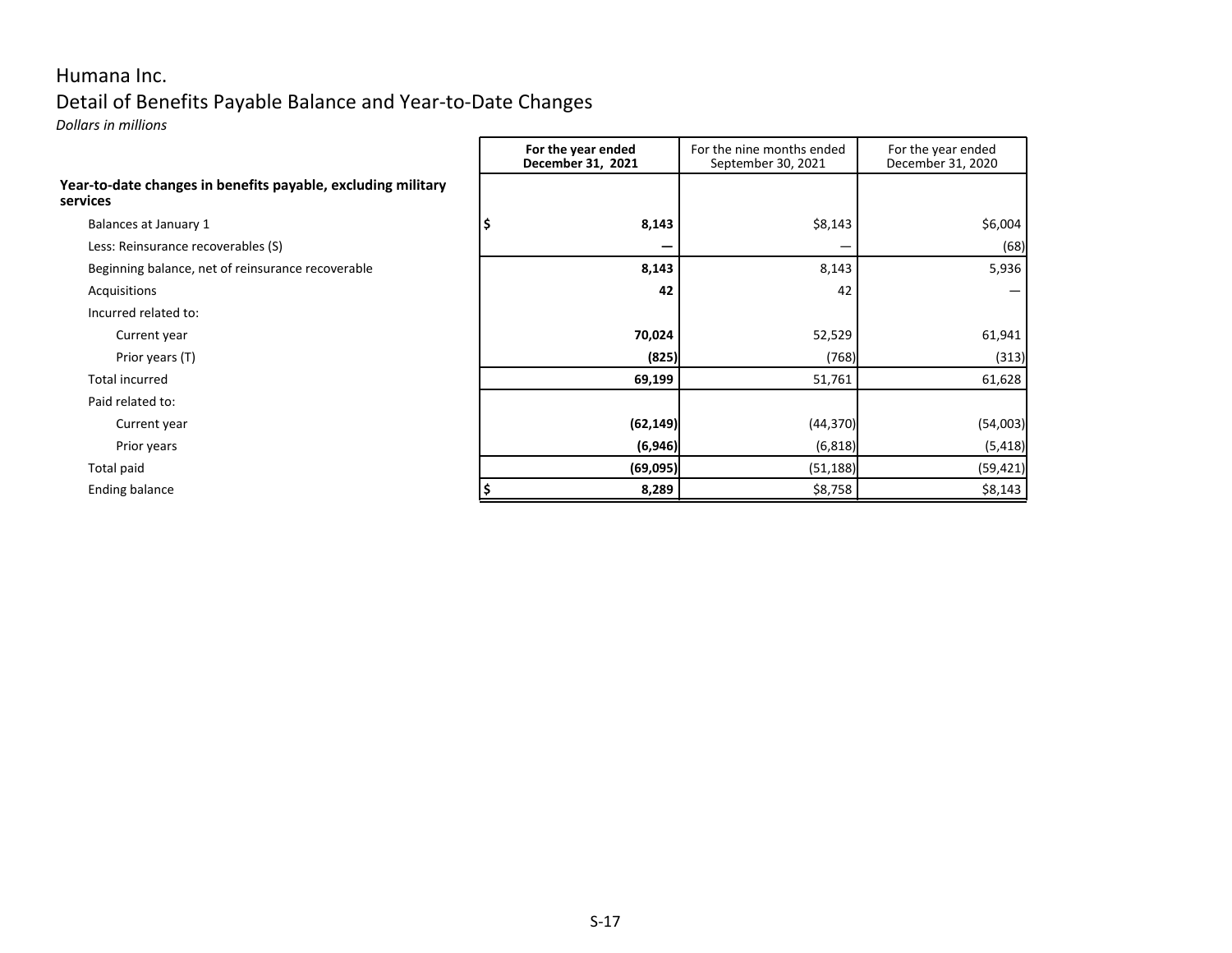# Humana Inc. Benefits Payable Statistics (Continued) (U)

# **Days in Claims Payable**

| <b>Quarter Ended</b> |            | Days in<br><b>Claims</b><br>Payable (DCP) | Change<br>Last 4<br><b>Quarters</b> | Percentage<br>Change |
|----------------------|------------|-------------------------------------------|-------------------------------------|----------------------|
|                      | 12/31/2020 | 46.2                                      | 5.8                                 | 14.4%                |
|                      | 3/31/2021  | 45.0                                      | 3.7                                 | 9.0%                 |
|                      | 6/30/2021  | 45.0                                      | (6.2)                               | $-12.1%$             |
|                      | 9/30/2021  | 46.5                                      | (1.9)                               | $-3.9%$              |
|                      | 12/31/2021 | 43.7                                      | (2.5)                               | $-5.4%$              |

| Change in Days in Claims Payable (V)  |            |                   |            |            |            |            |                   |
|---------------------------------------|------------|-------------------|------------|------------|------------|------------|-------------------|
|                                       | 1Q<br>2021 | <b>2Q</b><br>2021 | 3Q<br>2021 | 4Q<br>2021 | FY<br>2021 | 4Q<br>2020 | <b>FY</b><br>2020 |
| DCP-beginning of period               | 46.2       | 45.0              | 45.0       | 46.5       | 46.2       | 48.4       | 40.4              |
| Components of change in DCP:          |            |                   |            |            |            |            |                   |
| Provider accruals (W)                 | (0.9)      | 0.4               | (1.1)      | (0.7)      | (2.3)      | (1.0)      | 3.4               |
| Medical fee-for-service (X)           | (1.1)      | 0.1               | 2.6        | (1.6)      |            | (0.4)      | 2.0               |
| Pharmacy (Y)                          | 1.0        | (0.3)             | (0.5)      | (0.5)      | (0.3)      | (0.4)      | (0.3)             |
| Processed claims inventory (Z)        | —          | (0.2)             | 0.2        | 0.1        | 0.1        | (0.4)      | 0.8               |
| Other (AA)                            | (0.2)      | —                 | 0.3        | (0.1)      |            |            | (0.1)             |
| DCP-end of period                     | 45.0       | 45.0              | 46.5       | 43.7       | 43.7       | 46.2       | 46.2              |
| Total change from beginning of period | (1.2)      | –                 | 1.5        | (2.8)      | (2.5)      | (2.2)      | 5.8               |